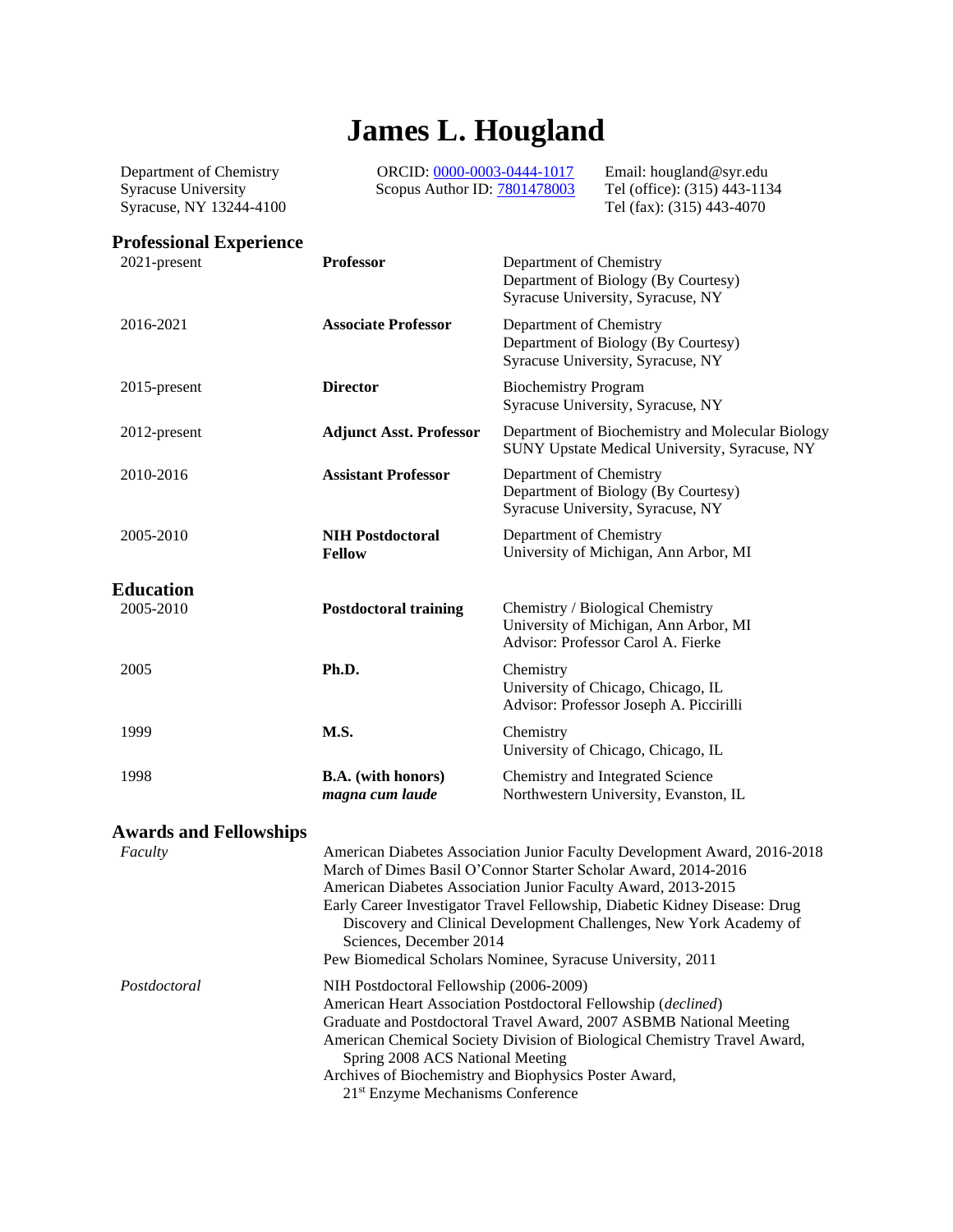| Graduate      | NIH Predoctoral Training Program at the Interface of Chemistry and Biology<br>McCormick Fellowship<br>Department of Defense Predoctoral Fellowship, Honorable Mention<br>George Van Dyke Tiers Student Travel Award<br>First Prize, 2005 Graduate Student Research Poster Session, Dept. of Chemistry |
|---------------|-------------------------------------------------------------------------------------------------------------------------------------------------------------------------------------------------------------------------------------------------------------------------------------------------------|
| Undergraduate | National Merit Scholarship<br>Dean's List<br>Phi Beta Kappa<br>Golden Key Honor Society<br>Lewis H. Sarrett Undergraduate Research Award (Chemistry Department)                                                                                                                                       |

#### **Professional Memberships and Affiliations**

BioInspired Syracuse: Institute for Material and Living Systems Syracuse Biomaterials Institute (SBI) Upstate Cancer Research Institute Hill Collaboration in Environmental Medicine Cancer Focus Group American Association for the Advancement of Science The American Chemical Society (Biological Chemistry Division) American Society for Biochemistry and Molecular Biology New York Academy of Sciences American Diabetes Association Alpha Chi Sigma

### **Publications**

*As Associate Professor at Syracuse University*

(undergraduate authors *underlined*, graduate student authors denoted with  $\overline{p}$ )

M. B. Campaña<sup>#</sup>, T. R. Davis<sup>#</sup>, E. R. Cleverdon<sup>#</sup>, M. Bates, N. Krishnan, E. R. Curtis, M. D. Childs, Y. Morales-Rodriguez, M. Sieburg, H. Hehnly, L. G. Luyt, and **J. L. Hougland**

"Ghrelin *O*-acyltransferase interacts with extracellular peptides and exhibits unexpected cellular localization for a secretory pathway enzyme" bioRxiv preprint[: Link to preprint server](https://www.biorxiv.org/content/10.1101/2021.06.01.446150v1)

T. R. Davis<sup>#</sup>, M. R. Pierce<sup>#</sup>, S. X. Novak<sup>#</sup>, and **J. L. Hougland** "Ghrelin octanoylation by ghrelin *O*-acyltransferase: Protein acylation impacting metabolic and neuroendocrine signaling" – Invited review (peer reviewed) *Open Biology,* DOI: 10.1098/rsob.210080. [Link to journal](https://royalsocietypublishing.org/doi/10.1098/rsob.210080)

S. L. Deschaine, M. Farokhnia, A. Gregory-Flores, L. J. Zallar, Z.-B. You, H. Sun, D. M. Harvey, R. C.N. Marchette, B. J. Tunstall, B. K. Mani, J. Moose#, M. R. Lee, F. Akhlaghi, M. Roberto, **J. L. Hougland**, J. M. Zigman, G. F. Koob, L. F. Vendruscolo, and L. Leggio

"A closer look at alcohol-induced changes in the ghrelin system: Novel insights from preclinical and clinical data"

*Addiction Biology,* **2021**, Apr 27:e13033. doi: 10.1111/adb.13033. [Link to](https://onlinelibrary.wiley.com/doi/10.1111/adb.13033)  [journal](https://onlinelibrary.wiley.com/doi/10.1111/adb.13033)

Y. Wang, O. Kilic, C. M. Csizmar, S. Ashok<sup>#</sup>, J. L. Hougland, M. D. Distefano, and C. R. Wagner "Engineering reversible cell-cell interactions using enzymatically lipidated chemically self-assembled nanorings" *Chemical Science,* **2021**, 12, 331-340[. Link to journal](https://pubs.rsc.org/en/content/articlelanding/2021/sc/d0sc03194a#!divAbstract)

J. E. Moose# , K. A. Leets, N. A. Mate, J. D. Chisholm, and **J. L. Hougland** "An overview of ghrelin *O*-acyltransferase inhibitors: A literature and patent review for 2010-2019" – Invited review (peer reviewed) *Expert Opinion on Therapeutic Patents*, **2020**, 30, 581-593*.* [Link to journal](https://www.tandfonline.com/doi/full/10.1080/13543776.2020.1776263)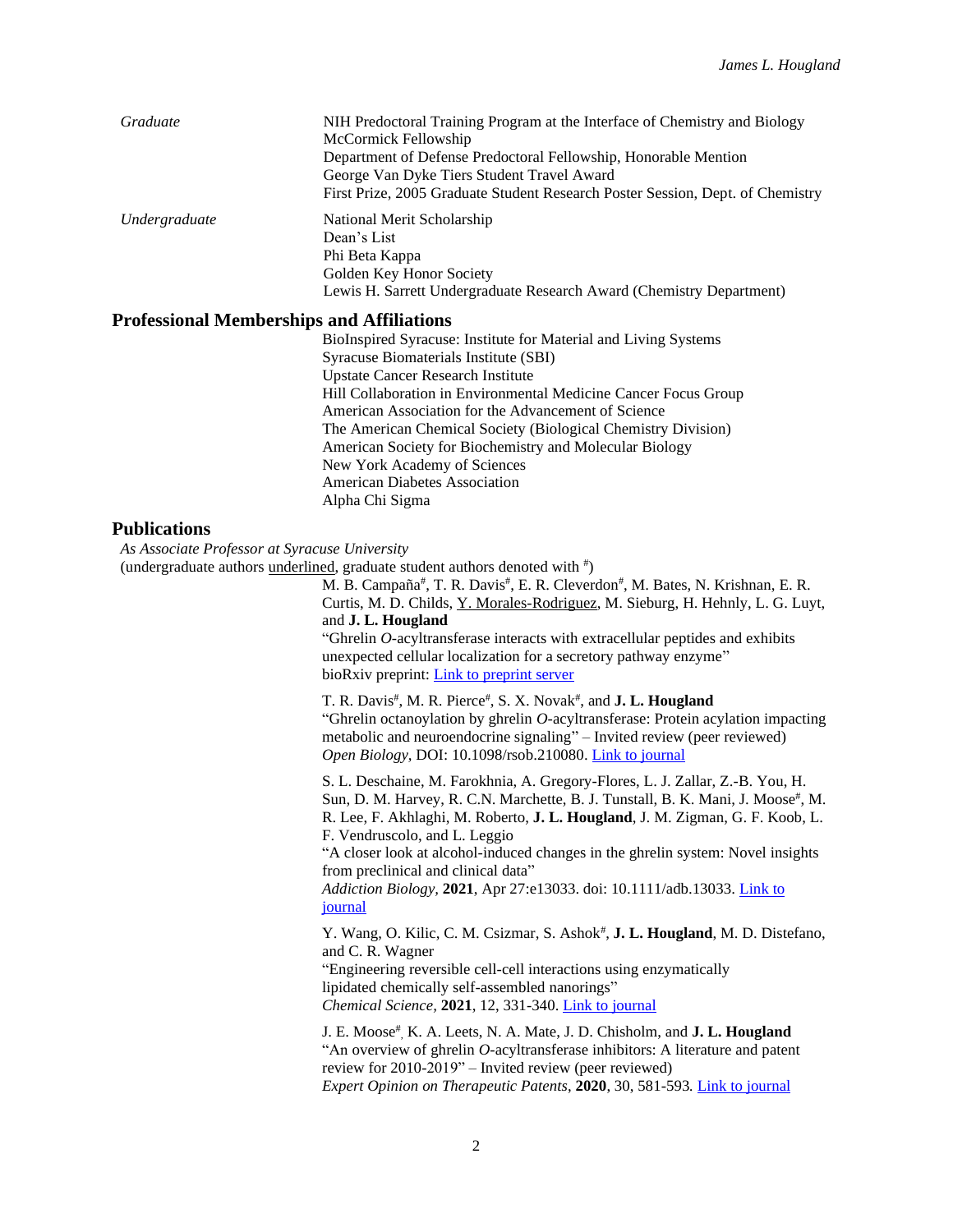S. Ashok<sup>#</sup>, E. R. Hildebrandt, M. C. Samuelson-Ruiz, D. S. Hardgrove, <u>D. W.</u> Coreno, W. K. Schmidt, and **J. L. Hougland** "Protein farnesyltransferase catalyzes unanticipated farnesylation and geranylgeranylation of shortened target sequences"

*Biochemistry,* **2020**, 59, 1149-1162. [Link to journal](https://pubs.acs.org/doi/10.1021/acs.biochem.0c00081)

#### M. J. Blanden<sup>#</sup>, S. Ashok<sup>#</sup>, and **J. L. Hougland**

"Mechanisms of CaaX protein processing: Protein prenylation by FTase and GGTase-I"

In: "*Comprehensive Natural Products III: Chemistry and Biology*" In: Hung-Wen (Ben) Liu, Tadhg P. Begley (eds.) Comprehensive Natural Products III: Chemistry and Biology. **2020** vol. 4, pp. 497-527. Elsevier. DOI: 10.1016/B978- 0-12-409547-2.14837-1

#### A. Abizaid and **J. L. Hougland**

"Ghrelin signaling pathways: GOAT and GHS-R1a take a LEAP" – Invited review (peer reviewed)

*Trends in Endocrinology and Metabolism,* **2020**, 31, 107-117[. Link to journal](https://www.sciencedirect.com/science/article/pii/S1043276019302036?via%3Dihub)

M. B. Campaña<sup>#</sup>, F. J. Irudayanathan, T. R. Davis<sup>#</sup>, K. R. McGovern-Gooch<sup>#</sup>, R. Loftus<sup>#</sup>, M. Ashkar, N. Escoffery, M. Navarro, M. A. Sieburg, S. Nangia, and J. **L. Hougland**

"The ghrelin *O*-acyltransferase structure reveals a catalytic channel for transmembrane hormone acylation"

*Journal of Biological Chemistry,* **2019**, 294, 14166-74[. Link to journal](http://www.jbc.org/content/early/2019/08/14/jbc.AC119.009749.long)*;* bioRxiv preprint[. Link to preprint server](https://doi.org/10.1101/556233)

M. A. Sieburg, E. R. Cleverdon<sup>#</sup>, and **J. L. Hougland** "Biochemical assays for ghrelin acylation and inhibition of ghrelin *O*acyltransferase"- Invited chapter *Methods in Molecular Biology,* **2019**, 2009, 227-241. [Link to journal](https://link.springer.com/protocol/10.1007%2F978-1-4939-9532-5_18)

### **J. L. Hougland**

"Ghrelin octanoylation by ghrelin *O-*acyltransferase: Unique protein biochemistry underlying metabolic signaling" – Invited review (peer reviewed) *Biochemical Society Transactions*, **2019**, 47, 169-78[. Link to journal](http://www.biochemsoctrans.org/content/47/1/169.long)

B. M. Berger, J. H. Kim, E. R. Hildebrandt, I. C. Davis, M. C. Morgan, **J. L. Hougland**, and W. K. Schmidt

"Protein isoprenylation in yeast targets a broad range of COOH-terminal tetrapeptide sequences, including those not adhering to the CaaX consensus" *Genetics,* **2018**, 210, 1301-16. [Link to journal](http://www.genetics.org/content/early/2018/09/25/genetics.118.301454.long)

**-** Highlighted article

E. R. Cleverdon<sup>#</sup>, T. R. Davis<sup>#</sup>, and **J. L. Hougland** "Functional group and stereochemical requirements for substrate binding by ghrelin *O-*acyltransferase revealed by unnatural amino acid incorporation" *Bioorganic Chemistry,* **2018**, 79, 98-106*.* [Link to journal](https://www.sciencedirect.com/science/article/pii/S0045206818301196)

M. J. Blanden#, K. F. Suazo, E. R. Hildebrandt, D. S. Hardgrove, M. Patel, W. P. Saunders, M. D. Distefano, W. K. Schmidt, and **J. L. Hougland** "Efficient farnesylation of an extended C-terminal  $C(x)$ <sub>3</sub>X sequence motif expands the scope of the prenylated proteome" *Journal of Biological Chemistry,* **2018**, *23*, 2770-2785[. Link to journal](http://www.jbc.org/content/293/8/2770.long)

A. Shala-Lawrence, M. J. Blanden<sup>#</sup>, S. M. Krylova, S. A. Gangopadhyay<sup>#</sup>, S. S. Beloborodov, **J. L. Hougland**, and S. N. Krylov

"Simultaneous analysis of a non-lipidated protein and its lipidated counterpart: Enabling quantitative investigation of protein lipidation's impact on cellular regulation"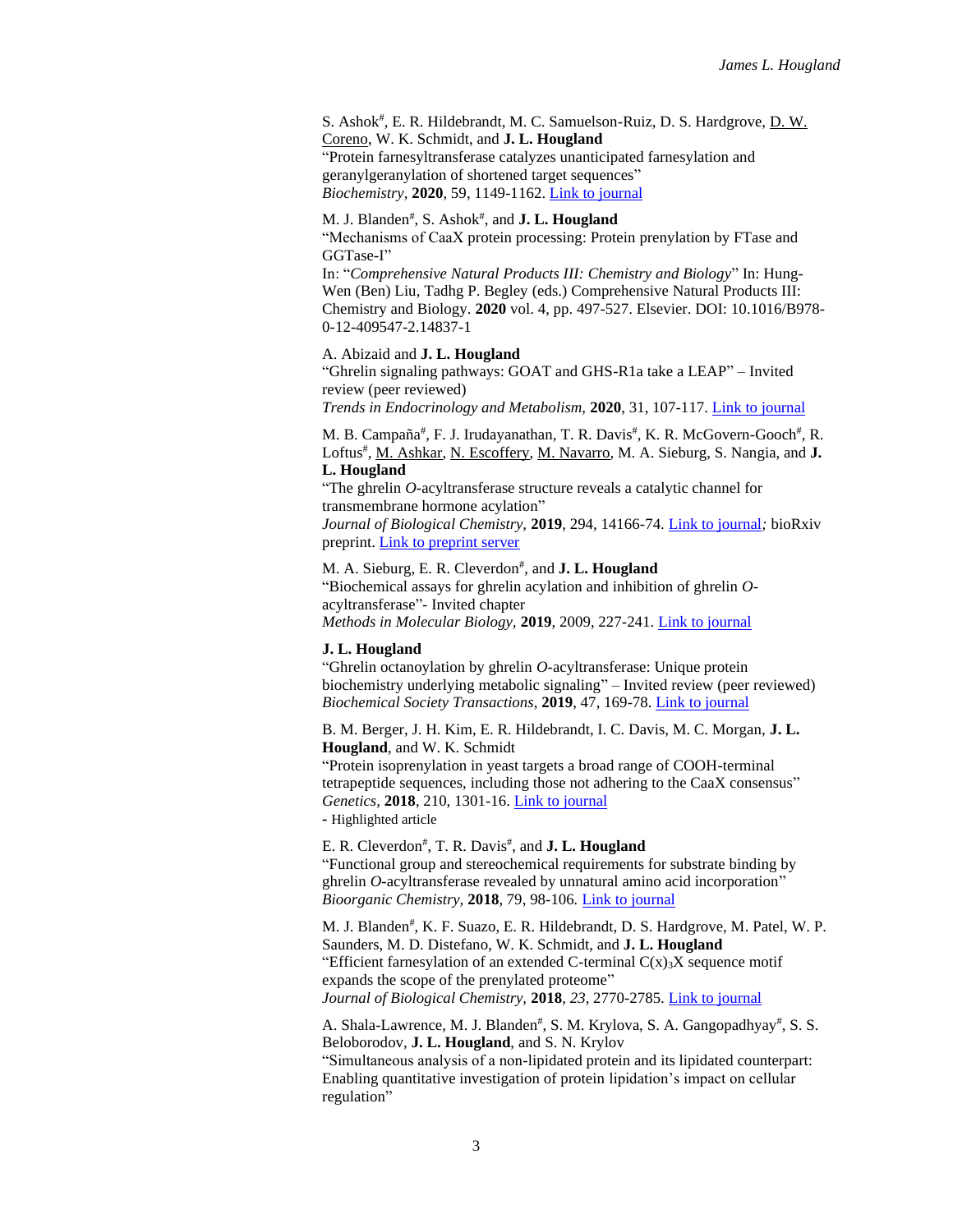#### *Analytical Chemistry*, **2017**, *89*, 13502-7. [Link to journal](http://pubs.acs.org/doi/full/10.1021/acs.analchem.7b03846)

K. R. McGovern-Gooch<sup>#</sup>, N. S. Mahajani<sup>#</sup>, A. Garagozzo, A. J. Schramm, L. G. Hannah, M. A. Sieburg, J. D. Chisholm, and **J. L. Hougland** "Synthetic triterpenoid inhibition of human ghrelin *O-*acyltransferase: The involvement of a functionally required cysteine provides mechanistic insight into ghrelin acylation"

*Biochemistry* **2017**, *56*, 919-31[. Link to journal](http://pubs.acs.org/doi/abs/10.1021/acs.biochem.6b01008)

E. R. Cleverdon# , K. R. McGovern-Gooch# , and **J. L. Hougland** "The octanoylated energy regulating hormone ghrelin: An expanded view of ghrelin's biological interactions and avenues for controlling ghrelin signaling" - Invited review (peer reviewed) *Molecular Membrane Biology.* **2016***, 33*, 111-24[. Link to journal](http://www.tandfonline.com/doi/full/10.1080/09687688.2017.1388930)

K. R. McGovern-Gooch<sup>#</sup>, T. Rodrigues, J. E. Darling<sup>#</sup>, A. Abizaid, and **J. L. Hougland**

"Ghrelin octanoylation is completely stabilized in biological samples by alkyl fluorophosphonates" *Endocrinology* **2016***, 157,* 4330-4338. [Link to journal](http://press.endocrine.org/doi/10.1210/en.2016-1657?url_ver=Z39.88-2003&rfr_id=ori%3Arid%3Acrossref.org&rfr_dat=cr_pub%3Dpubmed&)

*As Assistant Professor at Syracuse University*

K. R. McGovern<sup>#</sup>, J. E. Darling<sup>#</sup>, and **J. L. Hougland** "Progress in small molecule and biologic therapeutics targeting ghrelin signaling" - Invited review (peer reviewed) *Mini Reviews in Medicinal Chemistry* **2016**, *16*, 465-8[0.Link to journal](http://benthamscience.com/journal/abstracts.php?journalID=mrmc&articleID=133327)

Y. Zhang, M. Blanden<sup>#</sup>, S. Chava, S. A. Gangopadhyay<sup>#</sup>, M. Rashidian, J. L. **Hougland**, and M. D. Distefano "Simultaneous site-specific dual protein labeling using protein prenyltransferases" *Bioconjugate Chemistry* **2015***, 26,* 2542-53[.Link to journal](http://pubs.acs.org/doi/10.1021/acs.bioconjchem.5b00553)

M. Wellman, Z. Patterson, H. Mackay, J. E. Darling<sup>#</sup>, B. K. Mani, J. Zigman, **J. L. Hougland**, and A. Abizaid

"Novel regulator of acylated ghrelin, CF801, reduces body weight, food intake & adiposity in mice"

*Frontiers in Endocrinology* **2015**, *6*, 144[.Link to journal](http://journal.frontiersin.org/article/10.3389/fendo.2015.00144/abstract)

F. Zhao, J. E. Darling<sup>#</sup>, R. A. Gibbs, and J. L. Hougland "A new class of ghrelin *O-*acyltransferase inhibitors incorporating triazole-linked lipid mimetic groups" *Bioorganic and Medicinal Chemistry Letters* **2015**, *25*, 2800-3. [Link to journal](http://www.sciencedirect.com/science/article/pii/S0960894X1500459X)

J. E. Darling# , F. Zhao, R. J. Loftus# , L. M. Patton, R. A. Gibbs, and **J. L. Hougland**

"Structure-activity analysis of human ghrelin *O-*acyltransferase reveals chemical determinants of ghrelin selectivity and acyl group recognition" *Biochemistry* **2015**, *54,* 1100-10[. Link to journal](http://pubs.acs.org/doi/abs/10.1021/bi5010359)

S. C. Flynn<sup>#</sup>, **D. E. Lindgren** and **J. L. Hougland** 

"Quantitative determination of cellular farnesyltransferase activity: Towards defining the minimum substrate reactivity for biologically relevant protein farnesylation"

*ChemBioChem*, **2014**, *15*, 2205-10. [Link to journal](http://onlinelibrary.wiley.com/doi/10.1002/cbic.201402239/abstract;jsessionid=6898D101325A365C010549A2D5B02275.f03t01)

S. A. Gangopadhyay# , E. L. Losito, and **J. L. Hougland**

"Targeted reengineering of protein geranylgeranyltransferase type I selectivity functionally implicates active site residues in protein substrate recognition" *Biochemistry,* **2014***, 53*, 434-46. [Link to journal](http://pubs.acs.org/doi/abs/10.1021/bi4011732)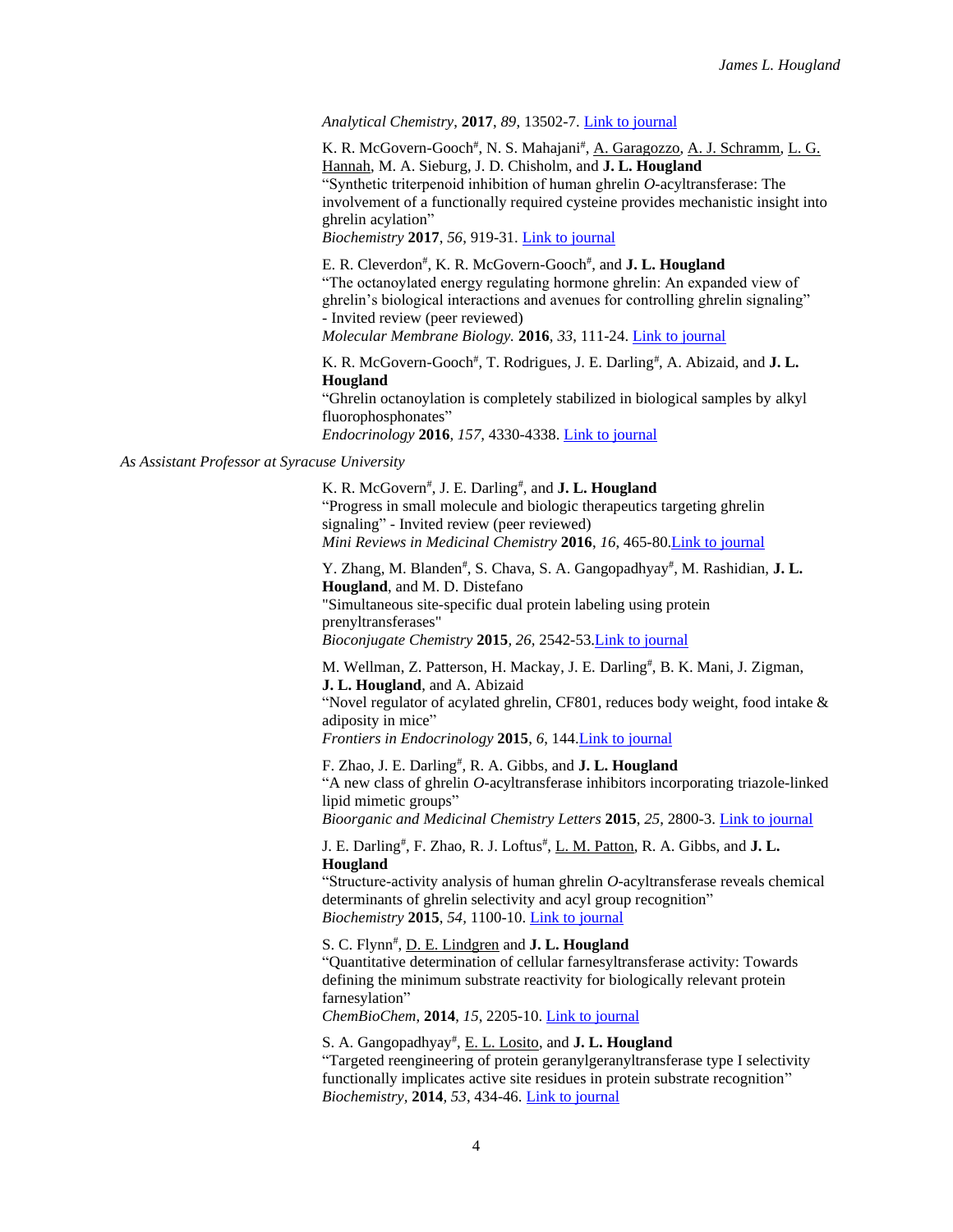|                                                           | J. E. Darling#, E. P. Prybolsky, M. Sieburg, and J. L. Hougland<br>"A fluorescent peptide substrate facilitates investigation of ghrelin recognition<br>and acylation by ghrelin O-acyltransferase"<br>Analytical Biochemistry, 2013, 437, 68-76. Link to journal                                                           |
|-----------------------------------------------------------|-----------------------------------------------------------------------------------------------------------------------------------------------------------------------------------------------------------------------------------------------------------------------------------------------------------------------------|
|                                                           | J. L. Hougland, J. E. Darling#, and S. C. Flynn#<br>"Post-translational protein modification during oxidative stress"<br>In: "Molecular Basis of Oxidative Stress: Chemistry, Mechanisms, and Disease<br>Pathogenesis", F.A. Villamena, ed., 2013, Chapter 3, 71-92. Link to publisher                                      |
|                                                           | J. L. Hougland, S. A. Gangopadhyay <sup>#</sup> , and C. A. Fierke<br>"Expansion of protein farnesyltransferase specificity using "tunable" active site<br>interactions: Development of bioengineered prenylation pathways"<br>Journal of Biological Chemistry, 2012, 287, 38090-100. Link to journal                       |
|                                                           | A. Placzek, J. L. Hougland, and R. A. Gibbs<br>"Synthesis of frame-shifted farnesyl diphosphate analogs"<br>Organic Letters, 2012, 14, 4038-41. Link to journal                                                                                                                                                             |
| Manuscripts in preparation                                | J. E. Moose#, J. Calhoun, Z. Spada, J. D. Chisholm, and J. L. Hougland<br>"Identification of new classes of GOAT inhibitors through virtual screening"                                                                                                                                                                      |
|                                                           | M. Campaña and J. L. Hougland<br>"A rising tide lifts all MBOATS: Recent advances in structural studies and<br>inhibitor development of membrane-bound O-acyltransferases"                                                                                                                                                  |
| Postdoctoral, graduate, and<br>undergraduate publications |                                                                                                                                                                                                                                                                                                                             |
|                                                           | N. London, C. L. Lamphear, J. L. Hougland, C. A. Fierke, and O. Schueler-<br>Furman<br>"Identification of a novel class of farnesylation targets by structure-based<br>modeling of binding specificity"<br>PLoS Computational Biology, 2011, 7, e1002170. Link to journal                                                   |
|                                                           | C. L. Lamphear, E. A. Zverina, J. L. Hougland, and C. A. Fierke<br>"Global identification of protein prenyltransferase substrates: Defining the<br>prenylated proteome"<br>In: The Enzymes, Volume 29: Protein Prenylation Part A, F. Tamanoi, C.<br>Hrycyna and M. Bergo, eds., 2011, Chapter 12, 207-234. Link to chapter |
|                                                           | J. L. Hougland, K. A. Hicks, H. L. Hartman, R. A. Kelly, T. J. Watt, and C. A.<br>Fierke<br>"Identification of novel peptide substrates for protein farnesyltransferase reveals<br>two substrate classes with distinct sequence selectivities"<br>Journal of Molecular Biology, 2010, 395, 176-190. Link to journal         |
|                                                           | A. J. Krzysiak, A. V. Aditya, J. L. Hougland, C. A. Fierke, and R. A. Gibbs<br>"Synthesis and screening of a CaaL peptide library versus FTase reveals a<br>surprising number of substrates"<br>Bioorganic and Medicinal Chemistry Letters, 2010, 20, 767-770. Link to journal                                              |
|                                                           | J. L. Hougland and C. A. Fierke<br>"Getting a handle on protein prenylation" (News and Views editorial)<br>Nature Chemical Biology, 2009, 5, 197-198. Link to journal                                                                                                                                                       |
|                                                           | J. L. Hougland, C. L. Lamphear, S. A. Scott, R. A. Gibbs, and C. A. Fierke<br>"Context-dependent substrate recognition by protein farnesyltransferase"<br>Biochemistry, 2009, 48, 1691-1701. Link to journal<br>- highlighted on <i>Biochemistry</i> home page                                                              |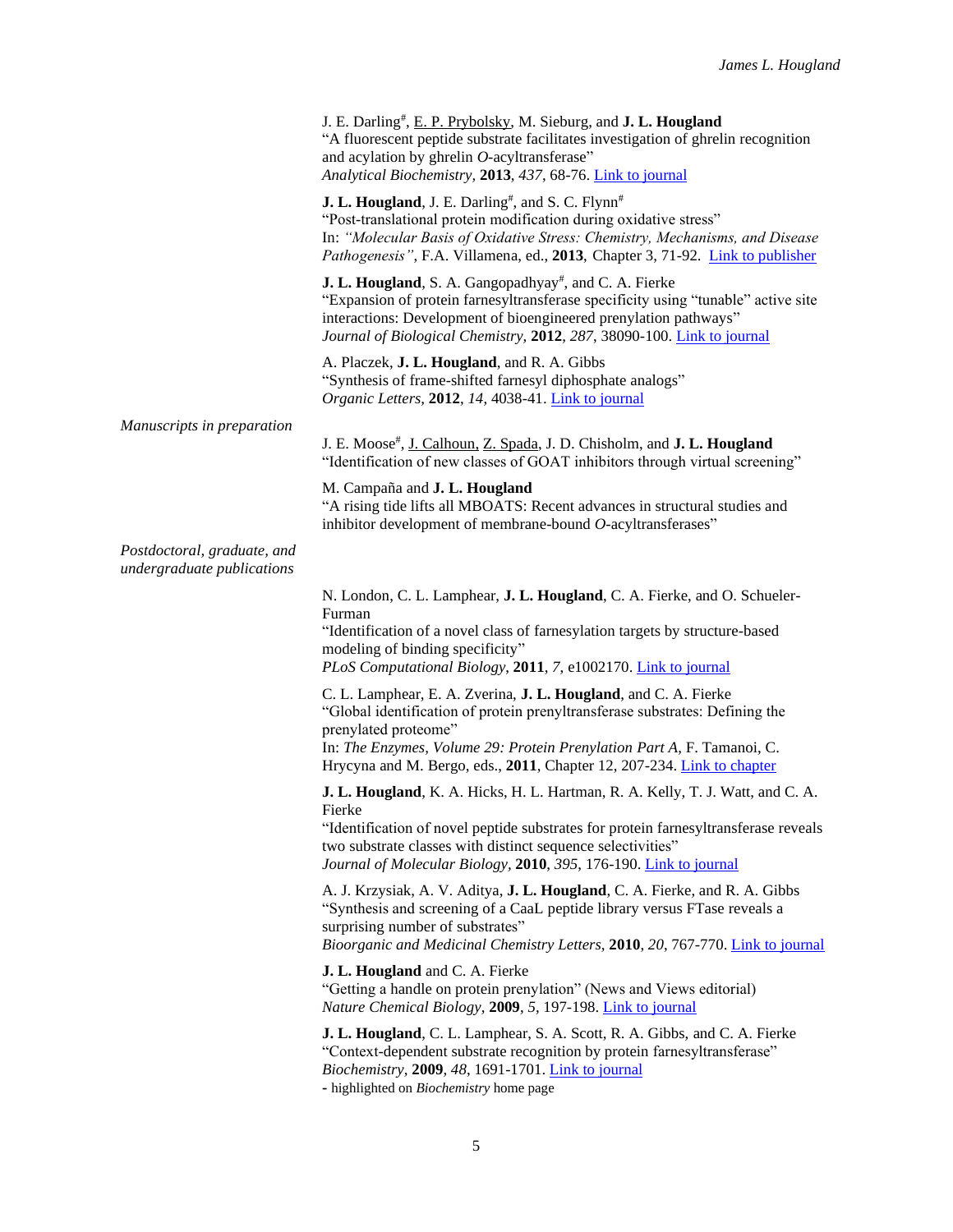- selected by *Biochemistry* editors for inclusion into "Thematic Collection: Membrane Proteins"

**J. L. Hougland** and J. A. Piccirilli

"2'-Amino*-*modified ribonucleotides as probes for local interactions within RNA" *Methods in Enzymology*, **2009**, *468*, 107-125[. Link to journal](http://www.sciencedirect.com/science/article/pii/S007668790968006X)

**J. L. Hougland**, R. N. Sengupta , Q. Dai, S. K. Deb, and J. A. Piccirilli "The 2′-hydroxyl group of the guanosine nucleophile donates a functionally important hydrogen bond in the *Tetrahymena* ribozyme reaction" *Biochemistry,* **2008**, *47*, 7684-7694. [Link to journal](http://pubs.acs.org/doi/abs/10.1021/bi8000648) - chosen as a "Hot Article" by editors of *Biochemistry*

Q. Dai, S. K. Deb, **J. L. Hougland,** and J. A. Piccirilli "Improved synthesis of 2-amino*-*2-deoxyguanosine and its phosphoramidite" *Bioorganic and Medicinal Chemistry,* **2006**, *14*, 705-713[. Link to journal](http://www.sciencedirect.com/science/article/pii/S0968089605008308)

**J. L. Hougland,** J. A. Piccirilli, M. Forconi, J. Lee, and D. Herschlag "How the group I intron works: A case study of RNA structure and function" In: *The RNA World*, 3rd Edition, R.F. Gesteland, J.F. Atkins, and T.R. Cech, eds., **2006**, Chapter 6, 133-206. [Link to publisher](https://cshmonographs.org/index.php/monographs/article/view/3732)

**J. L. Hougland,** A.V. Kravchuk, D. Herschlag, and J. A. Piccirilli "Functional identification of catalytic metal ion binding sites within RNA" *PLoS Biology,* **2005***, 3,* e277[. Link to journal](http://journals.plos.org/plosbiology/article?id=10.1371/journal.pbio.0030277)

**J. L. Hougland**, S. K. Deb, D. Maric, and J. A. Piccirilli "An atomic mutation cycle for exploring RNA's 2′-hydroxyl group" *Journal of the American Chemical Society* **2004**, *42*, 13578-9[. Link to journal](http://pubs.acs.org/doi/abs/10.1021/ja0469129)

I. Cohen, H. Li, **J. L. Hougland**, M. Mrksich, and S. R. Nagel "Using selective withdrawal to coat microparticles" *Science* **2001**, *292*, 265-267[. Link to journal](http://www.sciencemag.org/content/292/5515/265.long)

F. D. Lewis, **J. L. Hougland**, and S. A. Markarian "Formation and anomalous behavior of aminonaphthalene-cinnamonitrile exciplexes" *Journal of Physical Chemistry A* **2000**, *104*, 3261-3268[. Link to journal](http://pubs.acs.org/doi/abs/10.1021/jp9933828)

## **Patents**

"Fluorescence assay for ghrelin *O-*acyltransferase activity" Patent US9115383B2 Inventors: **James L. Hougland**; Joseph E. Darling

"Inhibitors targeting human ghrelin *O-*acyltransferase" Patent US9340578B2 Inventors: **James L. Hougland**; Richard A. Gibbs

## **Funding**

*active*

"Defining the molecular architecture for transmembrane acylation by a membrane bound *O-*acyltransferase" National Institutes of Health (R01GM134102) Principal Investigator: James L. Hougland Proposed period: 9/1/19 - 8/31/22 Total cost: \$962,172

"Determining the scope of prenylatable protein sequences" National Institutes of Health (R01GM132606)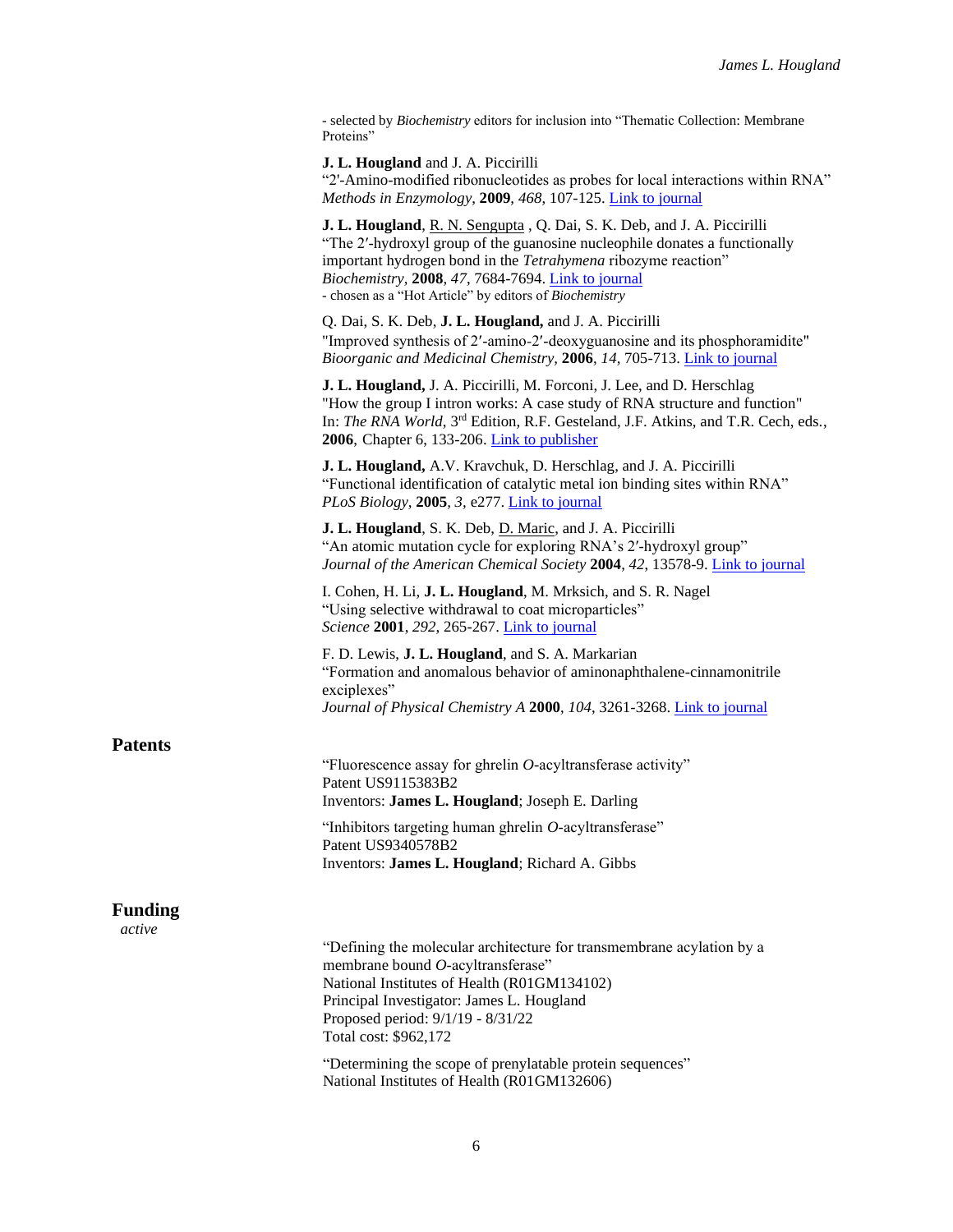|           | Principal Investigator: James L. Hougland (Co-investigator); Walter Schmidt<br>(Univ. of Georgia)<br>Proposed period: 9/20/19 - 7/31/23<br>Total cost: \$1,570,894 (SU Subcontract Total Cost: \$346,568)                                                                                                                                                                                                                                                                                                   |
|-----------|-------------------------------------------------------------------------------------------------------------------------------------------------------------------------------------------------------------------------------------------------------------------------------------------------------------------------------------------------------------------------------------------------------------------------------------------------------------------------------------------------------------|
|           | "A fluorescence-enabled protein chromatography system for purification and<br>characterization of integral membrane enzymes"<br>Administrative Supplement for Equipment: "Defining the molecular architecture<br>for transmembrane acylation by a membrane bound $O$ -acyltransferase"<br>National Institutes of Health (R01 equipment supplement)<br>Principal Investigator: James L. Hougland<br>Proposed period: 9/1/20 - 8/31/21<br>Total cost: \$79,123 (SU cost share \$33,00; Total award \$112,123) |
|           | "Targeted ghrelin O-acyltransferase ligands for the detection and treatment of<br>prostate cancer"<br>Syracuse University Collaboration for Unprecedented Success and Excellence<br>(CUSE) Grant Program<br>Principal Investigator: James L. Hougland<br>Period: 6/1/21-5/30/23<br>Total cost: \$24,000                                                                                                                                                                                                     |
|           | "REU Site: Undergraduate Research in Chemistry at Syracuse University"<br>National Science Foundation<br>Principal Investigator: Michael Sponsler; James L. Hougland (Co-PI)<br>Proposed period: 4/1/20-3/31/23<br>Total cost: \$365,691                                                                                                                                                                                                                                                                    |
| completed |                                                                                                                                                                                                                                                                                                                                                                                                                                                                                                             |
|           | "Bringing a membrane enzyme into structural focus: Interdisciplinary<br>computational-biochemical modeling of ghrelin O-acyltransferase"<br>Syracuse University Collaboration for Unprecedented Success and Excellence<br>(CUSE) Grant Program<br>Principal Investigator: James L. Hougland<br>Period: 5/1/18-4/30/20<br>Total cost: \$30,000                                                                                                                                                               |
|           | "Targeting ghrelin acylation for control of glucose homeostasis"<br>American Diabetes Association Junior Faculty Development Award (1-16-JDF-<br>042)                                                                                                                                                                                                                                                                                                                                                       |
|           | Principal Investigator: James L. Hougland<br>Period: 1/1/16-12/31/18 (No cost extension until 12/31/19)<br>Total cost: \$414,000                                                                                                                                                                                                                                                                                                                                                                            |
|           | "Bringing a novel diabetes therapeutic target into structural focus: Biochemical<br>validation of a computational model for ghrelin O-acyltransferase"<br>American Diabetes Association Minority Undergraduate Internship Award (7-18-<br>$MUI-001)$<br>Principal Investigator: James L. Hougland<br>Period: 7/1/18-6/30/19<br>Total cost: \$3,000                                                                                                                                                          |
|           | "Preparative ultracentrifuge to support biochemical and biological studies"<br>Small Equipment Grant Program (College of Arts & Sciences Supplement)<br><b>Syracuse University</b><br>Principal Investigator: James L. Hougland<br>Proposed period: 4/25/19<br>Total cost: \$63,000                                                                                                                                                                                                                         |
|           | "Structural and biochemical investigation of ghrelin processing"                                                                                                                                                                                                                                                                                                                                                                                                                                            |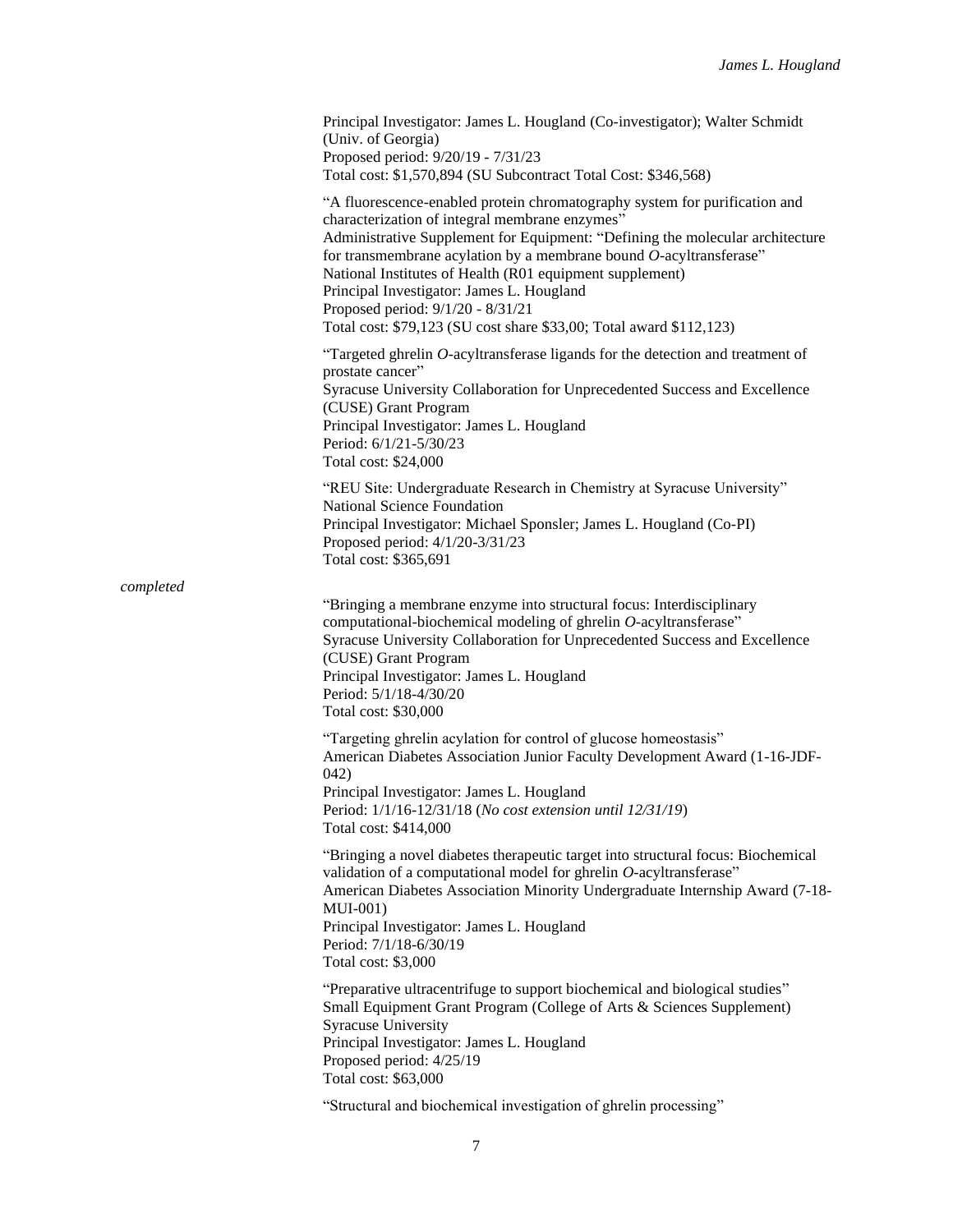American Diabetes Association Minority Undergraduate Internship Award (7-16- MUI-01) Principal Investigator: James L. Hougland Period: 9/1/16-8/31/17 Total cost: \$3,000

"Structural investigation of ghrelin processing" Syracuse University Small Grant Program Principal Investigators: James L. Hougland and Carlos Castañeda Period: 11/18/15-6/30/17 Total cost: \$11,250

"Development and validation of ghrelin *O-*acyltransferase inhibitors for treating hyperphagia in Prader-Willi syndrome" (*competitive renewal of Best Idea Grant*) Foundation for Prader-Willi Research Principal Investigator: James L. Hougland Period: 9/1/15-8/31/16 (NCE to 2/28/17) Total cost: \$75,600

"Investigating ghrelin *O-*acyltransferase as a potential target for treating Prader-Willi syndrome" Basil O'Connor Starter Scholar Research Award, March of Dimes (5-FY14-81) Principal Investigator: James L. Hougland Period: 2/1/14-1/31/16 Total cost: \$150,000

"Targeting ghrelin acylation for control of glucose homeostasis" American Diabetes Association Junior Faculty Award (1-13-JF-30-BR) Principal Investigator: James L. Hougland Period: 11/1/13-12/31/14 (no cost extension to 6/30/15) Total cost: \$70,000 [Project profile](http://professional.diabetes.org/ResearchDB_Detail.aspx?rdbid=400)

"Investigation of ghrelin *O-*acyltransferase as a target for treating for hyperphagia in Prader-Willi syndrome" Best Idea Grant, Foundation for Prader-Willi Research Principal Investigator: James L. Hougland Period: 8/1/13-7/31/14 (no cost extension to 12/31/14) Total cost: \$108,000 [Project profile](http://www.fpwr.org/fpwr-funded-projects/investigation-of-ghrelin-o-acyltransferase-as-a-target-for-treating-hyperphagia-in-prader-willi-syndrome/)

2014 Young Investigators Internship Program (Undergraduate researcher supplement to "Investigation of ghrelin *O*acyltransferase as a target for treating for hyperphagia in Prader-Willi syndrome") Foundation for Prader-Willi Research Principal Investigator: James L. Hougland Period: 6/10/14-8/5/14 Total cost: \$6,000 [Project profile](http://www.fpwr.org/fpwr-funded-projects/fund-a-project-investing-in-young-investigators/)

"p53 and APC tumor suppressor gene mutation effects on protein prenylation" American Cancer Society Institutional Research Grant (Upstate Cancer Research Institute, IRG-11-052-01) Principal Investigator: James L. Hougland Period: 1/1/13 – 12/31/13 Total cost: \$30,000

"Evolution of novel farnesyltransferase activity" National Institutes of Health Postdoctoral Fellowship (F32 GM078894)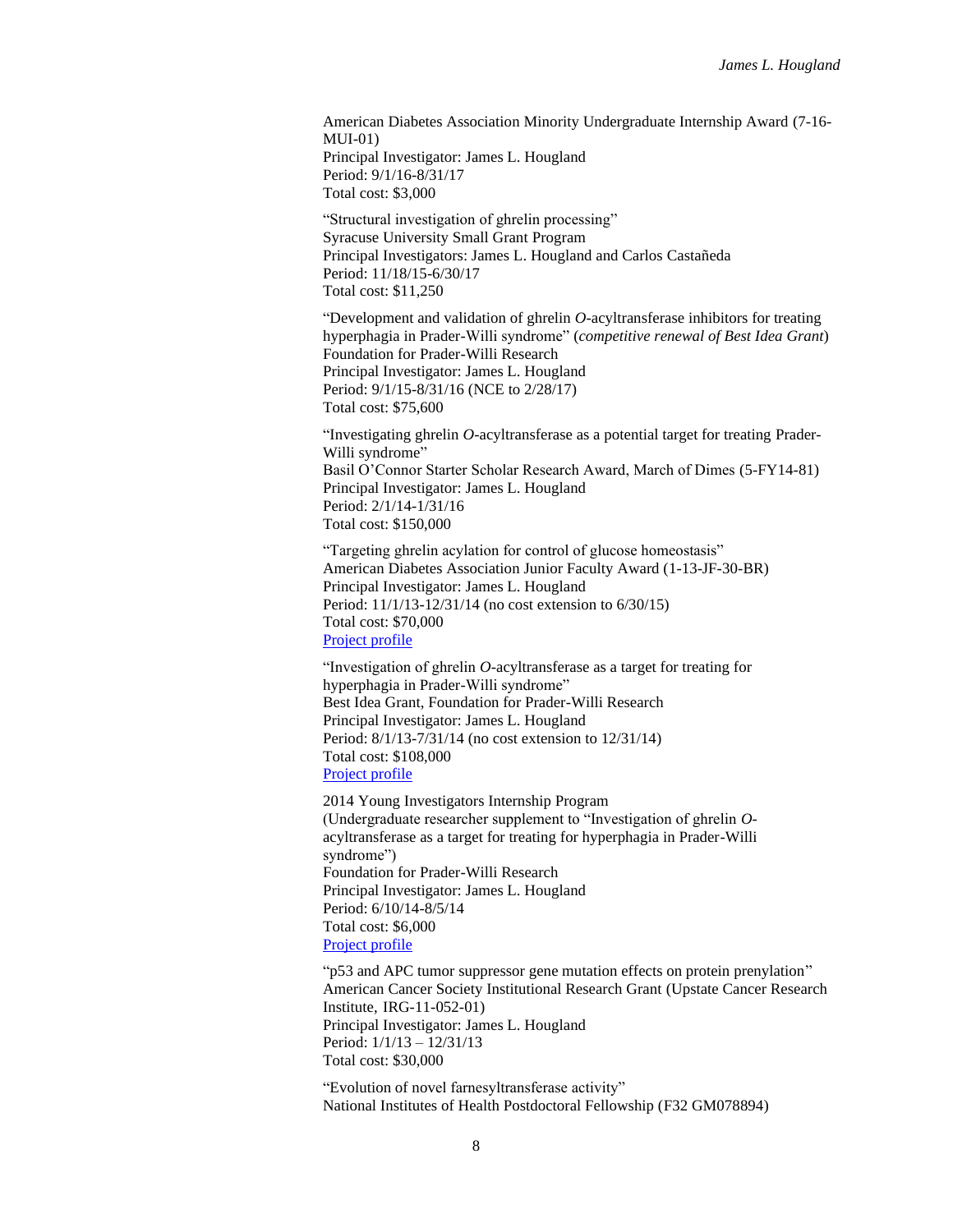|                                 | Principal Investigator: James L. Hougland<br>Period: 8/1/06 - 1/31/09<br>Total cost: \$123,486                                                                                                                                                                                       |
|---------------------------------|--------------------------------------------------------------------------------------------------------------------------------------------------------------------------------------------------------------------------------------------------------------------------------------|
| pending                         | "FASEB's The Protein Lipidation Conference: Enzymology, Signaling, and<br>Therapeutics"<br>National Institutes of Health (R13)<br>Principal Investigator: James L. Hougland<br>Proposed period: $7/1/22 - 6/30/23$<br>Total cost: \$10,000                                           |
| <b>Professional Development</b> |                                                                                                                                                                                                                                                                                      |
| May 2021                        | DiversityEdu: Personal Skills for a Diverse Campus<br>(online diversity training course)<br>Syracuse University<br>Syracuse, NY                                                                                                                                                      |
| June 2020                       | SU CHANcE (Collaborative High Impact Activities in Natural Science<br><b>Education</b> ) HHMI Virtual Workshop<br>"Inclusive teaching techniques; Belonging in science for URM students; Making<br>the most of 'Hot Moments' in class"<br><b>Syracuse University</b><br>Syracuse, NY |
| January 2019                    | SU CHANcE (Collaborative High Impact Activities in Natural Science<br>Education) HHMI Inclusive Excellence Kickoff Workshop<br>Syracuse University<br>Syracuse, NY                                                                                                                   |
| October 2018                    | <b>Inclusive Teaching Workshop</b><br><b>Syracuse University</b><br>Syracuse, NY                                                                                                                                                                                                     |
| August 2016                     | Medicinal Chemistry workshop; NSF-sponsored cCWCS (Chemistry<br>Collaborations, Workshops & Communities of Scholars)<br>Minneapolis, MN                                                                                                                                              |
| June 2014                       | <b>ASBMB Mentoring Workshop for Early Career Scientists</b><br>Washington, DC                                                                                                                                                                                                        |
| <b>July 2013</b>                | NIH Mentoring Workshop for New Faculty in Organic and Biological Chemistry<br>Dallas, TX                                                                                                                                                                                             |
| February 2013                   | <b>STEM Partnership Program</b><br><b>SU ADVANCE</b><br>Syracuse, NY                                                                                                                                                                                                                 |
| October 2012                    | National Science Foundation Grants Conference<br>Arlington, VA                                                                                                                                                                                                                       |
| <b>July 2012</b>                | National Institutes of Health Regional Seminar on Program Funding and Grants<br>Administration<br>Washington, D.C.                                                                                                                                                                   |
| August 2010                     | New Faculty Training Workshops (teaching strategies, group mentorship,<br>diversity awareness)<br><b>Syracuse University</b>                                                                                                                                                         |
| Teaching                        |                                                                                                                                                                                                                                                                                      |

**Syracuse University**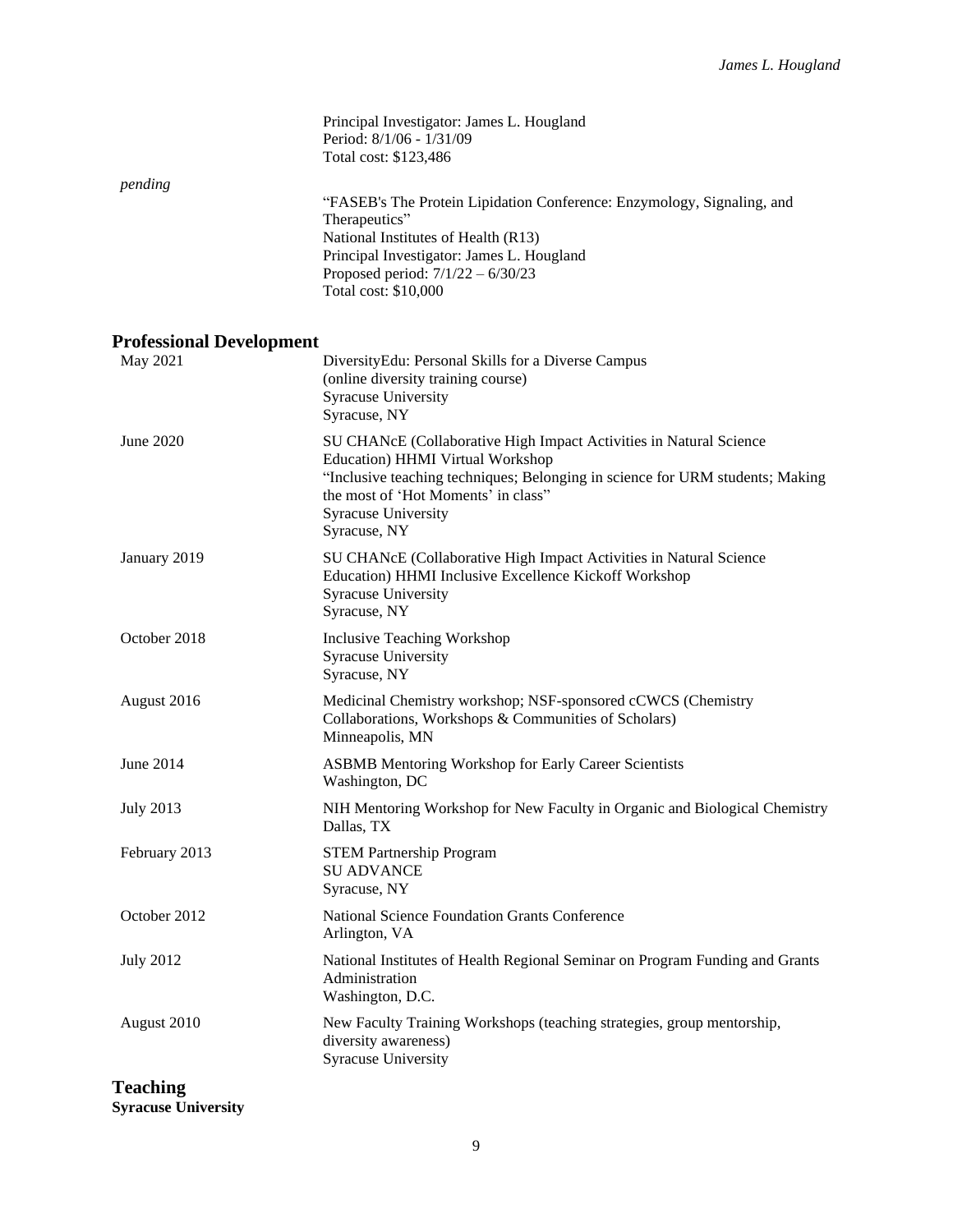| Spring 2021 | CHE 675 - Advanced Organic Chemistry (enrollment of 8)<br>CHE690 - Graduate Independent Study (Novak)<br>BCM460 - Undergraduate Research in Biochemistry (Alexandra Olanescu,<br>Jackson Calhoun, Giavana Prucha)                                                                                                                    |
|-------------|--------------------------------------------------------------------------------------------------------------------------------------------------------------------------------------------------------------------------------------------------------------------------------------------------------------------------------------|
| Fall 2020   | CHE799 - Seminar in General Chemistry (enrollment of 14)<br>CHE690 - Graduate Independent Study (Novak)<br>BCM460 - Undergraduate Research in Biochemistry (Alexandra Olanescu,<br>Jackson Calhoun)                                                                                                                                  |
| Summer 2020 | CHE690 - Graduate Independent Study (Novak)                                                                                                                                                                                                                                                                                          |
| Spring 2020 | CHE685 - Advanced Organic Chemistry (enrollment of 3)<br>BCM460 - Undergraduate Research in Biochemistry (Alexandra Olanescu)<br>CHE450 - Undergraduate Research in Chemistry (David Coreno, Yiqui "Ray"<br>Lei, Zachary Spada)<br>Guest Lecture - BIO400/600 (Pharmaceuticals and Self) "Ghrelin and Ghrelin O-<br>acyltransferase" |
| Fall 2019   | CHE685 - Organic Mechanisms (enrollment of 10)<br>BCM460 - Undergraduate Research in Biochemistry (Jackson Calhoun,<br>Alexandra Olanescu)<br>CHE450 - Undergraduate Research in Chemistry (David Coreno, Yiqui "Ray"<br>Lei)                                                                                                        |
| Spring 2019 | CHE685 - Organic Mechanisms (enrollment of 5)<br>BCM 476- Biochemistry II (enrollment of 28)<br>BCM460 - Undergraduate Research in Biochemistry (Rachel Lange, Nathan<br>Rowell)<br>CHE450 - Undergraduate Research in Chemistry (David Coreno, Yiqui "Ray"<br>Lei, Rebecca Walker)<br>CHE690 - Graduate Independent Study (Pierce)  |
| Fall 2018   | CHE450 - Undergraduate Research in Chemistry (Alexandra Olanescu, David<br>Coreno, Yiqui "Ray" Lei, Melissa Navarro, Rebecca Walker)<br>CHE690 - Graduate Independent Study (Pierce)                                                                                                                                                 |
| Summer 2018 | CHE690 - Graduate Independent Study (Pierce)                                                                                                                                                                                                                                                                                         |
| Spring 2018 | CHE414/614 - Introduction to Medicinal Chemistry (enrollment of 27<br>undergraduate / 19 graduate)<br>BCM460 - Undergraduate Research in Biochemistry (Michael Aiduk)<br>CHE450 - Undergraduate Research in Chemistry (David Coreno, Melissa<br>Navarro)<br>CHE690 - Graduate Independent Study (Moose)                              |
| Fall 2017   | CHE275 - Organic Chemistry 1 (enrollment of 181)<br>CAS101 - First Year Forum (enrollment of 16)<br>BCM460 - Undergraduate Research in Biochemistry (Michael Aiduk)<br>CHE690 - Graduate Independent Study (Moose)                                                                                                                   |
| Summer 2017 | CHE690 - Graduate Independent Study (Moose)                                                                                                                                                                                                                                                                                          |
| Spring 2017 | CHE414/614 - Introduction to Medicinal Chemistry (enrollment of 21<br>undergraduate / 18 graduate)<br>BCM460 - Undergraduate Research in Biochemistry (Naomi Rivera-Robles,<br>Mohammad Ashkar, Michael Aiduk)<br>CHE690 - Graduate Independent Study (Ashok, Davis)                                                                 |
| Fall 2016   | CHE275 - Organic Chemistry 1 (enrollment of 166)<br>CHE799 - Seminar in General Chemistry (enrollment of 33)<br>CAS101 - First Year Forum (enrollment of 11)                                                                                                                                                                         |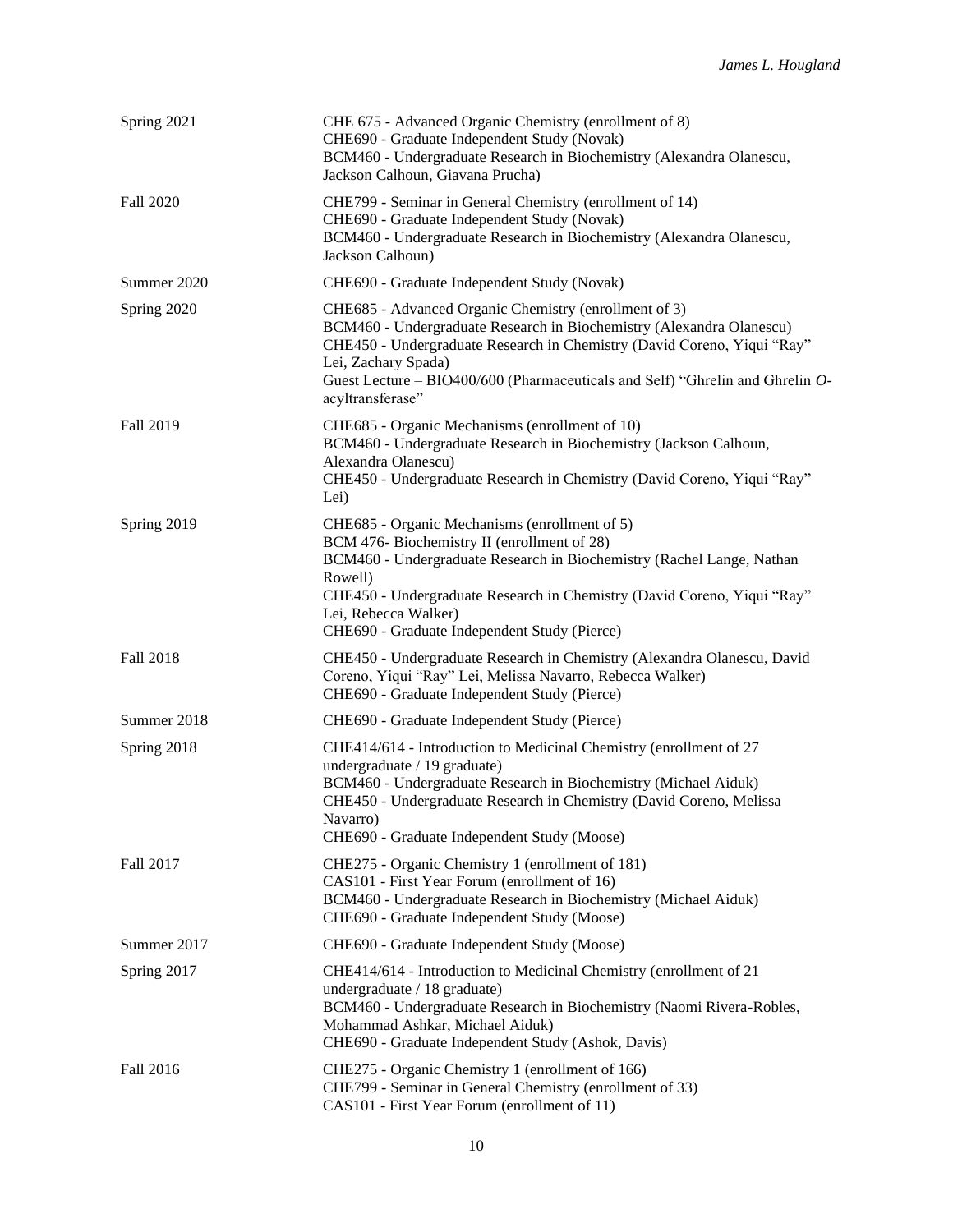|                            | BCM460 - Undergraduate Research in Biochemistry (Naomi Rivera-Robles)<br>CHE690 - Graduate Independent Study (Ashok, Davis)                                                                                                                                                                                                                                                    |
|----------------------------|--------------------------------------------------------------------------------------------------------------------------------------------------------------------------------------------------------------------------------------------------------------------------------------------------------------------------------------------------------------------------------|
| Summer 2016                | CHE690 - Graduate Independent Study (Ashok, Davis)<br>CHE450 - Undergraduate Research in Chemistry (Natasha Tcheki-Jamgotchian)                                                                                                                                                                                                                                                |
| Spring 2016                | CHE600 - Chemistry and Biology of Posttranslational Modification (enrollment<br>of $4)$<br>BCM460 - Undergraduate Research in Biochemistry (Anthony Schramm, Mark<br>Rodriguez)<br>BCM499 - Undergraduate Honors Capstone Research (Anthony Schramm)                                                                                                                           |
|                            | CHE690 - Graduate Independent Study (Campana)                                                                                                                                                                                                                                                                                                                                  |
| Fall 2015                  | CHE275 - Organic Chemistry I (enrollment of 170)<br>CHE690 - Graduate Independent Study (Campana)                                                                                                                                                                                                                                                                              |
| Summer 2015<br>Spring 2015 | CHE690 - Graduate Independent Study (Campana)<br>CHE685 - Organic Mechanisms (enrollment of 6)<br>BCM460 - Undergraduate Research in Biochemistry (Leslie Patton, Anthony<br>Schramm)<br>BIO460 - Undergraduate Research in Biology (Paige Armas)<br>BCM499 - Undergraduate Honors Capstone Research (Leslie Patton)<br>CHE690 - Graduate Independent Study (Cleverdon)        |
| Fall 2014                  | CHE275 - Organic Chemistry I (enrollment of 193)<br>BIO460 - Undergraduate Research in Biology (Paige Armas)<br>CHE450 - Undergraduate Research in Chemistry (Amanda Lieu)<br>CHE690 - Graduate Independent Study (Cleverdon)                                                                                                                                                  |
| Summer 2014<br>Spring 2014 | CHE690 - Graduate Independent Study (Cleverdon)<br>CHE450 - Undergraduate Research in Chemistry (Danielle Lindgren)<br>CHE690 - Graduate Independent Study (McGovern)                                                                                                                                                                                                          |
| Fall 2013                  | CHE275 - Organic Chemistry I (enrollment of 183)<br>CHE690 - Graduate Independent Study (McGovern)<br>Guest Lecture - CHE427/627 "Introduction to Posttranslational Modification"<br>Guest Lecture - CHE678 "Enzyme Regulation"                                                                                                                                                |
| Summer 2013                | CHE690 - Graduate Independent Study (McGovern)                                                                                                                                                                                                                                                                                                                                 |
| Spring 2013                | BCM460 - Undergraduate Research in Biochemistry (Edward Prybolsky)<br>CHE450 - Undergraduate Research in Chemistry (Danielle Lindgren)<br>CHE690 - Graduate Independent Study (Blanden, Gangopadhyay)                                                                                                                                                                          |
| Fall 2012                  | CHE675 - Advanced Organic Chemistry (enrollment of 11)<br>BIO575 / BCM600 - Biochemistry (1 of 3 Co-instructors; enrollment of 84)<br>BCM460 - Undergraduate Research in Biochemistry (Susan Zhang, Edward<br>Prybolsky)<br>CHE690 - Graduate Independent Study (Blanden, Gangopadhyay, Loftus)<br>Guest Lecture - CHE427/627 "Introduction to Posttranslational Modification" |
| Summer 2012                | Guest Lecture - CHE600 "Enzyme Kinetics"<br>CHE690 - Graduate Independent Study (Blanden, Gangopadhyay, Loftus)                                                                                                                                                                                                                                                                |
| Spring 2012                | CHE685 - Organic Mechanisms (enrollment of 9)<br>CHE450 - Undergraduate Research in Chemistry (Edward Prybolsky)<br>CHE690 - Graduate Independent Study (Darling, Flynn)                                                                                                                                                                                                       |
| Fall 2011                  | CHE675 - Advanced Organic Chemistry (enrollment of 14)<br>BCM460 - Undergraduate Research in Biochemistry (Susan Zhang, Edward<br>Prybolsky)<br>CHE690 - Graduate Independent Study (Darling, Flynn)                                                                                                                                                                           |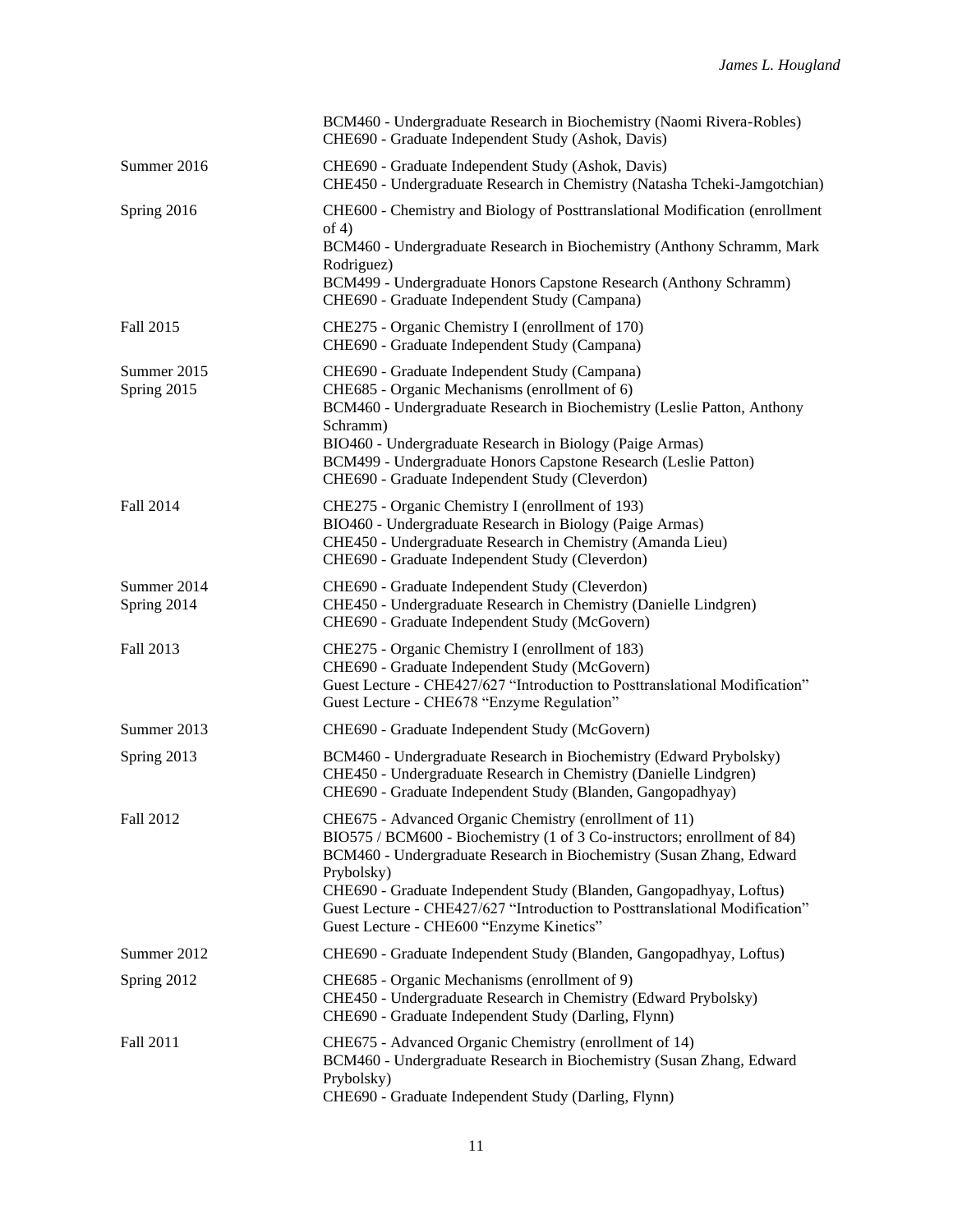|                  | Guest Lecture - CHE427/627 "Introduction to Posttranslational Modification"                                                                                     |
|------------------|-----------------------------------------------------------------------------------------------------------------------------------------------------------------|
| Summer 2011      | CHE690 - Graduate Independent Study (Darling, Flynn)                                                                                                            |
| Spring 2011      | CHE685 - Organic Mechanisms (enrollment of 9)<br>BCM460 - Undergraduate Research in Biochemistry (Susan Zhang, Edward<br>Prybolsky)                             |
| <b>Fall 2010</b> | CHE600 - Chemistry and Biology of Posttranslational Modification (enrollment<br>of $11)$<br>$\alpha$ if a curricordinal to $\alpha$ in the $\alpha$ in $\alpha$ |

Guest Lecture - CHE427/627 "Introduction to Posttranslational Modification"

# **Training and Advising**

| Graduate Students (Ph. D.)                   |                                                                                 |
|----------------------------------------------|---------------------------------------------------------------------------------|
| Fall 2020 - present                          | Amber Ford (University Fellow)                                                  |
| Fall 2019 - present                          | Sadie Novak                                                                     |
| Fall 2017 - present                          | Mariah Pierce                                                                   |
| Fall 2016 - present                          | Jacob Moose                                                                     |
| Fall 2015 - Summer 2020                      | <b>Sudhat Ashok</b>                                                             |
|                                              | Graduated with Ph. D. in Chemistry, July 2020; subsequent position, medical     |
|                                              | school, SUNY-Buffalo                                                            |
| Fall 2015 - present                          | Tasha Davis (GAANN Fellow)                                                      |
| Fall 2014 - Summer 2020                      | Maria Campana (STEM fellow, (All-University Doctoral Prize)                     |
|                                              | Graduated with Ph. D. in Chemistry, July 2020; subsequent position,             |
|                                              | Postdoctoral fellow, Fantauzzo laboratory, University of Colorado Anschutz      |
|                                              | <b>Medical Campus</b>                                                           |
| Fall 2013 - Summer 2018                      | Elizabeth Cleverdon                                                             |
|                                              | Graduated with Ph. D. in Chemistry, July 2018; subsequent position,             |
|                                              | Postdoctoral fellow, Ogden laboratory, St Jude Children's Research Hospital     |
| Fall 2012 - Summer 2017                      | Kayleigh McGovern (GAANN Fellow)                                                |
|                                              | Graduated with Ph. D. in Chemistry, August 2017; subsequent position,           |
|                                              | Postdoctoral fellow, Baird laboratory, University of the Sciences               |
| Fall 2012 - Spring 2013                      | Rachel Meredith (IGERT Fellow, joint with Prof. Martin Forstner, SU Physics)    |
| Fall 2011 - Summer 2018                      | Melanie Blanden (STEM Fellow, GAANN Fellow)                                     |
|                                              | Graduated with Ph. D. in Chemistry, August 2018; subsequent position, Assistant |
|                                              | Professor, Department of Chemistry and Biochemistry, Utica College              |
| Fall 2011 - Fall 2016                        | Soumyashree Gangopadhyay (All-University Doctoral Prize)                        |
|                                              | Graduated with Ph. D. in Chemistry, December 2016; subsequent position,         |
|                                              | Postdoctoral fellow, Choudhary laboratory, Broad Institute/Harvard Medical      |
|                                              | School                                                                          |
| Fall 2010 - Summer 2015                      | Joseph Darling (NSF Predoctoral Fellow, All-University Doctoral Prize)          |
|                                              | Graduated with Ph.D. in Chemistry, August 2015; subsequent position:            |
|                                              | Postdoctoral fellow, Subramaniam laboratory, National Institutes of Health      |
| Fall 2010 - Summer 2015                      | Susan Flynn                                                                     |
|                                              | Graduated with Ph.D. in Chemistry, August 2015; subsequent position, Research   |
|                                              | Educator for Biomedical Chemistry, Freshman Research Immersion program,         |
|                                              | SUNY-Binghamton                                                                 |
| Fall 2010 - Spring 2012                      | Robert Wilson (joint with Prof. Daniel Clark)                                   |
|                                              |                                                                                 |
| Graduate Students (M. S.)                    |                                                                                 |
| Fall 2011 - Summer 2013                      | Rosemary Loftus (GAANN Fellow)                                                  |
|                                              | Graduated with M.S. in Chemistry, June 2013; subsequent position, dental        |
|                                              | school, Virginia Commonwealth University                                        |
| Undergraduate Students (Syracuse University) |                                                                                 |
| Spring 2020                                  | Zachary Spada                                                                   |
| Summer 2019 - Spring 2021                    | Jackson Calhoun (Renee Crown Honors student, graduated with Honors and          |
|                                              | Distinction in Biochemistry)                                                    |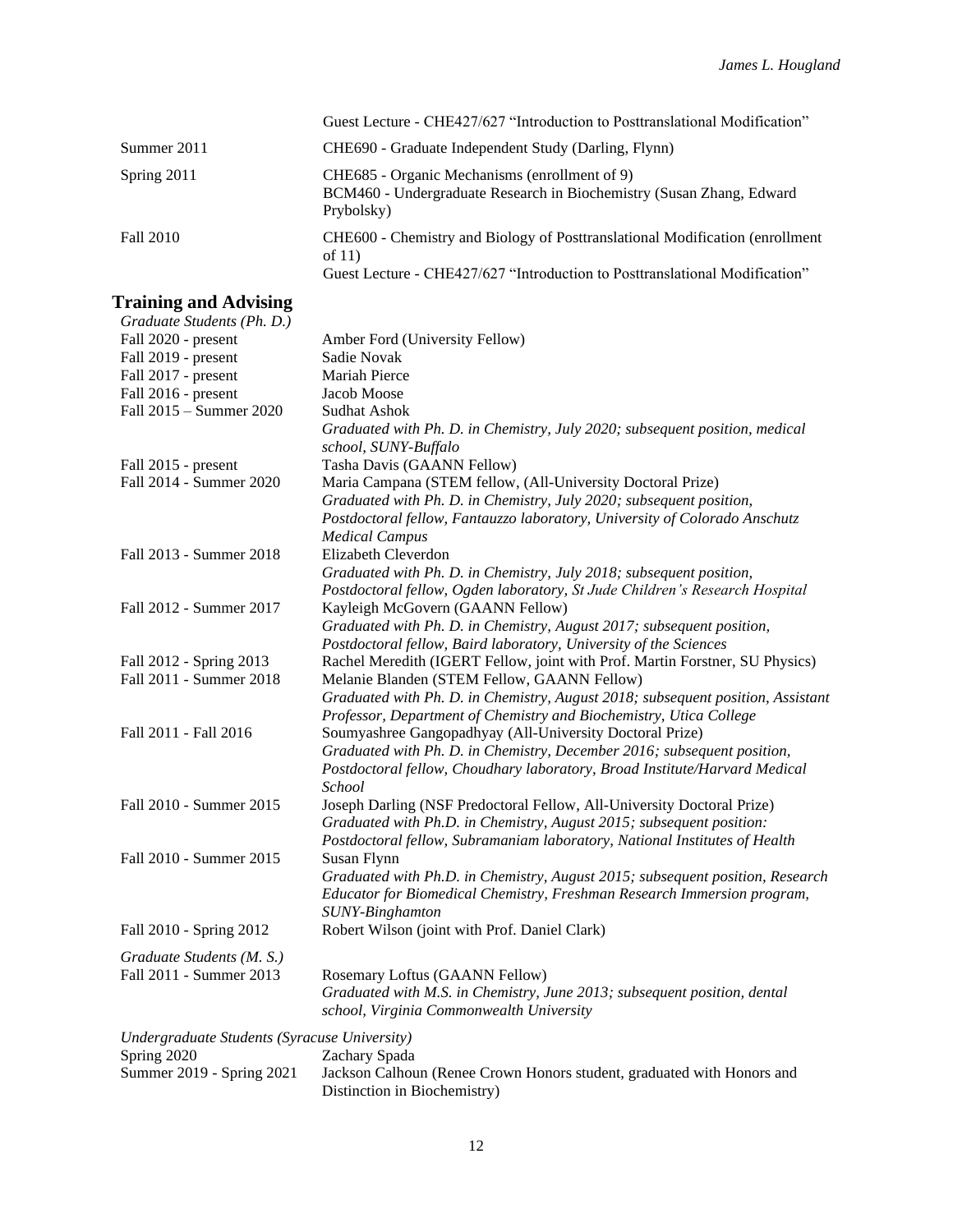|                                                        | Subsequent position: Doctoral program in Medicinal Chemistry, University of       |
|--------------------------------------------------------|-----------------------------------------------------------------------------------|
|                                                        | Connecticut, Storrs, CT                                                           |
| Fall 2018 - Spring 2020                                | Yiqui "Ray" Lei                                                                   |
|                                                        | Subsequent position: Doctoral program in Chemistry, University of                 |
|                                                        | Pennsylvania, Philadelphia, PA                                                    |
| Fall 2018 - Spring 2019                                | Rebecca Walker                                                                    |
|                                                        | Subsequent position: Doctoral program in Clinical Psychology, William James       |
|                                                        | College, Newton, MA                                                               |
| Spring 2018 - Spring 2020                              | David Coreno                                                                      |
|                                                        |                                                                                   |
|                                                        | Subsequent position: Research technician, Regeneron, Tarrytown, NY                |
| Spring 2018 - Spring 2019                              | Melissa Navarro                                                                   |
| Spring 2018 - Spring 2021                              | Alexandra Olanescu (SUSTAIN STEM Scholar)                                         |
| Spring 2018 - Fall 2018                                | Til Baniya (SUSTAIN STEM Scholar)                                                 |
| Fall 2016 - Summer 2018                                | Michael Aiduk (Renee Crown Honors student, SU Scholar, 2018 ACC-MOM<br>presenter) |
|                                                        | Subsequent positions: Research Assistant, Cowan laboratory, Harvard Stem Cell     |
|                                                        | Institute, Cambridge, MA; MD-PhD program, Duke University School of               |
|                                                        | Medicine                                                                          |
| Fall 2016 - Fall 2017                                  | Mohammad Ashkar                                                                   |
|                                                        | Subsequent position: Medical school, College of Osteopathic Medicine, New         |
|                                                        | York Institute of Technology                                                      |
| Spring 2016 - Summer 2016                              | Natasha Tcheki-Jamgotchian                                                        |
| Spring 2016 - Spring 2017                              | Naomi Rivera-Robles (Renee Crown Honors student, American Diabetes                |
|                                                        | Association Undergraduate Minority Undergraduate Internship Award)                |
|                                                        | Subsequent position: Laboratory technician, Raina laboratory, Dept. of Biology,   |
|                                                        | Syracuse University                                                               |
|                                                        | Lauren Hannah                                                                     |
| Spring 2016                                            |                                                                                   |
|                                                        | Subsequent position: Undergraduate researcher, Welch research group, Dept. of     |
|                                                        | Biology, Syracuse University                                                      |
| Summer 2014 - Fall 2015                                | Paige Armas                                                                       |
|                                                        | Subsequent position: Pharmacy school, Northeastern University                     |
| Spring 2014 - Spring 2016                              | Anthony Schramm (Renee Crown Honors student, 2016 ACC-MOM presenter,              |
|                                                        | graduated with Honors and Distinction in Biochemistry)                            |
|                                                        | Subsequent position: Medical school, Stony Brook School of Medicine               |
| Fall 2013 - Spring 2015                                | Amanda Lieu                                                                       |
|                                                        | Subsequent position: Undergraduate researcher, Totah research group, Dept. of     |
|                                                        | Chemistry, Syracuse University                                                    |
| Fall 2013 - Spring 2015                                | Leslie Patton (Renee Crown Honors student, graduated with Honors and              |
|                                                        | Distinction in Biochemistry, Phi Beta Kappa)                                      |
|                                                        | Subsequent position: Graduate school, Dept. of Biochemistry, Texas A&M            |
|                                                        | University                                                                        |
| Spring 2013 - Spring 2014                              | Danielle Lindgren                                                                 |
|                                                        | Subsequent position: Masters degree program, FNSSI, Syracuse University           |
| Fall 2010 - Spring 2013                                | Susan Zhang (Renee Crown Honors student, graduated with Honors and                |
|                                                        | Distinction in Biochemistry)                                                      |
|                                                        | Subsequent position: Laboratory technician, Dept. of Microbiology, New York       |
|                                                        | University Langone Medical Center                                                 |
| Fall 2010 - Spring 2013                                | Edward Prybolsky (Renee Crown Honors student, graduated with Honors and           |
|                                                        | Distinction in Biochemistry)                                                      |
|                                                        | Subsequent position: Graduate school, Dept. of Chemistry, University of Chicago   |
|                                                        |                                                                                   |
| Undergraduate Students (REU and other summer programs) |                                                                                   |
| June 2019 - August 2019                                | Yasandra Morales-Rodriguez (REU, University of Puerto Rico)                       |
| June 2018 - August 2018                                | Najae Escoffery (REU, St. Francis College)                                        |
|                                                        | Meaghan Burrows (REU, LeMoyne College)                                            |
| June 2017 - August 2017                                | Carlos Iñiguez (REU, University of Houston)                                       |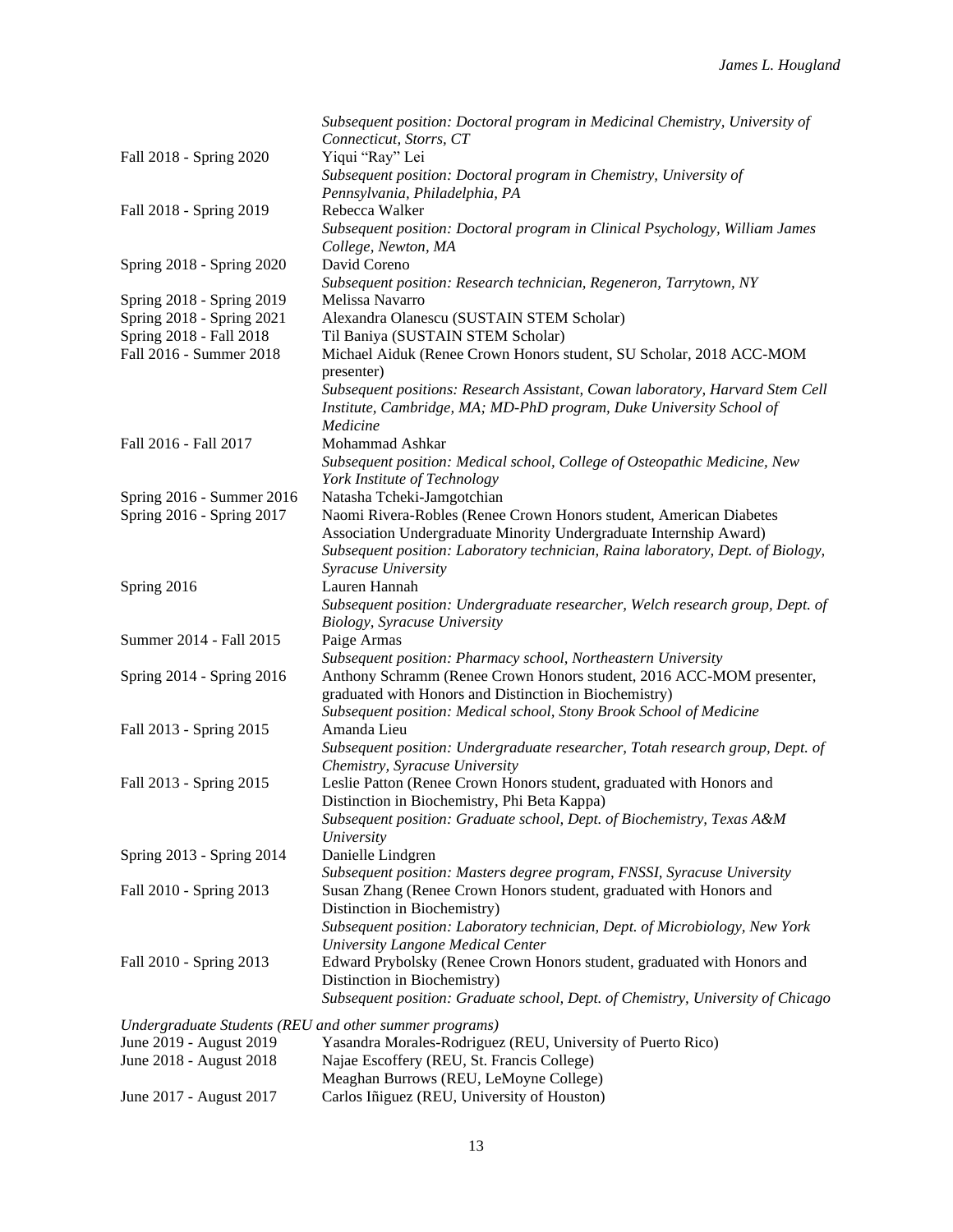| Subsequent position: Medical school, Jacobs School of Medicine and Biomedical |
|-------------------------------------------------------------------------------|
|                                                                               |
|                                                                               |
|                                                                               |
| Subsequent position: Graduate school, Biological and Biomedical Sciences      |
| Ariana Garagozzo (REU and FPWR Young Investigator, Dickinson College)         |
| Subsequent position: Graduate school, Department of Psychology, Roosevelt     |
|                                                                               |
| Subsequent position: Graduate school, Biochemistry and Molecular Biology      |
|                                                                               |
|                                                                               |
| Subsequent position: Graduate school, Program in Molecular Biophysics, Johns  |
| Subsequent position: Graduate school, Biochemistry, Molecular and Cell        |

# **Service**

| Service<br>Editorial board member | Chemical Biology, Scientific Reports (2016-present)                   |
|-----------------------------------|-----------------------------------------------------------------------|
|                                   |                                                                       |
| Service as peer reviewer          |                                                                       |
| (Repeat reviewer for              | Board of reviewers, Journal of Pediatric Biochemistry                 |
| ChemBioChem,                      | Ad hoc reviewer, ACS Chemical Biology                                 |
| <b>ACS</b> Chemical Biology,      | Ad hoc reviewer, ACS Sustainable Chemistry & Engineering              |
| Biochemistry, Bioconjugate        | Ad hoc reviewer, Amino Acids                                          |
| Chemistry, PLoS One,              | Ad hoc reviewer, BBA- Molecular and Cell Biology of Lipids            |
| <b>Bioorganic and Medicinal</b>   | Ad hoc reviewer, Biochemical Journal                                  |
| Chemistry Letters)                | Ad hoc reviewer, Biochemistry                                         |
|                                   | Ad hoc reviewer, Bioconjugate Chemistry                               |
|                                   | Ad hoc reviewer, Bioorganic and Medicinal Chemistry                   |
|                                   | Ad hoc reviewer, Bioorganic and Medicinal Chemistry Letters           |
|                                   | Ad hoc reviewer, Bioorganic Chemistry                                 |
|                                   | Ad hoc reviewer, ChemBioChem                                          |
|                                   | Ad hoc reviewer, Critical Reviews In Biochemistry & Molecular Biology |
|                                   | Ad hoc reviewer, <i>Endocrine</i>                                     |
|                                   | Ad hoc reviewer, Journal of Biological Chemistry                      |
|                                   | Ad hoc reviewer, Journal of Chemical Information and Modeling         |
|                                   | Ad hoc reviewer, Journal of Computer Aided Molecular Design           |
|                                   | Ad hoc reviewer, Journal of Molecular Biology                         |
|                                   | Ad hoc reviewer, Journal of Physiology and Pharmacology               |
|                                   | Ad hoc reviewer, Molecular Metabolism                                 |
|                                   | Ad hoc reviewer, Nature Chemistry                                     |
|                                   | Ad hoc reviewer, Nature Communications                                |
|                                   | Ad hoc reviewer, New Journal of Chemistry                             |
|                                   | Ad hoc reviewer, Open Biology                                         |
|                                   | Ad hoc reviewer, PloS One                                             |
|                                   | Ad hoc reviewer, Review Commons                                       |
|                                   | Ad hoc reviewer, RSC Medicinal Chemistry                              |
|                                   | Ad hoc reviewer, Scientific Reports                                   |
|                                   | Ad hoc reviewer, SLAS Discovery                                       |
|                                   | Ad hoc reviewer, Tetrahedron Letters                                  |
|                                   |                                                                       |

*Grant reviewer*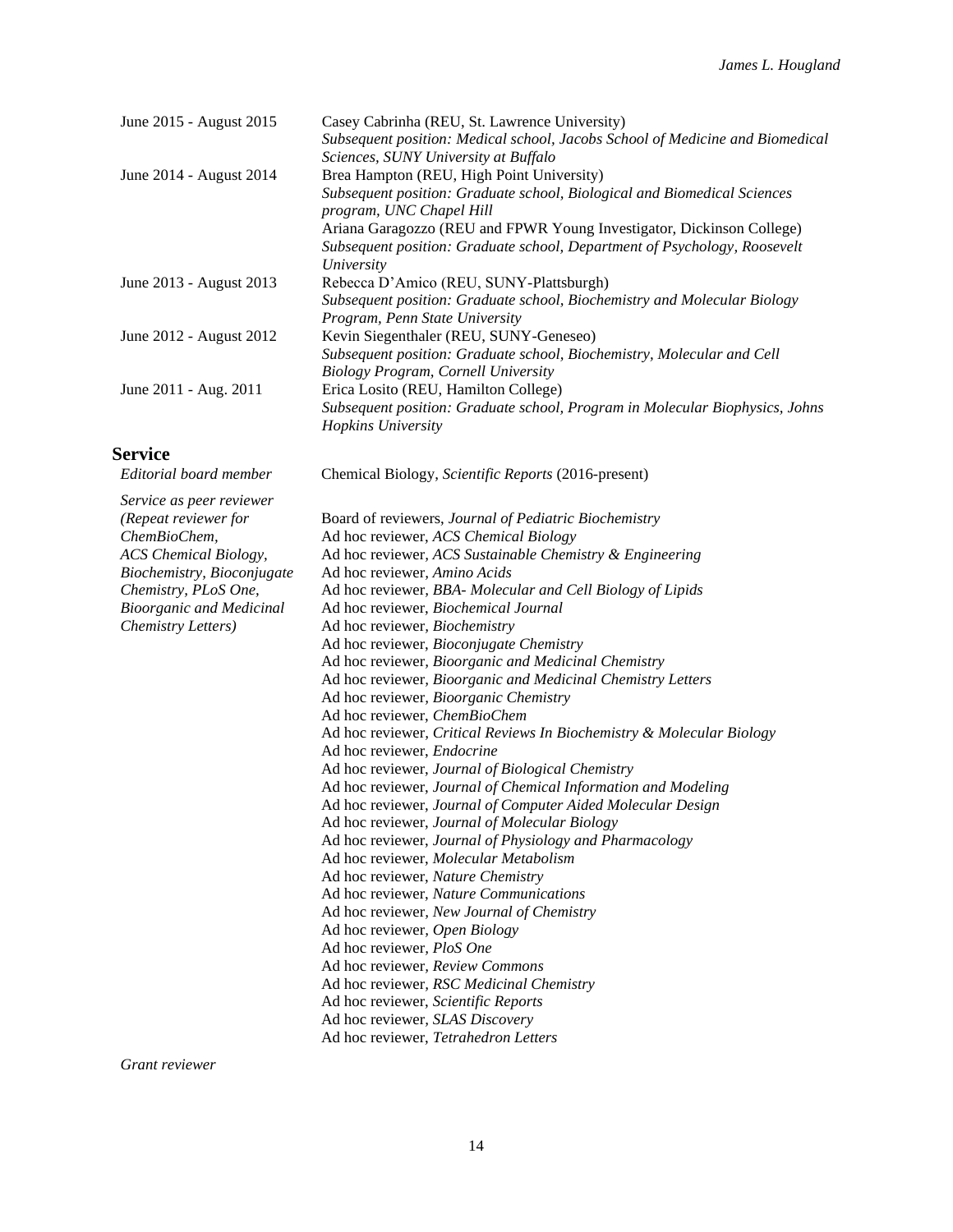| (Repeat grant reviewer for<br>the National Science<br>Foundation and FPWR) | Grant reviewer, Biotechnology and Biological Sciences Research Council (UK)<br>Grant reviewer, CUSE grant program, Syracuse University<br>Grant reviewer, Foundation for Prader-Willi Research (FPWR)<br>Grant reviewer, Research Corporation for Scientific Advancement<br>Grant reviewer, Medical Research Council<br>Grant reviewer, National Science Foundation<br>Grant reviewer, National Science Centre (Poland)<br>Graduate fellowship reviewer, National Science Foundation<br>NIH MSFB study section (Early Career Reviewer), Feb 2014 |
|----------------------------------------------------------------------------|--------------------------------------------------------------------------------------------------------------------------------------------------------------------------------------------------------------------------------------------------------------------------------------------------------------------------------------------------------------------------------------------------------------------------------------------------------------------------------------------------------------------------------------------------|
| Professional offices                                                       |                                                                                                                                                                                                                                                                                                                                                                                                                                                                                                                                                  |
| $2016 - 2018$                                                              | Nominating Committee, Division of Biological Chemistry, American Chemical<br>Society                                                                                                                                                                                                                                                                                                                                                                                                                                                             |
| Meeting organizer / judge                                                  |                                                                                                                                                                                                                                                                                                                                                                                                                                                                                                                                                  |
| July 2022 (upcoming)                                                       | Chair, Protein Lipidation: Enzymology, Signaling, and Therapeutics<br><b>FASEB Summer Research Conference</b>                                                                                                                                                                                                                                                                                                                                                                                                                                    |
| June 2021                                                                  | Chair, Protein Lipidation: Enzymology, Signaling, and Therapeutics<br><b>FASEB Summer Research Conference</b>                                                                                                                                                                                                                                                                                                                                                                                                                                    |
| <b>July 2019</b>                                                           | Vice Chair, Protein Lipidation: Enzymology, Signaling, and Therapeutics<br><b>FASEB Summer Research Conference</b>                                                                                                                                                                                                                                                                                                                                                                                                                               |
| <b>July 2019</b>                                                           | Poster judge, Protein Lipidation: Enzymology, Signaling, and Therapeutics<br><b>FASEB Summer Research Conference</b>                                                                                                                                                                                                                                                                                                                                                                                                                             |
| September 2018                                                             | Poster judge, Acylation of Intracellular and Secreted Proteins: Mechanisms and<br>Functional Outcomes, Biochemical Society Meeting, Brighton, UK                                                                                                                                                                                                                                                                                                                                                                                                 |
| <b>July 2018</b>                                                           | Poster judge, Enzymes, Coenzymes, and Metabolic Pathways Gordon Research<br>Conference, Waterville Valley, NH                                                                                                                                                                                                                                                                                                                                                                                                                                    |
| August 2017                                                                | Presider, Early Career Investigators in Biological Chemistry, 254 <sup>th</sup> American<br>Chemical Society National Meeting, Washington, DC                                                                                                                                                                                                                                                                                                                                                                                                    |
| <b>July 2017</b>                                                           | Poster judge, Protein Lipidation: Enzymology, Signaling, and Therapeutics<br><b>FASEB Summer Research Conference</b>                                                                                                                                                                                                                                                                                                                                                                                                                             |
| March 2016                                                                 | Presider, Young Investigators in Biological Chemistry, 251 <sup>st</sup> American Chemical<br>Society National Meeting, San Diego, CA                                                                                                                                                                                                                                                                                                                                                                                                            |
| <b>July 2015</b>                                                           | Session chair, 2015 FASEB Science Research Conference: Protein Lipidation,<br>Signaling, and Membrane Domains                                                                                                                                                                                                                                                                                                                                                                                                                                    |
| April 2013                                                                 | Session chair and program committee, 39 <sup>th</sup> Annual Northeast Bioengineering<br>Conference (NEBEC)                                                                                                                                                                                                                                                                                                                                                                                                                                      |
| Community and Outreach                                                     |                                                                                                                                                                                                                                                                                                                                                                                                                                                                                                                                                  |
| March 2019                                                                 | Special awards judge, Central New York Science and Engineering Fair<br>(CNYSEF)                                                                                                                                                                                                                                                                                                                                                                                                                                                                  |
| December 2018                                                              | Faculty advisor/expert for team NXTG3N, FIRST Lego Robotics Competition                                                                                                                                                                                                                                                                                                                                                                                                                                                                          |
| June 2015                                                                  | STEM Faculty panel speaker, Louis Stokes Alliance for Minority Participation<br>(LSAMP), Syracuse University                                                                                                                                                                                                                                                                                                                                                                                                                                     |
| April 2015                                                                 | Hosted field hockey transfer recruit interested in biochemistry major for lab and<br>facilities tour                                                                                                                                                                                                                                                                                                                                                                                                                                             |
| March 2015                                                                 | Hosted Chemistry Department table for Spring Reception for Accepted Students,<br><b>Syracuse University</b>                                                                                                                                                                                                                                                                                                                                                                                                                                      |
| March 2015                                                                 | Poster judge, Central New York Science and Engineering Fair (CNYSEF)                                                                                                                                                                                                                                                                                                                                                                                                                                                                             |
| March 2014                                                                 | Poster judge, Central New York Science and Engineering Fair (CNYSEF)                                                                                                                                                                                                                                                                                                                                                                                                                                                                             |
| March 2014                                                                 | Panel speaker on "The Academic job Search", First Generation Faculty Program<br><b>Syracuse University</b>                                                                                                                                                                                                                                                                                                                                                                                                                                       |
| December 2013                                                              | Poster judge, Syracuse Academy of the Science Science Fair (middle school and<br>high school)                                                                                                                                                                                                                                                                                                                                                                                                                                                    |
| October/November 2013                                                      | Syracuse University Project Advance (SUPA) Chemistry Seminar Speaker                                                                                                                                                                                                                                                                                                                                                                                                                                                                             |
| September 2013                                                             | Panel speaker, First Generation PhD Program, Syracuse University<br>September 2013                                                                                                                                                                                                                                                                                                                                                                                                                                                               |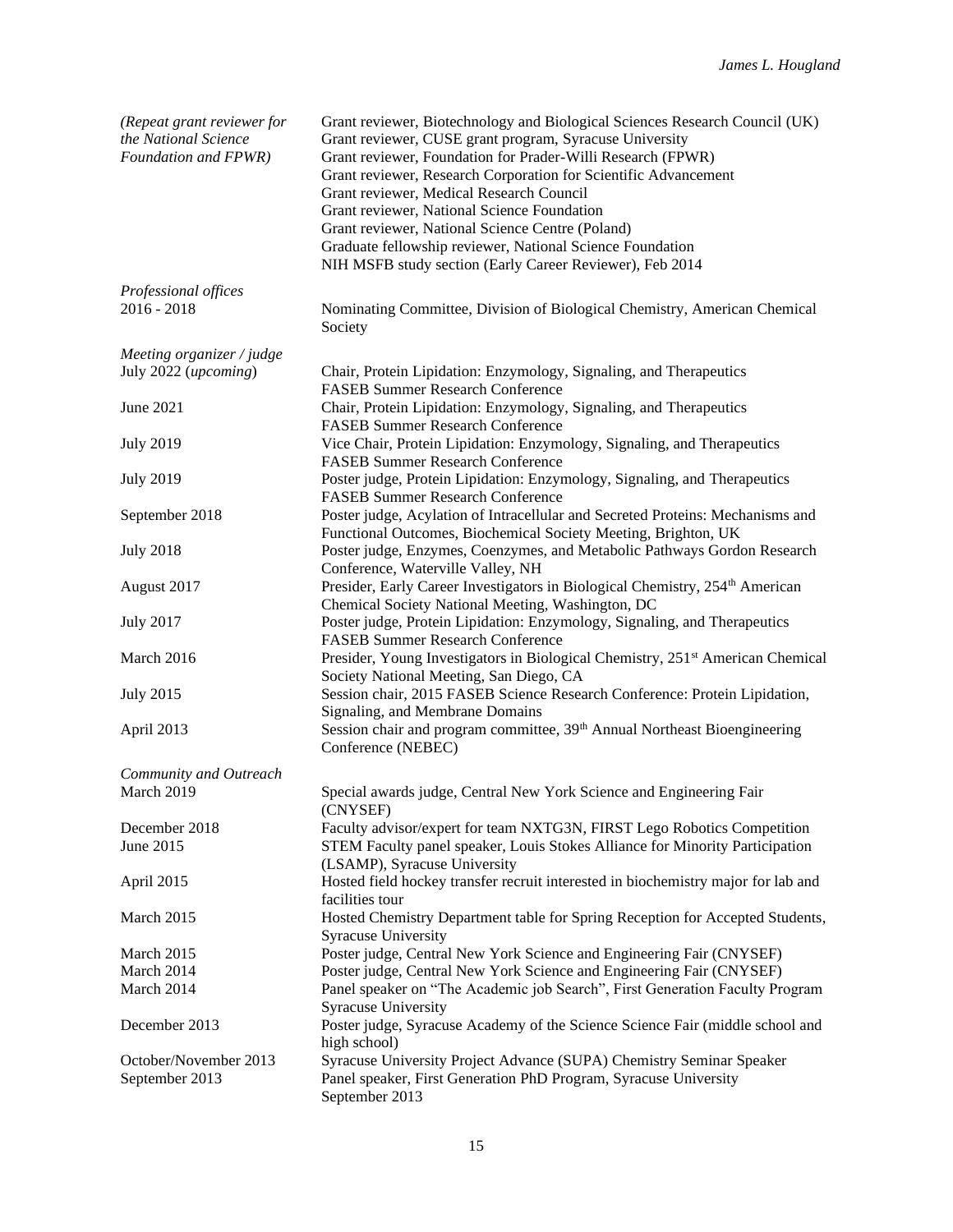| Hosted Dr. Phil Pivawer and Dr. Terry Morrill (SU Chemistry alumni) on tour of                     |
|----------------------------------------------------------------------------------------------------|
| the Center for Science and Technology and the Life Science Complex                                 |
| Poster judge, 2nd Life Sciences Symposium Poster Session, Syracuse University                      |
| Panel speaker on journal publishing, Future Professoriate Program Conference<br>and Retreat        |
| Discussion leader, First Generation Faculty Program Luncheon, Syracuse<br>University               |
| Event Supervisor, New York State Science Olympiad Regional Competition                             |
| Panel speaker, First Generation Faculty Program, Syracuse University                               |
| Co-hosted Chemistry department open house for undergraduate students from<br><b>SUNY-Brockport</b> |
|                                                                                                    |

*Department, College and University*

| College committees and service |                                                                                  |
|--------------------------------|----------------------------------------------------------------------------------|
| 2021-2022                      | BMCE Faculty Search Committee, Functional Materials Synthetic Biology            |
|                                | (external member)                                                                |
| Summer 2021                    | Biology Department Teaching Faculty Search Committee (external member)           |
| Summer 2021                    | Women in Science and Engineering - Future Professional Program (WiSE-FPP)        |
|                                | portfolio critique (offered constructive criticism to two female chemistry PhD   |
|                                | students based on their professional portfolios)                                 |
| Spring 2021                    | Future Professors Fellowship Program Selection Committee                         |
| Spring 2021                    | SOURCE / Honors Undergraduate Research Grant Reviewer                            |
| Summer 2020                    | Women in Science and Engineering - Future Professional Program (WiSE-FPP)        |
|                                | portfolio critique (offered constructive criticism to two female chemistry PhD   |
|                                | students based on their professional portfolios)                                 |
| Spring 2020                    | Seinfeld Scholar Review Committee                                                |
| Spring 2020                    | Norma Slepecky Research Prize Review Committee                                   |
| Summer 2019                    | Women in Science and Engineering - Future Professional Program (WiSE-FPP)        |
|                                | portfolio critique (offered constructive criticism to two female chemistry PhD   |
|                                | students based on their professional portfolios)                                 |
| Spring 2019-present            | <b>BioInspired Syracuse Executive Committee</b>                                  |
| Spring 2019                    | Lunch speaker, First-Gen PhD Program                                             |
| Spring 2019                    | Seinfeld Scholar Review Committee                                                |
| Fall 2018-present              | Syracuse Biomaterials Institute Executive Committee                              |
| Fall 2018                      | Meredith Symposium Selection and Judging Committee                               |
| Spring 2018                    | Honors Capstone Prize Selection Committee (Sciences)                             |
| Spring 2018                    | Panel Member, Gates Cambridge Scholarship Mock Interview for Soleil Young        |
| Fall 2017                      | Meredith Symposium Selection and Judging Committee                               |
| Summer 2017                    | Women in Science and Engineering - Future Professional Program (WiSE-FPP)        |
|                                | portfolio critique (offered constructive criticism to three female chemistry PhD |
|                                | students based on their professional portfolios)                                 |
| Spring 2017                    | Honors Capstone Prize Selection Committee (Sciences)                             |
| Fall 2016                      | Meredith Symposium Selection Panel                                               |
| Summer 2016                    | Women in Science and Engineering - Future Professional Program (WiSE-FPP)        |
|                                | portfolio critique (offered constructive criticism to two female chemistry PhD   |
|                                | students based on their professional portfolios)                                 |
| Spring 2016                    | Norma Slepecky Research Prize Review Committee                                   |
| Spring 2016                    | Ornstein Scholarship Review Committee                                            |
| 2015-present                   | Faculty associate of Syracuse Learning Community, focusing on STEM and           |
|                                | GenOne learning communities                                                      |
| Summer 2015                    | Women in Science and Engineering - Future Professional Program (WiSE-FPP)        |
|                                | portfolio critique (offered constructive criticism to two female chemistry PhD   |
|                                | students based on their professional portfolios)                                 |
| Summer 2015                    | Summer Advisor for Incoming First-Year Students                                  |
| Spring 2015                    | Panel Member, Gates Cambridge Scholarship Mock Interview for Natalie             |
|                                | Rebeyev                                                                          |
|                                |                                                                                  |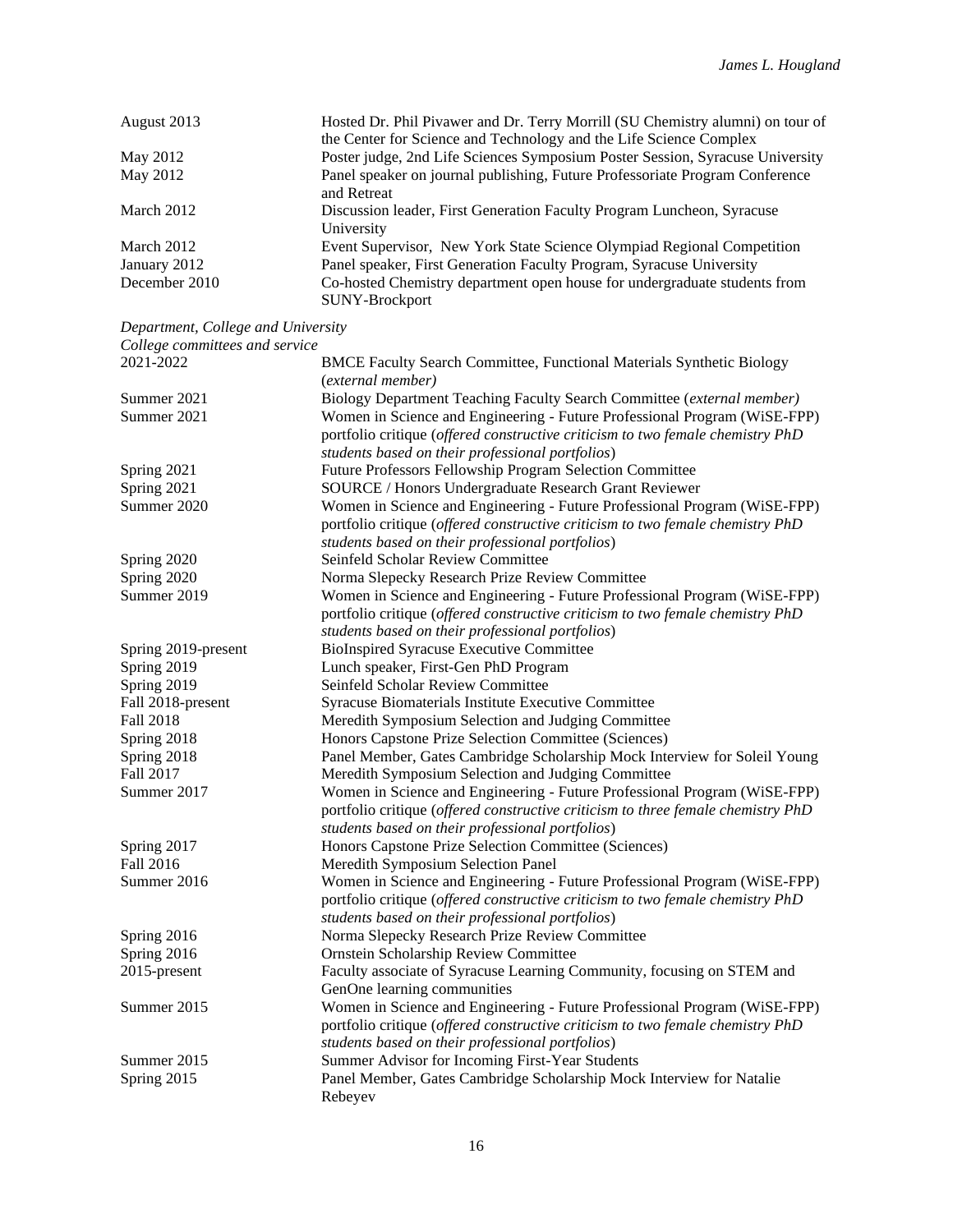| Summer 2014                     | Summer Advisor for Incoming First-Year Students                               |
|---------------------------------|-------------------------------------------------------------------------------|
| 2011-2012                       | Biology Department Faculty Search Committee (external member)                 |
| Departmental committees         |                                                                               |
| 2019 - 2020                     | Faculty Search Committee (Medicinal Chemistry)                                |
| $2018$ - present                | Faculty Mentoring / P&T Committee for Rachel Steinhardt                       |
| $2018$ - present                | Awards & Recognition, Chair                                                   |
| $2017 - 2018$                   | Faculty Search Committee (Organic)                                            |
| $2017 - 2018$                   | Faculty Mentoring / P&T Committee for Tara Kahan                              |
| $2015 - 2018$                   | Curriculum Committee, Chair                                                   |
| $2015 - 2016$                   | Faculty Search Committee (Organic)                                            |
| $2014$ - present                | <b>Biochemistry Advising</b>                                                  |
| $2014$ - present                | <b>Biochemistry Steering Committee</b>                                        |
|                                 | <b>Graduate Regulations Revision Committee</b>                                |
| $2014$ - present<br>2012 - 2014 |                                                                               |
|                                 | Graduate Student Advancement Committee                                        |
| $2013 - 2014$                   | Faculty Search Committee (Chemistry-Biology joint search)                     |
| 2012 - 2013                     | <b>Infrastructure Development Committee</b>                                   |
| $2011 - 2012$                   | Web Page Committee                                                            |
| $2010 - 2012$                   | Forensic Equipment Committee                                                  |
| $2010 - 2012$                   | <b>Graduate Student Recruitment Committee</b>                                 |
| Departmental speakers hosted    |                                                                               |
| Spring 2021                     | Amanda Barner (Dept. of Medicinal Chemistry, University of Michigan)          |
| <b>Fall 2020</b>                | Jeremy Lohman (Dept. of Biochemistry, Purdue University)                      |
| Spring 2020                     | Meghan Blackledge (Dept. of Chemistry, High Point University)                 |
| Fall 2019                       | Erika Taylor (Dept. of Chemistry, Wesleyan University)                        |
| Spring 2019                     | Vahe Bandarian (Dept. of Chemistry, University of Utah)                       |
| <b>Fall 2018</b>                | Joseph Piccirilli (Dept. of Chemistry, University of Chicago)                 |
| Fall 2017                       | John Tomsho (Dept. of Chemistry and Biochemistry, University of the Sciences) |
| Spring 2017                     | Philip Bevilacqua (Dept. of Chemistry, Penn State)                            |
| Fall 2015                       | Katherine Hicks (Dept. of Chemistry, SUNY-Cortland)                           |
| Fall 2015                       | Marion Emmert (Dept. of Chemistry and Biochemistry, Worcester Polytechnic     |
|                                 | Institute)                                                                    |
| Spring 2015                     | Nathan West (Dept. of Chemistry, University of the Sciences)                  |
| Fall 2014                       | Samuel Pazicni (Dept. of Chemistry, University of New Hampshire)              |
| Fall 2014                       | Kent Kirschenbaum (Dept. of Chemistry, New York University)                   |
| Fall 2013                       | Mark Distefano (Dept. of Chemistry, University of Minnesota)                  |
| Fall 2013                       | Andrew Murkin (Dept. of Chemistry, University of Buffalo                      |
| Spring 2013                     | Caren Meyers (Dept. of Pharmacology and Molecular Sciences, Johns Hopkins     |
|                                 | University)                                                                   |
| Fall 2012                       | Mary Kay Pflum (Dept. of Chemistry, Wayne State University)                   |
| Fall 2011                       | Richard Gibbs (Dept. of Medicinal Chemistry and Molecular Pharmacology,       |
|                                 | Purdue University)                                                            |
| Fall 2011                       | Marcy Hernick (Dept. of Biochemistry, Virginia Tech)                          |
| Fall 2011                       | Heather Coleman (Dept. of Biology, Syracuse University)                       |
| Spring 2011                     | Subha Das (Dept. of Chemistry, Carnegie Mellon University)                    |
| Graduate student committees     |                                                                               |
| Chemistry department            |                                                                               |
| $2019$ - present                | Rowan Meador (Advisor: Chisholm)                                              |
| 301 O                           | $\lambda$                                                                     |

| $2012 - \mu \text{c}$ | ROWAII IVICADOI (AUVISOI, CHISHOIIII) |
|-----------------------|---------------------------------------|
| $2018$ - present      | Amber Liles (Advisor: Doyle)          |
| $2018$ - present      | Robert Anderson (Advisor: Chisholm)   |
| $2017 - 2021$         | Ian Tinsley (Advisor: Doyle)          |
| 2017 - 2021           | Jennifer Yoon (Advisor: Makhlynets)   |
| $2016 - 2017$         | Shafi Ali (Advisor: Totah)            |
| $2016$ - present      | Yuchen Jin (Advisor: Luk), Chair      |
| $2016$ - present      | Katelyn Leets (Advisor: Chisholm)     |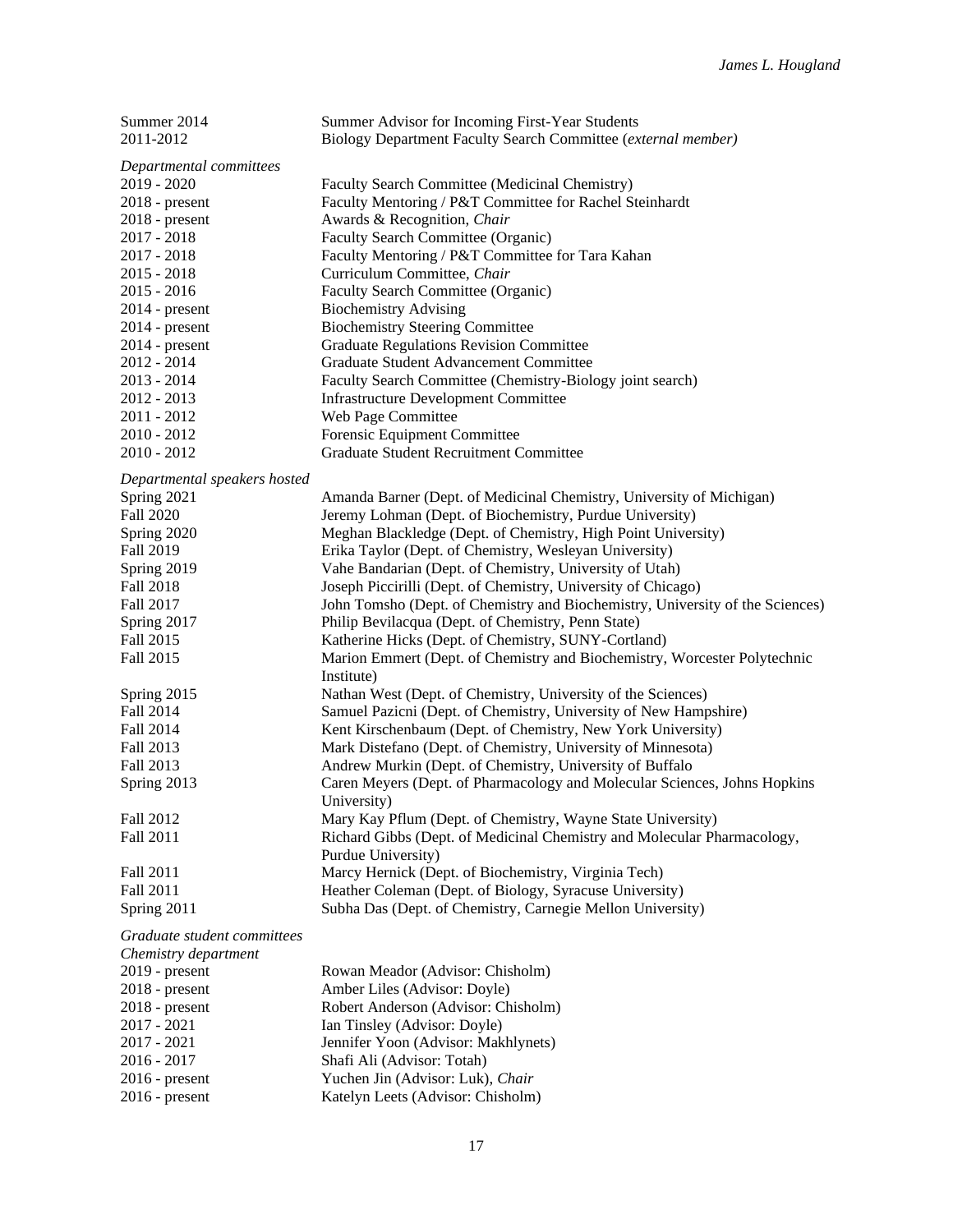| $2016 - 2017$                           | Elaina Zito (Advisor: Doyle), Chair                                      |
|-----------------------------------------|--------------------------------------------------------------------------|
| $2015 - 2016$                           | Alexandra Remillard (Advisor: Castañeda), Chair                          |
| 2014 - 2018                             | Michelle Takacs (Advisor: Korendovych)                                   |
| 2014 - 2017                             | Tiffany Greenfield (Advisor: Doyle), Chair                               |
| $2013 - 2017$                           | Tiffany Dunston (Advisor: Korendovych), Chair                            |
| $2012 - 2016$                           | Yan Nie (Advisor: Doyle)                                                 |
| 2011 - 2015                             | Robert Wilson (Advisor: Clark)                                           |
| $2011 - 2012$                           | Sumedh Phatak (Advisor: Sponsler)                                        |
| 2011 - 2014                             | Andrew Banikywa (Advisor: Braiman)                                       |
| $2010 - 2016$                           | Jigisha Sheth (Advisor: Chisholm)                                        |
| $2010$ - present                        | Chris Russo (Advisor: Chisholm)                                          |
| 2010 - 2014                             | Brian Huta (Advisor: Doyle)                                              |
| $2010 - 2012$                           | Yi Luo (Advisor: Totah)                                                  |
| Other departments                       |                                                                          |
| $2021$ - present                        | Peter Raymond-Smiedy (Dept. of Biology, Syracuse University, Advisor:    |
|                                         | Castañeda)                                                               |
| $2013 - 2015$                           | Stephen Shinsky (Dept. of Biochemistry & Molecular Biology, SUNY-Upstate |
|                                         | Medical University, Advisor: Cosgrove)                                   |
| $2010 - 2013$                           | Ryan Tappel (Dept. of Chemistry, SUNY-ESF, Advisor: Nomura)              |
|                                         |                                                                          |
| Doctoral and masters defense committees |                                                                          |
| Chemistry department<br>Summer 2021     |                                                                          |
|                                         | Jennifer Yoon (Advisor: Makhlynets)                                      |
|                                         | Tongyin Zheng (Advisor: Castañeda)                                       |
| Spring 2021                             | Ian Tinsley (Advisor: Doyle)                                             |
| Summer 2020                             | Maria Campaña (Advisor: Hougland)                                        |
|                                         | Sudhat Ashok (Advisor: Hougland)                                         |
| Spring 2020                             | Nivedita Mahajani (Advisor: Chisholm)                                    |
| Summer 2019                             | Richard McDonough (Advisor: Chaiken)                                     |
| Spring 2019                             | Tamie Suzuki (Advisor: Chisholm)                                         |
| Summer 2018                             | Michelle Takacs (Advisor: Korendovych)                                   |
|                                         | Elizabeth Cleverdon (Advisor: Hougland)                                  |
|                                         | Melanie Blanden (Advisor: Hougland)                                      |
| Spring 2018                             | Alexandre Dixon (Advisor: Chisholm)                                      |
| Fall 2017                               | Elaina Zito (Masters defense, Advisor: Doyle), Chair                     |
| Summer 2017                             | Tiffany Greenfield (Advisor: Doyle)                                      |
|                                         | Kayleigh McGovern-Gooch (Advisor: Hougland)                              |
| Spring 2017                             | Tiffany Dunston (Advisor: Korendovych)                                   |
| Fall 2016                               | Soumyashree Gangopadhyay (Advisor: Hougland)                             |
|                                         | Daniel Wallach (Advisor: Chisholm)                                       |
| Summer 2016                             | Brian Duffy (Advisor: Chisholm)                                          |
| Spring 2016                             | Jigisha Sheth (Advisor: Chisholm)                                        |
|                                         | Yan Nie (Advisor: Doyle)                                                 |
| Fall 2015                               | Caitlin Miller (Advisor: Borer)                                          |
| Summer 2015                             | Joseph Darling (Advisor: Hougland)                                       |
|                                         | Susan Flynn (Advisor: Hougland)                                          |
|                                         | Robert Wilson (Advisor: Clark)                                           |
|                                         | Lauren Kaminsky (Advisor: Clark)                                         |
|                                         | Ijaz Ahmed (Advisor: Clark)                                              |
| Summer 2014                             | Amanda Lashua (Advisors: Sponsler and Hudson)                            |
|                                         | Andrew Banikywa (Advisor: Braiman)                                       |
|                                         | Brian Huta (Advisor: Doyle)                                              |
| Summer 2013                             | Rosemary Loftus (Masters defense, Advisor: Hougland)                     |
| Fall 2012                               | Yi Luo (Masters thesis, Advisor: Totah)                                  |
| Summer 2012                             | Debbie Valentin (Advisor: Doyle)                                         |
| Fall 2011                               | Debjyoti Bandyopadhyay (Advisor: Luk)                                    |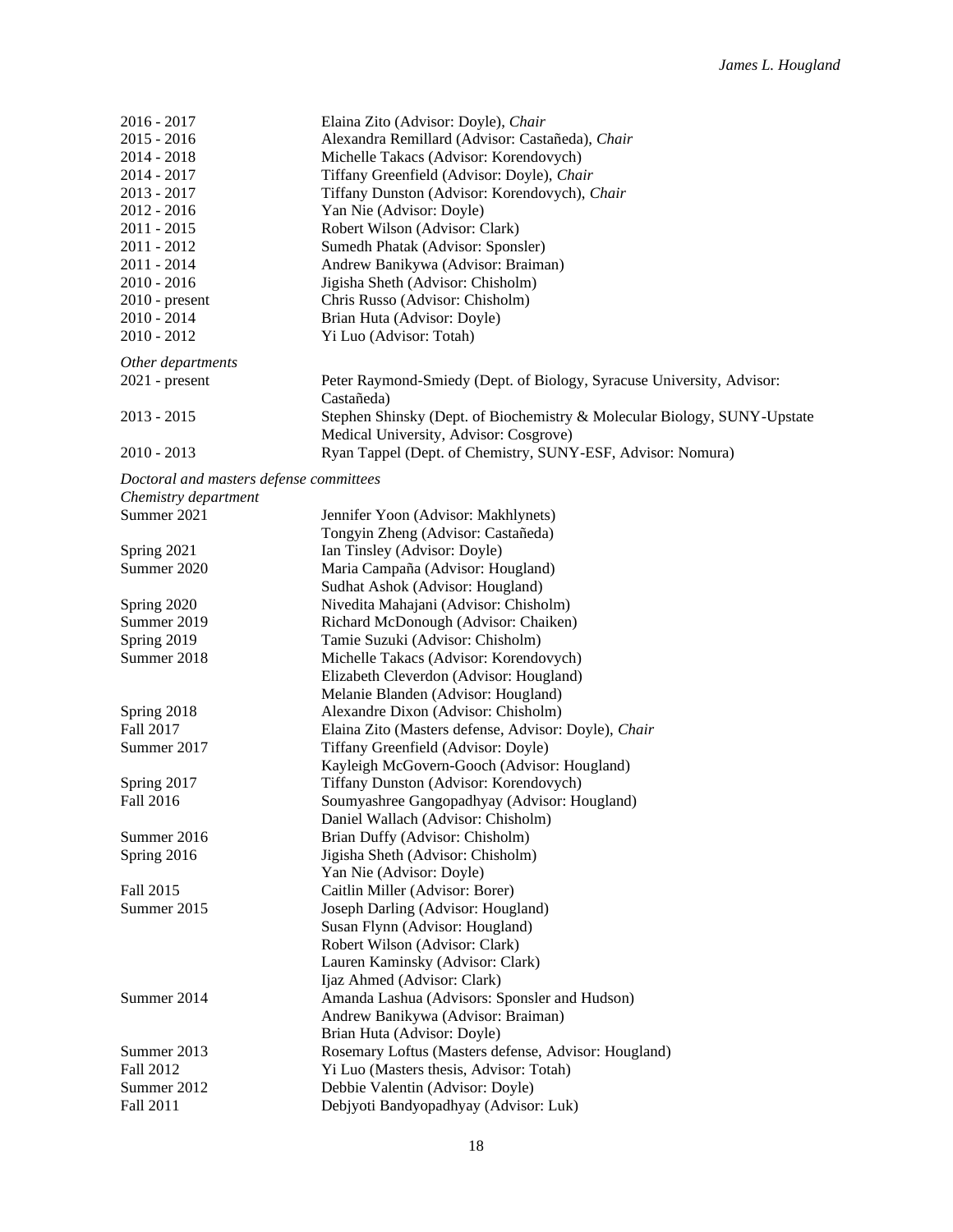|                   | Sumedh Patak (Masters thesis, Advisor: Sponsler)                                 |
|-------------------|----------------------------------------------------------------------------------|
| Spring 2011       | David Dixson (Advisor: Doyle)                                                    |
|                   | Wei Ouyang (Advisor: Borer)                                                      |
| Other departments |                                                                                  |
| Spring 2021       | Nandhini Rajagopal (Dept. of Biomedical Engineering, Advisor: Nangia), Chair     |
| Fall 2020         | Thomas Anneberg (Dept. of Biology, Advisor: Segraves), Chair                     |
| Summer 2020       | Holly Jones (Masters defense, Dept. of Biology, Advisor: C. Castañeda)           |
|                   | Shengpei Wang (Dept. of Biology, Advisor: Althoff), Chair                        |
|                   | Rose Al-Saadi (Masters defense, Dept. of Biology, Advisor: S. Hall), Chair       |
| Spring 2020       | Flaviyan Jerome Irudayanathan (Dept. of Biomedical Engineering, Advisor:         |
|                   | Nangia), Chair                                                                   |
| Fall 2019         | Emma Whittington (Dept. of Biology, Advisor: Dorus), Chair                       |
| Summer 2019       | Alexandra Nichitean (Masters defense, Dept. of Biology, Advisor: S. Hall), Chair |
| Spring 2019       | Wei Wang (Dept. of Biology, Advisor: Korol), Chair                               |
| Spring 2019       | Nycole Maza (Dept. of Ophthalmology, SUNY-Upstate Medical University,            |
|                   | Advisor: Calvert), External Examiner                                             |
| <b>Fall 2018</b>  | Kelsey Martinez (Dept. of Biology, Advisor: Fridley), Chair                      |
| Spring 2018       | Lisa Nguyen (Masters defense, Dept. of Biomedical Engineering, Advisor:          |
|                   | Nangia), Chair                                                                   |
| Spring 2018       | Yao Xiao (Dept. of Biology, Advisor: Coleman), Chair                             |
| Fall 2017         | Matthew Allen (Masters defense, Dept. of Biology, Advisor: S. Hewett), Chair     |
| Spring 2017       | Benjamin Phillippi (Masters defense, Dept. of Biomedical Engineering, Advisor:   |
|                   | Henderson), Chair                                                                |
| Spring 2017       | Erica Layow (Dept. of Science Teaching, Advisor: Dotger)                         |
| Spring 2017       | Adam Blanden (Dept. of Biochemistry & Molecular Biology, SUNY-Upstate            |
|                   | Medical University, Advisor: Loh), External Examiner                             |
| Fall 2016         | Brian Gress (Dept. of Biology, Advisor: Pitnick), Chair                          |
| Summer 2016       | Nan Wang (Masters defense, Dept. of Biomedical Engineering, Advisor:             |
|                   | Nangia), Chair                                                                   |
| Spring 2016       | Elizabeth Droge-Young (Dept. of Biology, Advisor: Pitnick), Chair                |
| Fall 2015         | Twinkle Chowdhury (Masters defense, Dept. of Biology, Advisor: S. Hewett),       |
|                   | Chair                                                                            |
| Summer 2014       | Huimei Zheng (Dept. of Biochemistry & Molecular Biology, SUNY-Upstate            |
|                   | Medical University, Advisor: Loh), External Examiner                             |
| Spring 2013       | Ryan Tappel (Dept. of Chemistry, Dept. of Chemistry, SUNY-ESF, Advisor:          |
|                   | Nomura)                                                                          |
| Fall 2012         | Robin Jones (Dept. of Biology, Advisor: Pepling), Chair                          |
|                   | Venkatasubramanian Dharmarajan (Dept. of Biology, Advisor: Cosgrove), Chair      |
| Summer 2012       | Julie Caruano (Dept. of Biology, Advisor: Raina), Chair                          |
|                   |                                                                                  |

*Honors / Capstone thesis reader for Syracuse University undergraduate students*

| Spring 2021 | Lauren Chamberlin, Nrl Activation Domain Regulates DNA Binding Specificity     |
|-------------|--------------------------------------------------------------------------------|
|             | (Capstone thesis, Biology, Advisor: Barry E. Knox, SUNY Upstate Medical        |
|             | University)                                                                    |
| Spring 2020 | Rachel Lange, T-bet+ Plasmablast, Memory, and Bone Marrow Cells Produce        |
|             | Qualitatively Different IgM During Intracellular Bacterial Infection (Capstone |
|             | thesis, Biochemistry, Advisor: G. Winslow, SUNY Upstate Medical University)    |
| Spring 2019 | Yongna Lei, Effects of ALS-Linked Mutations on the Liquid-Liquid Phase         |
|             | Separation Behavior of Ubiquilin-2 (Capstone thesis, Biochemistry, Advisor:    |
|             | Castañeda)                                                                     |
| Spring 2018 | Ismael Gonzalez, Comparing the Binding Interactions of UBXD8 UBA with          |
|             | Ubiquitin and PolyUbiquitin Chains (Capstone thesis, Biochemistry, Advisor:    |
|             | Castañeda)                                                                     |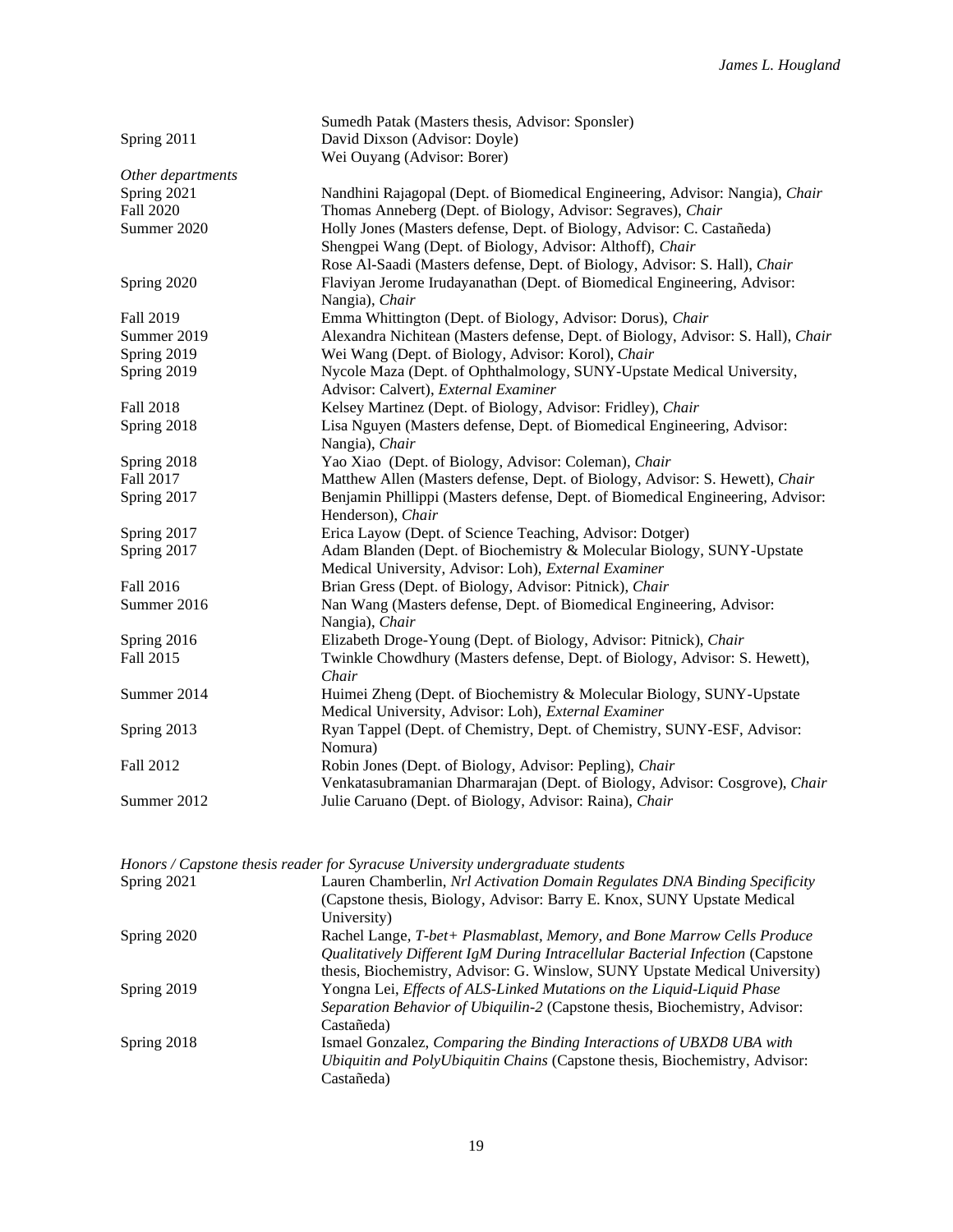| Spring 2018 | Esther Park, Effects of UBA Mutations on Ubiquilin-2 Structure and Phase      |
|-------------|-------------------------------------------------------------------------------|
|             | Separation Behavior (Capstone thesis, Biochemistry, Advisor: Castañeda)       |
| Spring 2015 | Kris Murray, Overexpression and gene profiling of asparagine synthetase in    |
|             | hybrid poplar (Capstone thesis, Biochemistry, Advisor: Coleman)               |
| Spring 2014 | Kelsey Monteith, The purification and characterization of the drosophila      |
|             | melanogaster trithorax protein and its implications in the studies of the SET |
|             | domain family of proteins (Honors thesis, Biochemistry, Advisor: Cosgrove)    |
| Spring 2013 | Vivian Yaci Yu, Expression and purification of recombinant saposin B for      |
|             | coenzyme Q10 purification (Capstone thesis, Biochemistry, Advisor: Doyle)     |
| Spring 2013 | Krystyna Zhezherya, Design of metalloproteins for catalysis and bioimaging    |
|             | (Capstone thesis, Biochemistry, Advisor: Korendovych)                         |
| Spring 2012 | Eleanor Robertson, Metal-citrate transport in the gram-positive bacterium     |
|             | kineococcus radiotolerans (Capstone thesis, Biochemistry, Advisor: Doyle)     |

# **Presentations**

| Public seminars and interviews                   |                                                                                                                                                                             |
|--------------------------------------------------|-----------------------------------------------------------------------------------------------------------------------------------------------------------------------------|
| December 2020                                    | Panel speaker, "The CRISPR Revolution: How Genome Editing is Transforming<br>the Life Sciences Webinar"<br>Syracuse University Alumni Academy<br>Link to presentation video |
| November 2020                                    | Panel speaker, "BioInspired Research: How does COVID-19 work and how can<br>we stop it?"<br><b>BioInspired Syracuse</b><br>Link to presentation video                       |
| September 2017                                   | Radio interview, "Understanding the 'hunger hormone' ghrelin"<br>Upstate Medical University Healthlink On Air<br>Link to radio interview                                    |
| <i>Invited seminars</i>                          |                                                                                                                                                                             |
| December 2021<br>(upcoming)                      | "Why did the octanoyl group cross the membrane? The structural and<br>biochemical foundations for ghrelin octanoylation by ghrelin O-acyltransferase<br>$(GOAT)$ "          |
|                                                  | Chemical Biology of Lipids and Protein-Lipid Modifications, Pacifichem 2021<br>Honolulu, HI                                                                                 |
| February 2021                                    | "Hungry like the GOAT: The unique biochemistry and biology of ghrelin"<br>Department of Pharmaceutical Sciences<br>University of Connecticut                                |
| September 2020                                   | "Hungry like the GOAT: The unique biochemistry and biology of ghrelin"<br>Department of Chemistry<br>Penn State University                                                  |
| April 2020<br>(postponed -<br>COVID-19 pandemic) | "Hungry like the GOAT: The unique biochemistry and biology of ghrelin"<br>Department of Biochemistry and Molecular Pharmacology<br>University of Massachusetts - Amherst    |
| February 2020                                    | "Hungry like the GOAT: The unique biochemistry and biology of ghrelin"<br>Department of Biochemistry & Molecular Biology<br><b>SUNY Upstate Medical University</b>          |
| January 2020                                     | "Hungry like the GOAT: The unique biochemistry and biology of ghrelin"<br>Department of Chemistry and Biochemistry<br>Loyola University                                     |
| December 2019                                    | "Hungry like the GOAT: The unique biochemistry and biology of ghrelin"<br>Department of Chemistry and Biochemistry<br>San Diego State University                            |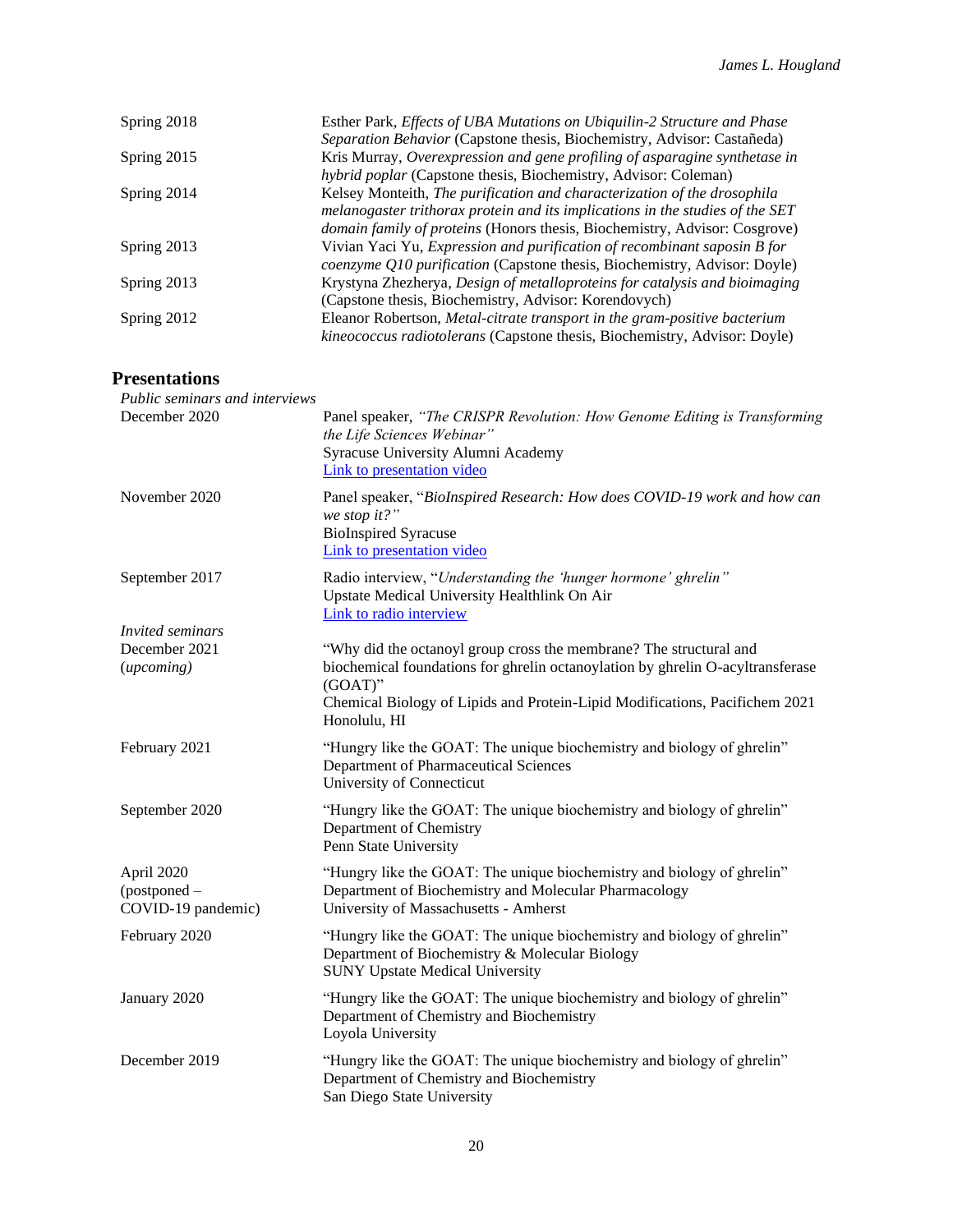| November 2019    | "Hungry like the GOAT: The unique biochemistry and biology of ghrelin"<br>Department of Chemistry<br>University of Florida                                                                                                                                      |
|------------------|-----------------------------------------------------------------------------------------------------------------------------------------------------------------------------------------------------------------------------------------------------------------|
| <b>July 2019</b> | "Hungry like the GOAT: The unique biochemistry and biology of ghrelin"<br>The Protein Lipidation Conference: Enzymology, Signaling, and Therapeutics<br>FASEB Summer Research Conference, Olean, NY                                                             |
| November 2018    | "Hungry like the GOAT: The unique biochemistry and biology of ghrelin"<br>Department of Biochemistry & Biomedical Sciences<br><b>McMaster University</b>                                                                                                        |
| November 2018    | "Hungry like the GOAT: The unique biochemistry and biology of ghrelin"<br>Centre for Research on Biomolecular Interactions<br>York University                                                                                                                   |
| November 2018    | "Hungry like the GOAT: The unique biochemistry and biology of ghrelin"<br>Departments of Biochemistry and Neuroscience<br>University of Georgia                                                                                                                 |
| November 2018    | "Hungry like the GOAT: The unique biochemistry and biology of ghrelin"<br>Sigma Xi Monie A. Fersht Award Symposium<br>Georgia Tech                                                                                                                              |
| October 2018     | "Ghrelin acylation by ghrelin $O$ -acyltransferase: Unique chemistry leading to<br>unique biological function"<br>Asa Gray Seminar Series<br>Department of Biology, Utica College                                                                               |
| September 2018   | "Ghrelin acylation by ghrelin $O$ -acyltransferase: Unique protein biochemistry<br>leading to unique biological function"<br>Acylation of Intracellular and Secreted Proteins: Mechanisms and Functional<br>Outcomes, Biochemical Society Meeting, Brighton, UK |
| <b>July 2018</b> | "Ghrelin acylation by ghrelin O-acyltransferase: Unique chemistry leading to<br>unique biological function"<br>The Ghrelin Symposium (Satellite meeting for the International Congress of<br>Neuroendocrinology), Toronto, ON, CA                               |
| <b>July 2017</b> | "For some proteins, eight is enough: Understanding and controlling ghrelin<br>octanoylation by ghrelin O-acyltransferase"<br>FASEB Summer Research Conference on Protein Lipidation: Enzymology,<br>Signaling and Therapeutics, Saxtons River, VT               |
| February 2017    | "Greasing the wheels of protein function: The chemistry and biology of protein<br>lipidation"<br>Department of Chemistry and Biochemistry, Clark University                                                                                                     |
| December 2016    | "Greasing the wheels of protein function: The chemistry and biology of protein<br>lipidation"<br>Syracuse Biomaterials Institute, Syracuse University                                                                                                           |
| November 2016    | "Greasing the wheels of protein function: The chemistry and biology of protein<br>lipidation"<br>Department of Chemistry and Biochemistry, College of Charleston                                                                                                |
| October 2016     | "Engineering and exploiting multispecific enzymes for bioorthogonal protein<br>labeling"<br>Bioorthogonal Chemistry Symposium, 2016 ACS Northeast Regional Meeting<br>Binghamton, NY                                                                            |
| September 2016   | "Greasing the wheels of protein function: The chemistry and biology of protein<br>lipidation"                                                                                                                                                                   |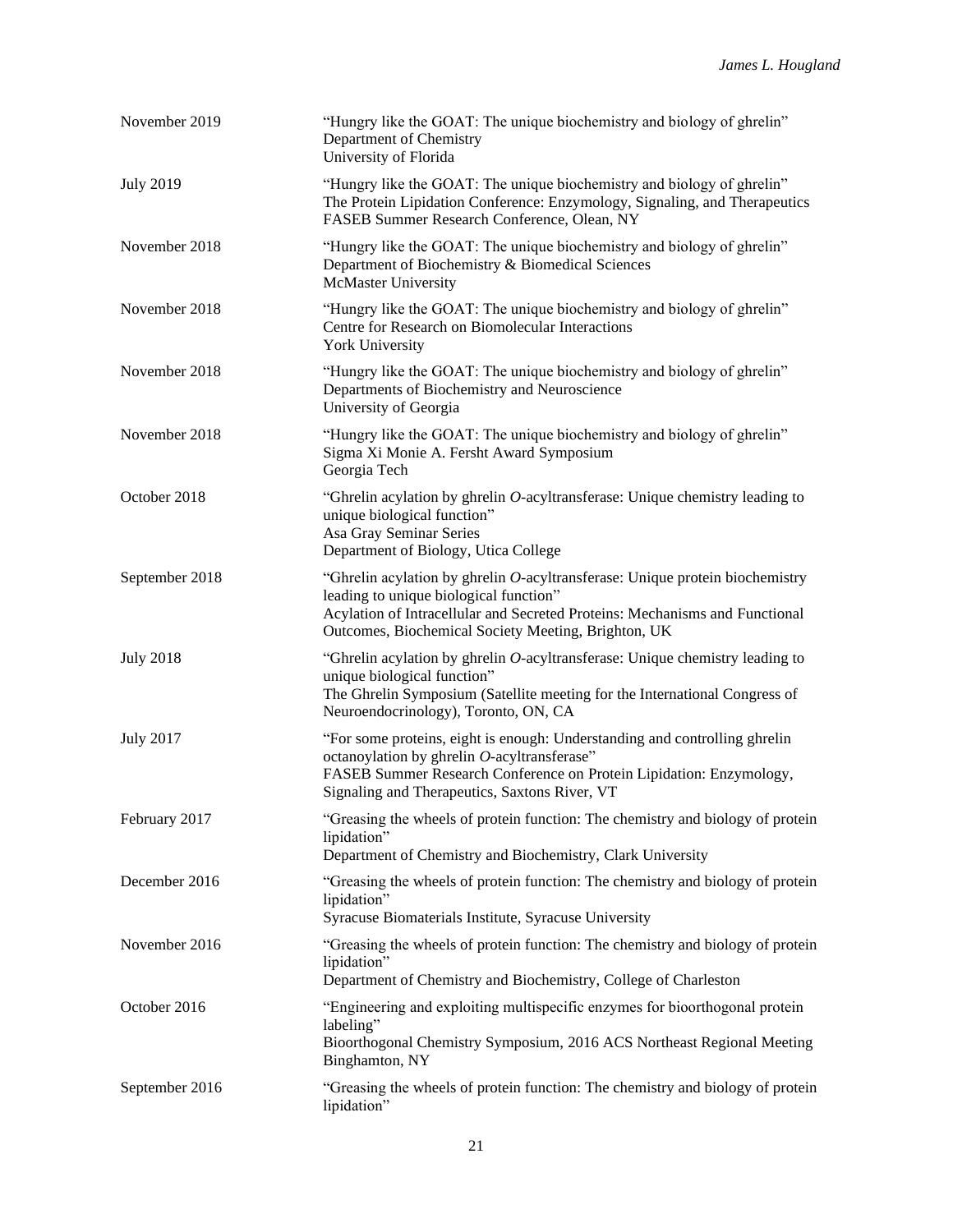|                  | Department of Chemistry, Ithaca College                                                                                                                                                       |
|------------------|-----------------------------------------------------------------------------------------------------------------------------------------------------------------------------------------------|
| <b>July 2016</b> | "Ghrelin acylation by ghrelin O-acyltransferase: A potential target to treat<br>hyperphagia in Prader-Willi syndrome"<br>9th IPWSO Conference, Toronto, Ontario, Canada                       |
| April 2016       | "Ghrelin acylation by GOAT: a potential target for controlling glucose<br>homeostasis"<br>Taft Seminar Series, East Carolina Diabetes & Obesity Institute (ECDOI)<br>East Carolina University |
| September 2015   | "Chemistry and biology of protein lipidation"<br>Department of Chemistry and Biomolecular Sciences, University of Ottawa                                                                      |
|                  | "Chemistry and biology of protein lipidation"<br>Department of Chemistry, Syracuse University                                                                                                 |
| May 2015         | "Chemistry and biology of protein lipidation"<br>Department of Biochemistry, Case Western University                                                                                          |
| April 2015       | "Chemistry and biology of protein lipidation"<br>Department of Molecular Medicine, Cornell University                                                                                         |
|                  | "Chemistry and biology of protein lipidation"<br>Department of Pharmacology, Johns Hopkins University                                                                                         |
| March 2015       | "Chemistry and biology of protein lipidation"<br>Department of Chemistry, Wayne State University                                                                                              |
|                  | "Chemistry and biology of protein lipidation"<br>Department of Chemistry, University of Michigan                                                                                              |
|                  | "Chemistry and biology of protein lipidation"<br>Department of Chemistry, SUNY-Buffalo                                                                                                        |
| February 2015    | "Chemistry and biology of protein lipidation"<br>Department of Chemistry, Purdue University                                                                                                   |
|                  | "Chemistry and biology of protein lipidation"<br>Department of Chemistry, University of Chicago                                                                                               |
|                  | "Chemistry and biology of protein lipidation"<br>Department of Chemistry and Biochemistry, University of the Sciences                                                                         |
|                  | "Chemistry and biology of protein lipidation"<br>Department of Chemistry, Villanova University                                                                                                |
| January 2015     | "Ghrelin acylation by ghrelin O-acyltransferase: Substrate selectivity,<br>mechanism, and inhibitor development"<br>24 <sup>th</sup> Enzyme Mechanisms Conference, Galveston, TX              |
| November 2014    | "Ghrelin acylation as a target to treat hyperphagia in Prader-Willi syndrome"<br>2014 FPWR Research Conference, Garden City, NY                                                               |
| September 2014   | "Chemistry and biology of protein lipidation"<br>Department of Chemistry, New York University                                                                                                 |
|                  | "Chemistry and biology of protein lipidation"<br>Department of Neuroscience, Carleton University                                                                                              |
|                  | "Chemistry and biology of protein lipidation"<br>Department of Chemistry, University of New Hampshire                                                                                         |
| April 2014       | "Chemistry and biology of protein lipidation"<br>Department of Chemistry, SUNY-Potsdam                                                                                                        |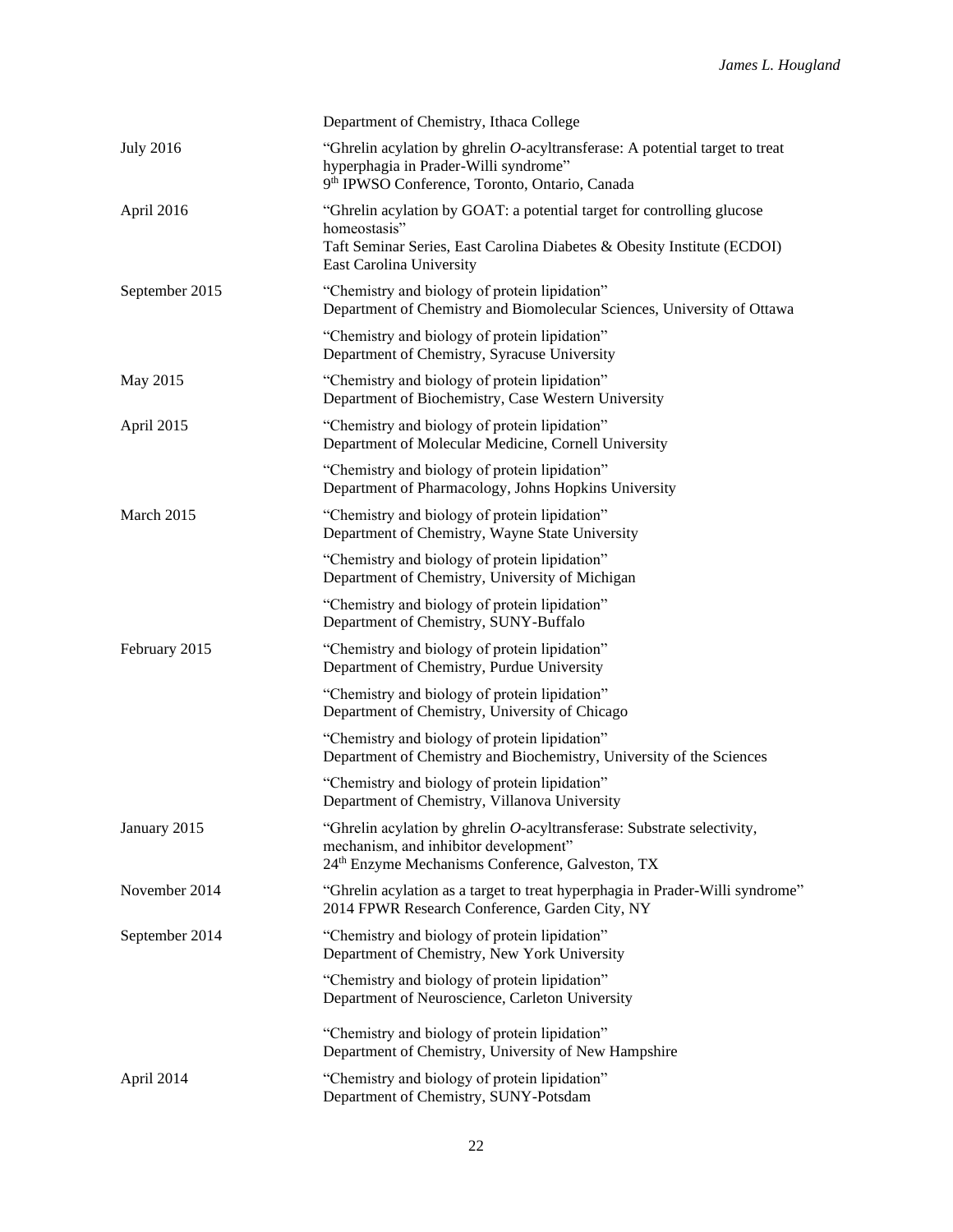| March 2014       | "Ghrelin acylation by human ghrelin $O$ -acyltransferase: Substrate selectivity,<br>mechanism, and inhibitor development"<br>Chemical Biology of Protein Lipid Modification Symposium<br>247th American Chemical Society National Meeting, Dallas, TX |
|------------------|-------------------------------------------------------------------------------------------------------------------------------------------------------------------------------------------------------------------------------------------------------|
| February 2014    | "Chemistry and biology of protein lipidation"<br>Department of Chemistry, Xavier University of Louisiana                                                                                                                                              |
|                  | "Chemistry and biology of protein lipidation"<br>Department of Chemistry, Nicholls State University                                                                                                                                                   |
|                  | "Chemistry and biology of protein lipidation"<br>Department of Chemistry, Loyola University New Orleans                                                                                                                                               |
| October 2013     | "Chemistry and biology of protein lipidation"<br>Department of Chemistry, Clarkson College                                                                                                                                                            |
| September 2013   | "Chemistry and biology of protein lipidation"<br>Department of Chemistry, Hamilton College                                                                                                                                                            |
| <b>July 2013</b> | "Ghrelin acylation by human ghrelin O-acyltransferase: Substrate selectivity,<br>mechanism, and inhibitor development"<br>FASEB Summer Research Conference on Protein Lipidation, Signaling, and<br>Membrane Domains, Saxtons River, VT               |
| November 2012    | "Chemistry and biology of protein lipidation"<br><b>Natural Sciences Seminar Series</b><br>Department of Chemistry, York College                                                                                                                      |
| April 2012       | "Chemistry and biology of protein lipidation"<br>Department of Biochemistry and Molecular Biology, SUNY-Upstate Medical<br>University                                                                                                                 |
|                  | "Chemistry and biology of protein lipidation"<br>Department of Chemistry, SUNY-College of Environmental Science and<br>Forestry                                                                                                                       |
| March 2011       | "The Challenge of Specificity in Post-Translational Modification: Substrate<br>Recognition by Protein Farnesyltransferase"<br>Department of Biology, Syracuse University                                                                              |
|                  | "The Challenge of Specificity in Post-Translational Modification: Substrate<br>Recognition by Protein Farnesyltransferase"<br>Department of Chemistry, Adelphi University                                                                             |
| <b>July 2010</b> | "The Challenge of Specificity in Post-Translational Modification: Substrate<br>Recognition by Protein Farnesyltransferase"<br>SB3 Symposium, Syracuse University                                                                                      |
| February 2010    | "The Challenge of Specificity in Post-Translational Modification: Substrate<br>Recognition by Protein Farnesyltransferase"<br>Department of Chemistry, Syracuse University                                                                            |
| January 2010     | "The Challenge of Specificity in Post-Translational Modification: Substrate<br>Recognition by Protein Farnesyltransferase"<br>Department of Chemistry and Chemical Biology,<br>Indiana University-Purdue University Indianapolis (IUPUI)              |
|                  | "The Challenge of Specificity in Post-Translational Modification: Substrate<br>Recognition by Protein Farnesyltransferase"<br>Department of Chemistry & Biochemistry, Utah State University                                                           |
| December 2009    | "The Challenge of Specificity in Post-Translational Modification: Substrate<br>Recognition by Protein Farnesyltransferase"                                                                                                                            |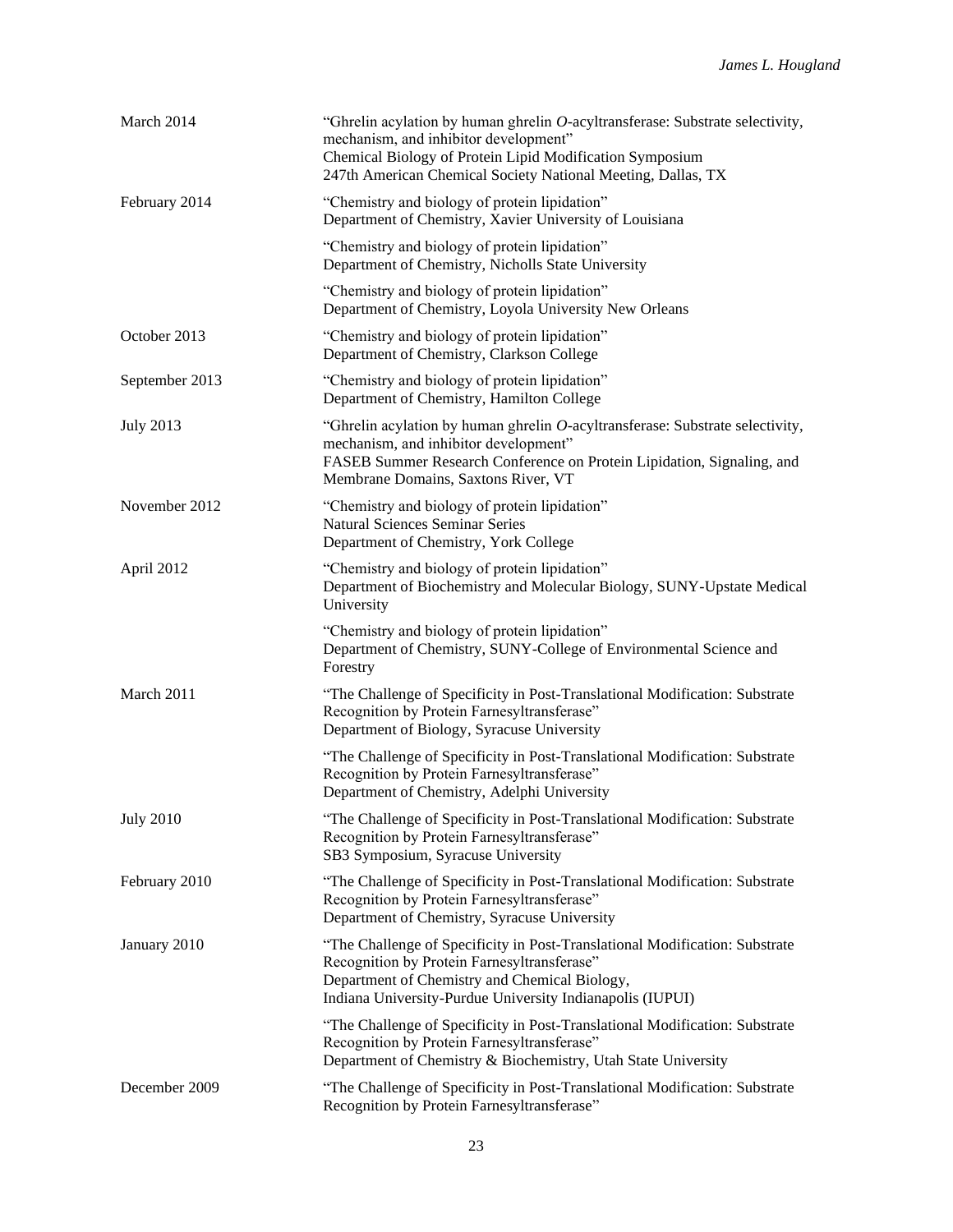|                    | Department of Chemistry & Biochemistry, Worcester Polytechnic Institute                                                                                                                                                                                                                 |
|--------------------|-----------------------------------------------------------------------------------------------------------------------------------------------------------------------------------------------------------------------------------------------------------------------------------------|
|                    | "The Challenge of Specificity in Post-Translational Modification: Substrate<br>Recognition by Protein Farnesyltransferase"<br>Department of Chemistry, Lehigh University                                                                                                                |
| February 2005      | "Investigating Catalysis in the Tetrahymena Group I Ribozyme"<br>College of Pharmacy, University of Texas at Austin<br>Medicinal Chemistry Division Seminar                                                                                                                             |
| Oral presentations |                                                                                                                                                                                                                                                                                         |
| March 2020         | "Catalyzing chemistry across membranes is hungry work: The structural and<br>biochemical foundations for ghrelin octanoylation by ghrelin O-acyltransferase<br>$(GOAT)$ "<br>259th American Chemical Society National Meeting, Philadelphia, PA (cancelled<br>due to COVID-19 pandemic) |
| August 2018        | "Ghrelin acylation by ghrelin $O$ -acyltransferase: Exploring the biochemistry of a<br>unique posttranslational modification"<br>256 <sup>th</sup> American Chemical Society National Meeting, Boston, MA                                                                               |
| August 2017        | "Expanding the scope of the prenylated proteome: Forbidden C-terminal<br>sequences can be efficiently prenylated by protein farnesyltransferase"<br>254 <sup>th</sup> American Chemical Society National Meeting, Washington, DC                                                        |
| March 2016         | "Ghrelin acylation by human ghrelin O-acyltransferase: Substrate selectivity,<br>mechanism, and inhibitor development"<br>251 <sup>st</sup> American Chemical Society National Meeting, San Diego, CA                                                                                   |
| May 2013           | "Developing Methods for Quantitative In Vivo Studies of Protein Prenylation"<br>Upstate Cancer Research Institute Principal Investigator Seminar                                                                                                                                        |
| May 2012           | "Chemistry and biology of protein lipidation"<br>Upstate Cancer Research Institute Principal Investigator Seminar                                                                                                                                                                       |
| October 2008       | "Context-dependent Substrate Sequence Recognition by Protein<br>Farnesyltransferase"<br>Mechanistic Biochemistry Club, University of Michigan, Ann Arbor, MI                                                                                                                            |
|                    | "Context-dependent Substrate Sequence Recognition by Protein<br>Farnesyltransferase"<br>28 <sup>th</sup> Midwest Enzyme Chemistry Conference, Chicago, IL                                                                                                                               |
| August 2007        | "Defining the Functional Basis for Specificity in Protein Farnesyltransferase"<br>Biological Chemistry Retreat, University of Michigan, Kalamazoo, MI                                                                                                                                   |
| May 2005           | "Functionally Important 2'-Hydroxyl Hydrogen Bond Donors Within RNA<br>Revealed by Atomic Mutation Cycle Analysis"<br>Tenth Annual Meeting of the RNA Society, Banff, Alberta, Canada                                                                                                   |
| June 2004          | "Identifying Catalytic Metal Ion Binding Sites Within the Core of the<br>Tetrahymena Group I Ribozyme"<br>Ninth Annual Meeting of the RNA Society, Madison, WI                                                                                                                          |
| January 2004       | "Defining Catalytic Metal Ion Binding Sites in the Tetrahymena Group I<br>Ribozyme"<br>Chicagoland RNA Club, Chicago, IL                                                                                                                                                                |
| October 2003       | "Defining Catalytic Metal Ion Binding sites in the Tetrahymena Group I<br>Ribozyme"<br>Rustbelt RNA Meeting, Mt. Sterling, OH                                                                                                                                                           |
| January 2003       | "Elucidating the Contribution of Transition-State Hydrogen Bonding in the<br>Tetrahymena Ribozyme"                                                                                                                                                                                      |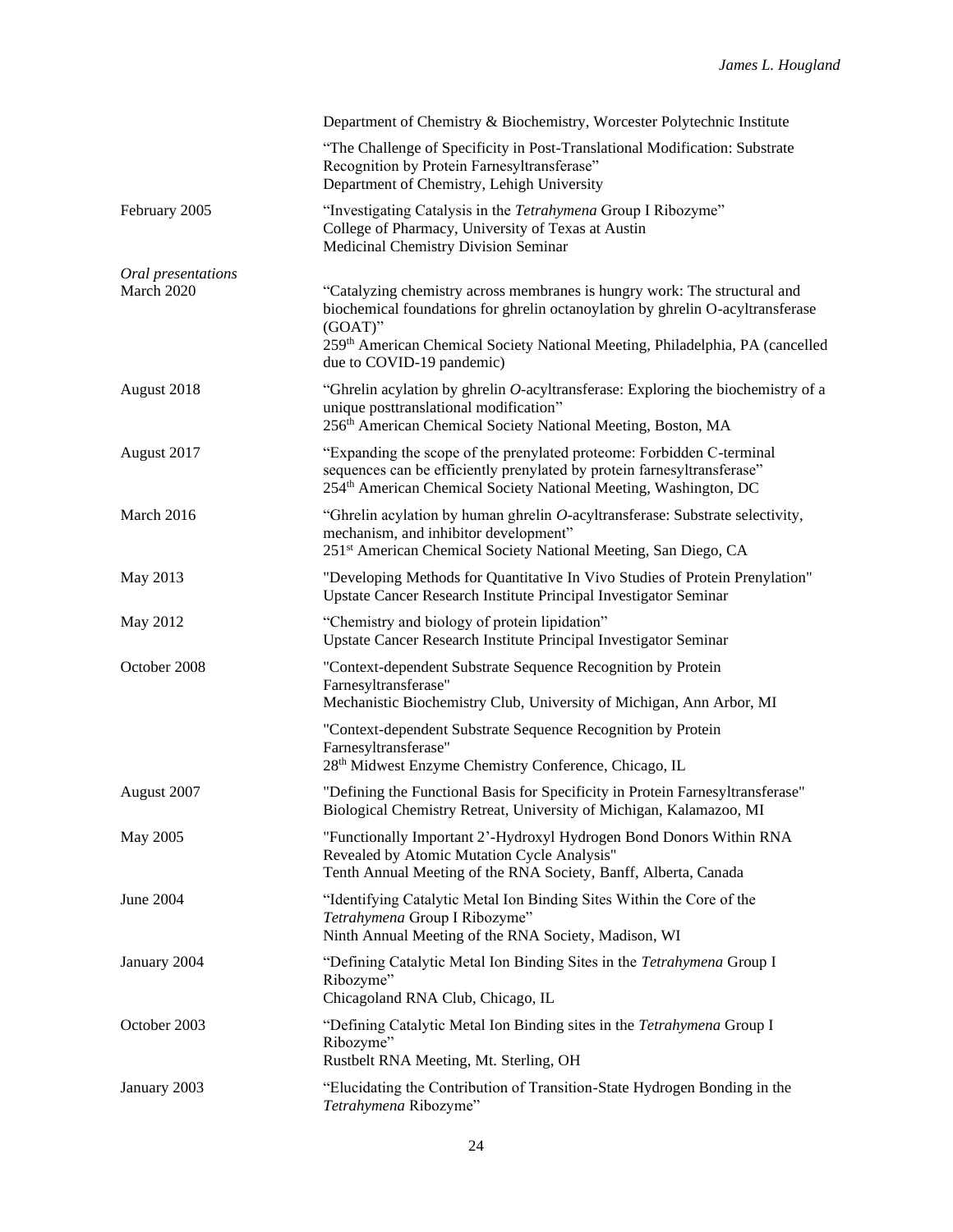|                             | Chemistry-Biology Interface Training Grant Integrative Discussion, Chicago, IL                                                                                                                                                                                                                            |
|-----------------------------|-----------------------------------------------------------------------------------------------------------------------------------------------------------------------------------------------------------------------------------------------------------------------------------------------------------|
| October 2002                | "Identifying Ligands Within the Tetrahymena Ribozyme that Bind and Position<br>the Catalytic Metal Ions"<br>Molecular Biosciences Retreat, University of Chicago, Delavan, WI                                                                                                                             |
| October 2001                | "Building an RNA Active Site from the Inside Out: The Outside"<br>Chemistry-Biology Interface Training Grant Annual Symposium, Chicago, IL                                                                                                                                                                |
| Posters<br><b>July 2018</b> | "Ghrelin acylation by ghrelin O-acyltransferase: Exploring the biochemistry of a<br>unique posttranslational modification"<br>Enzymes, Coenzymes, and Metabolic Pathways Gordon Research Conference,<br>Waterville Valley Resort, NH                                                                      |
| <b>July 2017</b>            | "Simultaneous analysis of a non-lipidated protein and its lipidated counterpart:<br>Enabling quantitative investigation of protein lipidation's impact on cellular<br>regulation"<br>FASEB Summer Research Conference on Protein Lipidation: Enzymology,<br>Signaling and Therapeutics, Saxtons River, VT |
| May 2017                    | "For some proteins, eight is enough: Understanding and controlling ghrelin<br>octanoylation by ghrelin O-acyltransferase"<br>Chemical Biology Discussion Group Year-End Symposium<br>New York Academy of Sciences, New York, NY                                                                           |
| January 2017                | "Ghrelin acylation by ghrelin O-acyltransferase: Investigation of ghrelin<br>recognition during hormone processing and small molecule inhibitor<br>development"<br>25 <sup>th</sup> Enzyme Mechanisms Conference, Tampa, FL                                                                               |
| June 2016                   | "Ghrelin acylation by human ghrelin O-acyltransferase: Substrate selectivity,<br>mechanism, and inhibitor development"<br>Bioorganic Gordon Research Conference, Proctor Academy, Andover, NH                                                                                                             |
| December 2014               | "Ghrelin acylation by human ghrelin $O$ -acyltransferase: A novel target for<br>control of glucose homeostasis"<br>Diabetic Kidney Disease: Drug Discovery and Clinical Development Challenges<br>New York Academy of Sciences, New York, NY                                                              |
| <b>July 2014</b>            | "Ghrelin acylation by human ghrelin O-acyltransferase: Substrate selectivity,<br>mechanism, and inhibitor development"<br>Enzymes, Coenzymes, and Metabolic Pathways Gordon Research Conference,<br>Waterville Valley Resort, NH                                                                          |
| January 2013                | "Investigation of ghrelin acylation by human ghrelin $O$ -acyltransferase"<br>23 <sup>rd</sup> Enzyme Mechanisms Conference, San Diego, CA                                                                                                                                                                |
| <b>July 2011</b>            | "Tunable' active site interactions engender substrate selectivity in protein<br>farnesyltransferase"<br>FASEB Summer Research Conference on Protein Lipidation, Signaling, and<br>Membrane Domains, Saxtons River, VT                                                                                     |
| January 2009                | "Context-dependent substrate sequence recognition by protein<br>farnesyltransferase"<br>21st Enzyme Mechanisms Conference, Tucson, AZ                                                                                                                                                                     |
| April 2008                  | "Investigating the functional basis for specificity in protein farnesyltransferase"<br>ACS National Meeting, New Orleans, LA                                                                                                                                                                              |
| April 2007                  | "Investigating the functional basis for specificity in protein farnesyltransferase"<br>ASBMB National Meeting, Washington, D.C.                                                                                                                                                                           |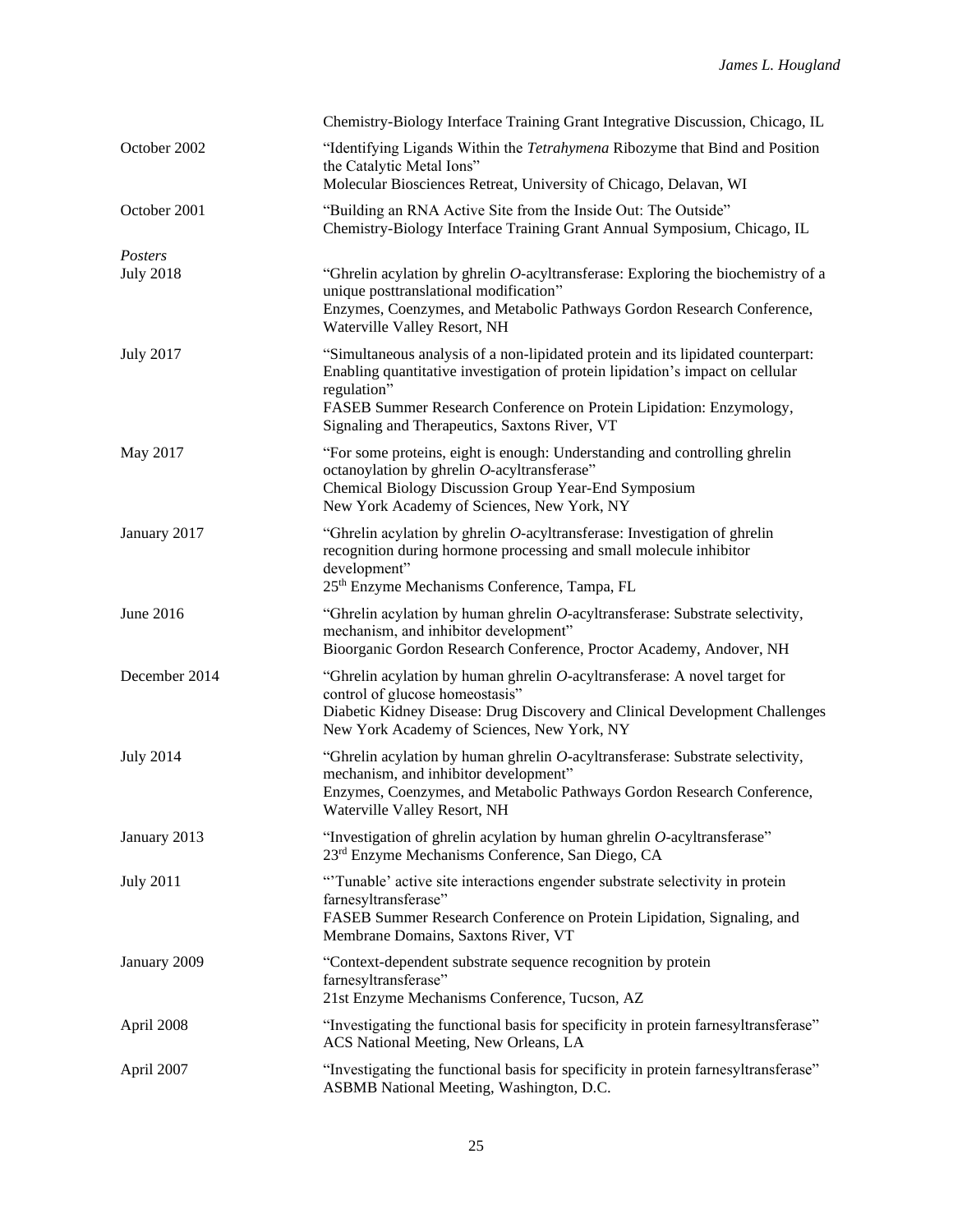| September 2006 | "Investigating the functional basis for specificity in protein farnesyltransferase"<br>Midwest Enzyme Chemistry Conference, Evanston, IL                                                        |
|----------------|-------------------------------------------------------------------------------------------------------------------------------------------------------------------------------------------------|
| August 2006    | "Investigating the functional basis for specificity in protein farnesyltransferase"<br>Biological Chemistry Retreat, University of Michigan, Kalamazoo, MI                                      |
| June 2004      | "Identifying catalytic metal ion binding sites within the core of the Tetrahymena<br>group I ribozyme"<br>FASEB Summer Research Conference on Nucleic Acid Enzymes, Saxtons River,<br><b>VT</b> |
| August 2002    | "Catalytic metal ion binding sites in the Tetrahymena group I ribozyme: The<br>search for ligands"<br>Ribozymes and RNA Catalysis, Dundee, Scotland                                             |
| June 2002      | "Identifying ligands within the <i>Tetrahymena</i> ribozyme that bind and position the<br>catalytic metal ions"<br>Seventh Annual Meeting of the RNA Society<br>June 2002, Madison, WI          |
| October 2001   | "Identifying ligands within the Tetrahymena ribozyme that bind and position the<br>catalytic metal ions"<br>Midwest Enzyme Chemistry Conference, Chicago, IL                                    |
| August 2001    | "Identifying ligands within the <i>Tetrahymena</i> ribozyme that bind and position the<br>catalytic metal ions"<br>American Chemical Society National Meeting, Chicago, IL                      |
| October 2000   | "The role of individual metal ions within an RNA active site"<br>Midwest Enzyme Chemistry Conference, Chicago, IL                                                                               |
| May 2000       | "The role of individual metal ions within an RNA active site"<br>Fifth Annual Meeting of the RNA Society, Madison, WI                                                                           |

# **Presentations by Hougland Research Group Members**

(undergraduate presenters **underlined**, graduate student presenters denoted with  $\ddot{\theta}$ )

| Oral presentations |                                                                                                                                                                                                                                                              |
|--------------------|--------------------------------------------------------------------------------------------------------------------------------------------------------------------------------------------------------------------------------------------------------------|
| May 2018           | "Towards an understanding of the active site and catalytic mechanism of ghrelin<br>$O$ -acyltransferase"                                                                                                                                                     |
|                    | M. Aiduk                                                                                                                                                                                                                                                     |
|                    | Renee Crown Honors Capstone Presentation                                                                                                                                                                                                                     |
|                    | <b>Syracuse University</b>                                                                                                                                                                                                                                   |
| April 2018         | "Towards an understanding of the active site and catalytic mechanism of ghrelin<br>$O$ -acyltransferase"<br>M. Aiduk                                                                                                                                         |
|                    | 13 <sup>th</sup> Annual ACC Meeting of the Minds (MOM) Conference<br>Boston College, Boston, MA                                                                                                                                                              |
| August 2017        | "Ghrelin processing and maturation: Developing a molecular-level framework<br>for hormone activation and biological function"<br>E. C. Cleverdon <sup>#</sup> and James L. Hougland<br>254 <sup>th</sup> American Chemical Society Meeting, Washington, D.C. |
| May 2017           | "Structural and biochemical investigation of ghrelin processing"<br>N. Rivera-Robles<br>Renee Crown Honors Capstone Presentation<br><b>Syracuse University</b>                                                                                               |
| October 2016       | "Redefining the potential prenylome: Prenylation of non-canonical C-terminal<br>sequences in peptides and proteins"                                                                                                                                          |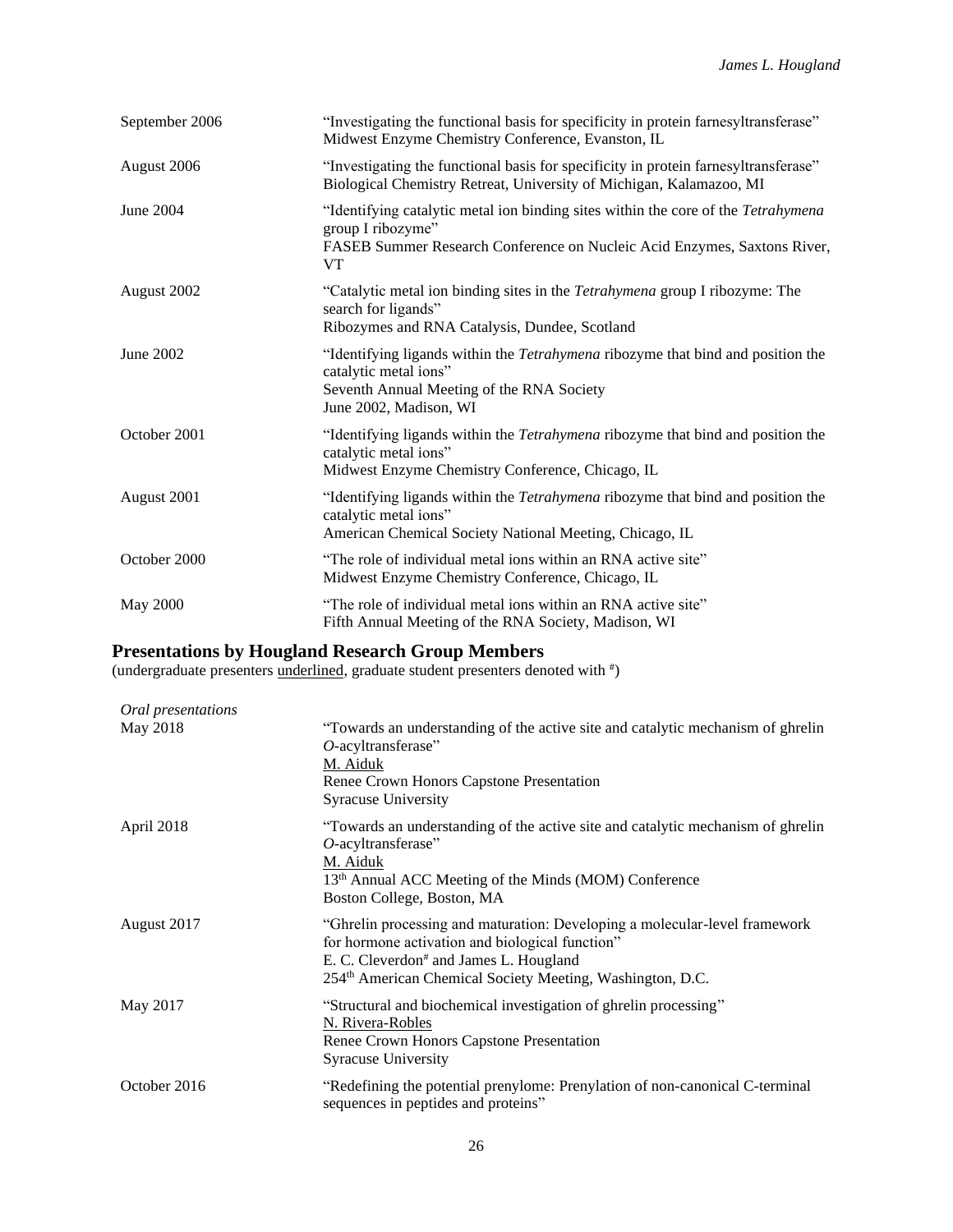|                  | M. J. Blanden#, W. K. Schmidt, and J. L. Hougland<br>Northeast Regional Meeting of the American Chemical Society, Binghamton,<br>NY                                                                                                                                                                                                                         |
|------------------|-------------------------------------------------------------------------------------------------------------------------------------------------------------------------------------------------------------------------------------------------------------------------------------------------------------------------------------------------------------|
| October 2016     | "Structural and biochemical investigation of ghrelin recognition and processing"<br>E. R. Cleverdon <sup>#</sup> and J. L. Hougland<br>Northeast Regional Meeting of the American Chemical Society, Binghamton,<br>NY.                                                                                                                                      |
| October 2016     | "Investigation of a functionally essential domain within human ghrelin O-<br>acyltransferase"<br>M. B. Campana <sup>#</sup> and J. L. Hougland<br>Northeast Regional Meeting of the American Chemical Society, Binghamton,<br><b>NY</b>                                                                                                                     |
| August 2016      | "Redefining the potential prenylome: Prenylation of non-canonical C-terminal<br>sequences in peptides and proteins"<br>M. J. Blanden#, W. K. Schmidt, and J. L. Hougland<br>Biological Chemistry Young Investigators Symposium<br>252 <sup>nd</sup> American Chemical Society National Meeting, Philadelphia, PA                                            |
| August 2016      | "Investigation of a functionally essential domain within human ghrelin O-<br>acyltransferase"<br>M. B. Campana# and J. L. Hougland<br>252 <sup>nd</sup> American Chemical Society National Meeting, Philadelphia, PA                                                                                                                                        |
| May 2016         | "Investigation of substrate length dependence and inhibition of ghrelin acylation"<br>A. Schramm<br>Renee Crown Honors Capstone Presentation<br><b>Syracuse University</b>                                                                                                                                                                                  |
| April 2016       | "Investigation of substrate length dependence and inhibition of ghrelin acylation"<br>A. Schramm<br>11 <sup>th</sup> Annual ACC Meeting of the Minds (MOM) Conference<br>Syracuse University, Syracuse, NY                                                                                                                                                  |
| <b>July 2015</b> | "Investigating multispecificity in protein prenylation: Reengineering GGTase-I<br>substrate selectivity and development of a calibrated sensor for cellular GGTase-<br>I activity"<br>S. A. Gangopadhyay#, E.L. Losito, and J. L. Hougland<br>FASEB Summer Research Conference on Protein Lipidation, Signaling, and<br>Membrane Domains, Saxtons River, VT |
| May 2015         | "Characterization of the ghrelin O-acyltransferase active site"<br>L. Patton<br>Renee Crown Honors Capstone Presentation<br><b>Syracuse University</b>                                                                                                                                                                                                      |
| May 2014         | "Investigating the substrate selectivity of ghrelin $O$ -acyltransferase"<br>J. E. Darling#, F. Zhao, R. A. Gibbs, and J. L. Hougland<br>Graduate Student Symposium, SUNY University at Buffalo                                                                                                                                                             |
| May 2014         | "Quantitating protein prenyltransferase activity within a living cell"<br>S. C. Flynn <sup>#</sup> and J. L. Hougland<br>Graduate Student Symposium, SUNY University at Buffalo                                                                                                                                                                             |
| May 2013         | "Investigation of ghrelin acylation by ghrelin O-acyltransferase"<br>E. Prybolsky<br>Renee Crown Honors Capstone Presentation<br><b>Syracuse University</b>                                                                                                                                                                                                 |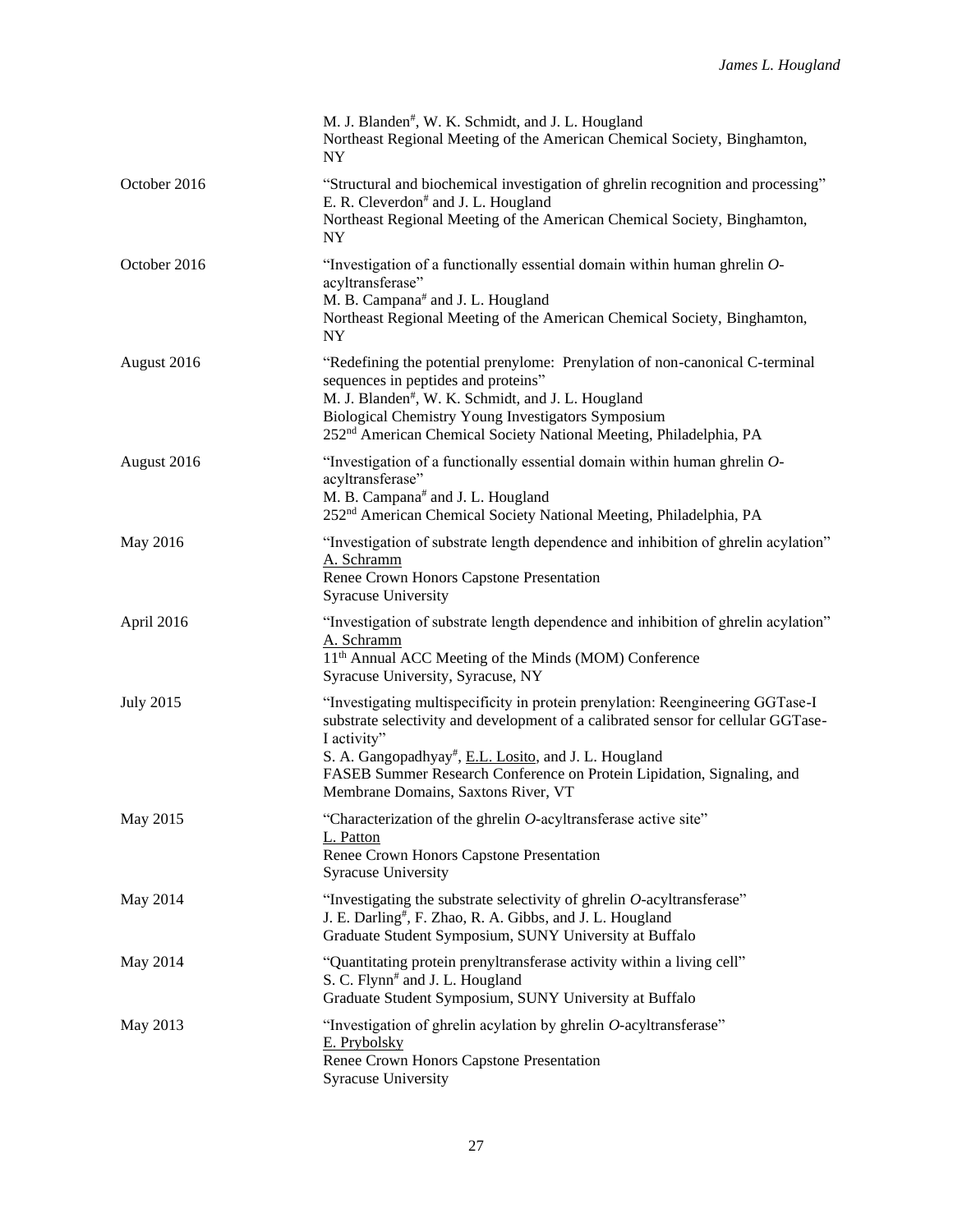| May 2013                    | "Development of protein farnesyltransferase variants with altered substrate<br>selectivity"<br>S. Zhang<br>Renee Crown Honors Capstone Presentation<br><b>Syracuse University</b>                                                                                                                                                                                              |
|-----------------------------|--------------------------------------------------------------------------------------------------------------------------------------------------------------------------------------------------------------------------------------------------------------------------------------------------------------------------------------------------------------------------------|
| Posters<br><b>July 2019</b> | "Probing ghrelin acylation by ghrelin O-acyltransferase (GOAT): Mutagenesis<br>and chemoselective inhibition studies"<br>T. R. Davis#, J. Moose#, K. R. McGovern-Gooch#, M. I. Aiduk, Y. Lei, and J. L.<br>Hougland<br>The Protein Lipidation Conference: Enzymology, Signaling, and Therapeutics<br>FASEB Summer Research Conference, Olean, NY<br><b>Poster Award Winner</b> |
| October 2018                | "Development of a bacterial expression system for the acyl serine esterase<br>Notum"<br>M. L. Burrows, M. Pierce#, and J. L. Hougland<br>Council for Undergraduate Research REU Symposium<br>Alexandria, VA                                                                                                                                                                    |
| August 2018                 | "Investigation of functionally essential cysteine residues within human ghrelin<br>$O$ -acyltransferase"<br>M. D. I. Aiduk, T. R. Davis#, and J. L. Hougland<br>256 <sup>th</sup> American Chemical Society National Meeting, Boston, MA                                                                                                                                       |
| August 2018                 | "Investigation of the catalytic mechanism for ghrelin acylation within ghrelin $O$ -<br>acyltransferase (GOAT)"<br>T. R. Davis#, M. Aiduk, and J. L. Hougland<br>256th American Chemical Society National Meeting, Boston, MA                                                                                                                                                  |
| August 2018                 | "Expanding the potential prenylome through unanticipated prenylation of non-<br>canonical C-terminal peptide sequences"<br>S. Ashok#, W. L. Schmidt, and J. L. Hougland<br>256th American Chemical Society National Meeting, Boston, MA                                                                                                                                        |
| August 2018                 | "Substrate selectivity reengineering to assess a structural model of ghrelin O-<br>acyltransferase"<br>N. Escoffery, M. Campaña#, and J. L. Hougland<br>Research Experience for Undergraduates (REU) poster session<br><b>Syracuse University</b>                                                                                                                              |
| August 2018                 | "Development of a bacterial expression system for the acyl serine esterase<br>Notum"<br>M. L. Burrows, M. Pierce#, and J. L. Hougland<br>Research Experience for Undergraduates (REU) poster session<br><b>Syracuse University</b>                                                                                                                                             |
| May 2018                    | "Investigation of the catalytic mechanism for ghrelin acylation within ghrelin O-<br>acyltransferase (GOAT)"<br>T. R. Davis#, M. Aiduk, and J. L. Hougland<br>Graduate Student Symposium, SUNY University at Buffalo                                                                                                                                                           |
| May 2018                    | "Expanding the potential prenylome through unanticipated prenylation of non-<br>canonical C-terminal peptide sequences"<br>S. Ashok#, W. L. Schmidt, and J. L. Hougland<br>Graduate Student Symposium, SUNY University at Buffalo                                                                                                                                              |
| August 2017                 | "Investigation of a functionally essential domain within human ghrelin O-<br>acyltransferase"<br>M. Campana#, M. Ashkar, and J. L. Hougland                                                                                                                                                                                                                                    |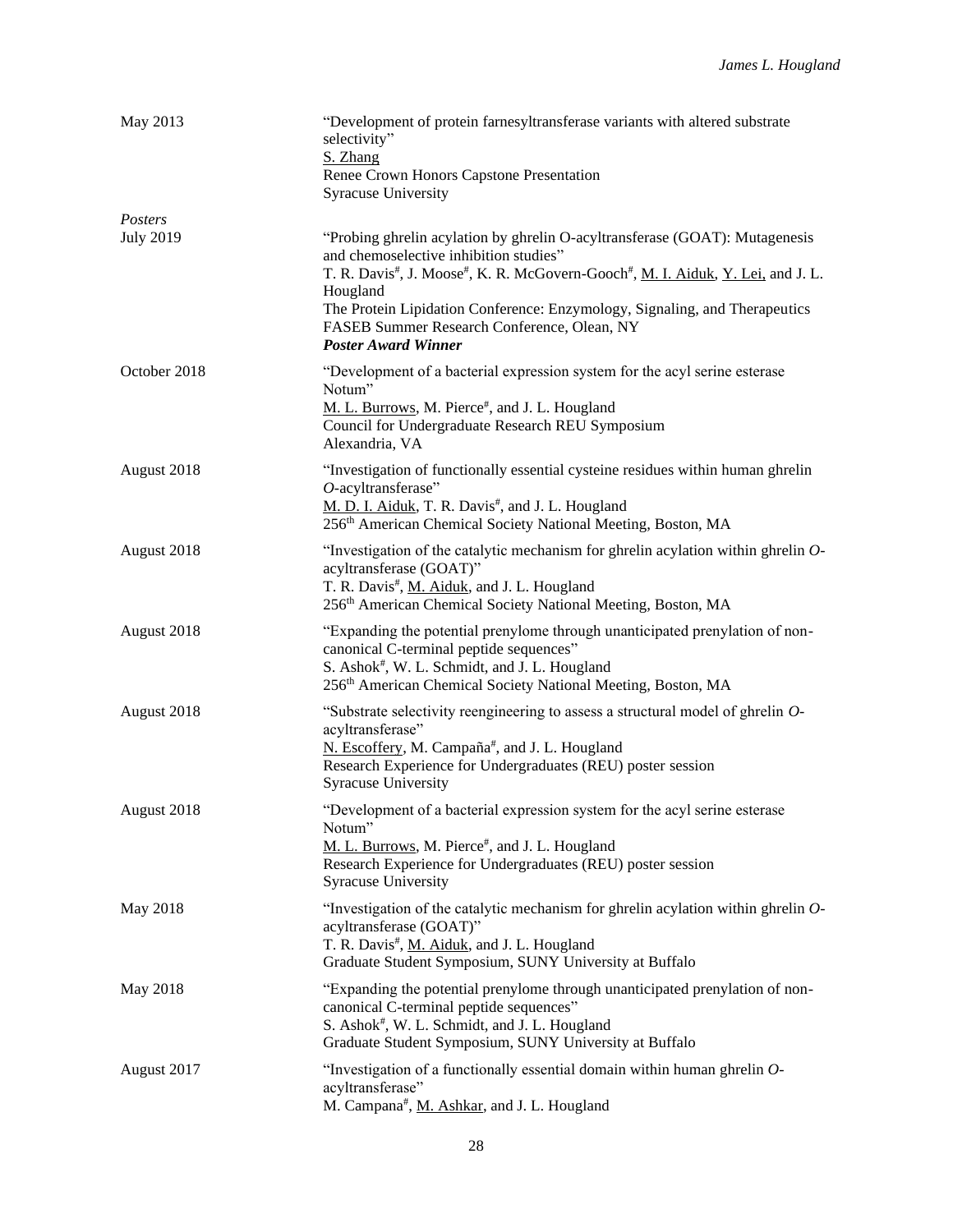|                  | 254 <sup>th</sup> American Chemical Society Meeting, Washington, D.C.                                                                                                                                                                                                                                                                                                                                                                           |
|------------------|-------------------------------------------------------------------------------------------------------------------------------------------------------------------------------------------------------------------------------------------------------------------------------------------------------------------------------------------------------------------------------------------------------------------------------------------------|
| August 2017      | "Mutational analysis of human ghrelin O-acyltransferase"<br>M. Ashkar, M. Campana <sup>#</sup> , and J. L. Hougland<br>254 <sup>th</sup> American Chemical Society Meeting, Washington, D.C.                                                                                                                                                                                                                                                    |
| <b>July 2017</b> | "Developing a molecular-level framework for ghrelin processing, maturation,<br>and biological function"<br>E.C. Cleverdon <sup>#</sup> and J. L. Hougland<br>FASEB Summer Research Conference on Protein Lipidation: Enzymology,<br>Signaling, and Therapeutics, Saxton's River, VT                                                                                                                                                             |
| <b>July 2017</b> | "Efficient farnesylation of "forbidden" C-terminal $C(x)$ <sub>3</sub> X sequences expands the<br>scope of the prenylated proteome"<br>M. J. Blanden#, K. F. Suazo, E. R. Hildebrandt, M. Patel, D. S. Hardgrove, W. P.<br>Saunders, M. D. Distefano, W. K. Schmidt, and J. L. Hougland<br>FASEB Summer Research Conference on Protein Lipidation: Enzymology,<br>Signaling, and Therapeutics, Saxton's River, VT<br><b>Poster Award Winner</b> |
| August 2016      | "Structural and biochemical investigation of ghrelin processing"<br>E. R. Cleverdon#, C. L. Cabrinha, C. Castañeda, and J. L. Hougland<br>252 <sup>nd</sup> American Chemical Society National Meeting, Philadelphia, PA                                                                                                                                                                                                                        |
| August 2016      | "Ghrelin acylation by ghrelin O-acyltransferase: Enzyme mutagenesis studies<br>and inhibitor development"<br>K. R. McGovern-Gooch <sup>#</sup> , N. Mahajani <sup>#</sup> , A. J. Schramm, A. Garagozzo, J. D.<br>Chisholm, and James L. Hougland<br>252 <sup>nd</sup> American Chemical Society National Meeting, Philadelphia, PA                                                                                                             |
| March 2016       | "Chemoenzymatic protein labeling and isolation from eukaryotic cell lysates<br>using prenyltransferases with reengineered substrate selectivity"<br>M. J. Blanden#, B. Hampton, J. Hougland<br>251 <sup>st</sup> American Chemical Society National Meeting, San Diego, CA                                                                                                                                                                      |
| August 2015      | "Expression and mutation of human proghrelin"<br>C. L. Cabrinha, E. R. Cleverdon <sup>#</sup> , and J. L. Hougland<br>Research Experience for Undergraduates (REU) poster session<br><b>Syracuse University</b>                                                                                                                                                                                                                                 |
| August 2015      | "Developing a calibrated fluorescence sensor for probing cellular farnesylation"<br>P. S. Armas, S. A. Gangopadhyay <sup>#</sup> , and J. L. Hougland<br>Research Experience for Undergraduates (REU) poster session<br><b>Syracuse University</b>                                                                                                                                                                                              |
| <b>July 2015</b> | "Ghrelin acylation by human ghrelin O-acyltransferase: Enzyme mutagenesis<br>studies and inhibitor library screening"<br>K. R. McGovern#, A. Schramm, A. Garagozzo, and J. L. Hougland<br>FASEB Summer Research Conference on Protein Lipidation, Signaling, and<br>Membrane Domains, Saxtons River, VT                                                                                                                                         |
| <b>July 2015</b> | "Investigating multispecificity in protein prenylation: Reengineering GGTase-I<br>substrate selectivity and development of a calibrated sensor for cellular GGTase-<br>I activity"<br>S. A. Gangopadhyay <sup>#</sup> , E.L. Losito, and J. L. Hougland<br>FASEB Summer Research Conference on Protein Lipidation, Signaling, and<br>Membrane Domains, Saxtons River, VT                                                                        |
| June 2015        | "Investigating human ghrelin O-acyltransferase: Functional studies and inhibitor<br>screening"<br>K. R. McGovern#, A. Schramm, A. Garagozzo, and J. L. Hougland                                                                                                                                                                                                                                                                                 |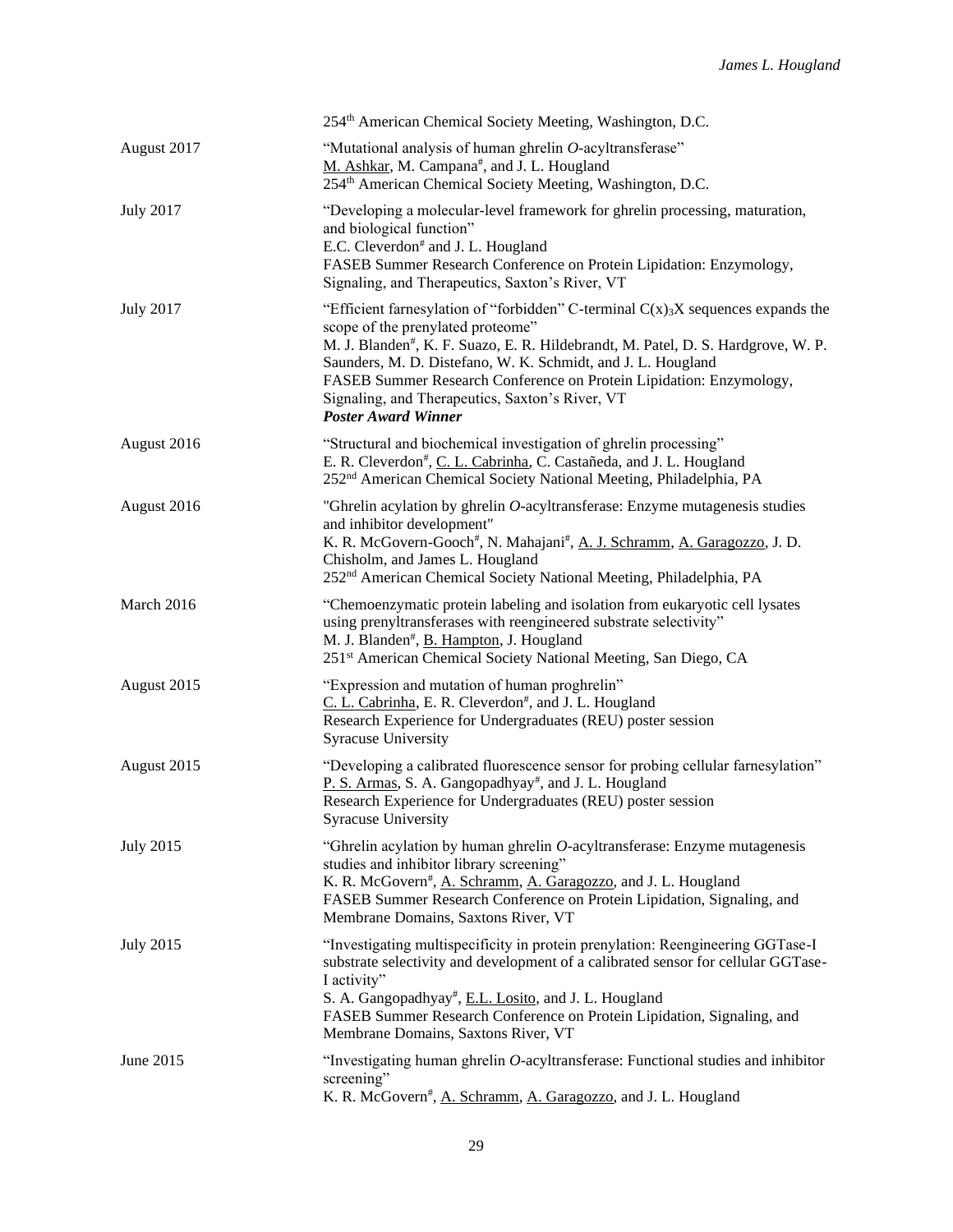|                  | Northeast Regional Meeting of the American Chemical Society, Ithaca, NY                                                                                                                                                                                                                             |
|------------------|-----------------------------------------------------------------------------------------------------------------------------------------------------------------------------------------------------------------------------------------------------------------------------------------------------|
| June 2015        | "Expression and characterization of human proghrelin"<br>E. R. Cleverdon <sup>#</sup> and J. L. Hougland<br>Northeast Regional Meeting of the American Chemical Society, Ithaca, NY                                                                                                                 |
| June 2015        | "Development of a calibrated sensor for cellular geranylgeranyl transferase-I<br>activity"<br>S. A. Gangopadhyay <sup>#</sup> and J. L. Hougland<br>Northeast Regional Meeting of the American Chemical Society, Ithaca, NY                                                                         |
| August 2014      | "Development of novel GGTase-I variants with altered substrate specificity<br>through targeted active site reengineering"<br>S. A. Gangopadhyay <sup>#</sup> , E. L. Losito, and J. L. Hougland<br>248 <sup>th</sup> American Chemical Society National Meeting, San Francisco, CA                  |
| August 2014      | "Optimization of chemoenzymatic protein labeling and isolation from eukaryotic<br>cells using enzymes with reengineered selectivity"<br>B. K. Hampton, M. J. Blanden <sup>#</sup> , and J. L. Hougland<br>Research Experience for Undergraduates (REU) poster session<br><b>Syracuse University</b> |
| August 2014      | "Defining the catalytic machinery of human ghrelin $O$ -acyltransferase"<br>A. Garagozzo, K. R. McGovern <sup>#</sup> , and J. L. Hougland<br>Research Experience for Undergraduates (REU) poster session<br><b>Syracuse University</b>                                                             |
| May 2014         | "Reengineering the substrate selectivity of protein geranylgeranyltransferase type<br>I through targeted active site mutagenesis"<br>S. A. Gangopadhyay#, E. L. Losito, and J. L. Hougland<br>Graduate Student Symposium, SUNY University at Buffalo                                                |
| May 2014         | "Defining the catalytic machinery of hGOAT"<br>K. R. McGovern#, R. J. Loftus#, and J. L. Hougland<br>Graduate Student Symposium, SUNY University at Buffalo                                                                                                                                         |
| September 2013   | "Probing the reactivity threshold for in vivo protein prenylation"<br>S. C. Flynn <sup>#</sup> , S. Zhang, and J. L. Hougland<br>246th American Chemical Society National Meeting, Indianapolis, IN                                                                                                 |
| August 2013      | "Developing an expression method for human proghrelin"<br>R. N. D'Amico, J. E. Darling#, and J. L. Hougland<br>Research Experience for Undergraduates (REU) poster session<br><b>Syracuse University</b>                                                                                            |
| <b>July 2013</b> | "Probing the reactivity threshold for in vivo protein prenylation"<br>S. C. Flynn <sup>#</sup> and J. L. Hougland<br>FASEB Summer Research Conference on Protein Lipidation, Signaling, and<br>Membrane Domains, Saxtons River, VT                                                                  |
| <b>July 2013</b> | "Investigation of human ghrelin O-acyltransferase (hGOAT) using a novel<br>fluorescent substrate."<br>J. E. Darling#, E. P. Prybolsky, and J. L. Hougland<br>FASEB Summer Research Conference on Protein Lipidation, Signaling, and<br>Membrane Domains, Saxtons River, VT                          |
| March 2013       | "Investigation into the degradation pathway of prenylated proteins"<br>M. J. Blanden <sup>#</sup> and J. L. Hougland<br>Syracuse University Life Sciences Symposium                                                                                                                                 |
| March 2013       | "Investigation and engineering of GGTase-I substrate selectivity"<br>S. A. Gangopadhyay#, E. L. Losito, and J. L. Hougland                                                                                                                                                                          |